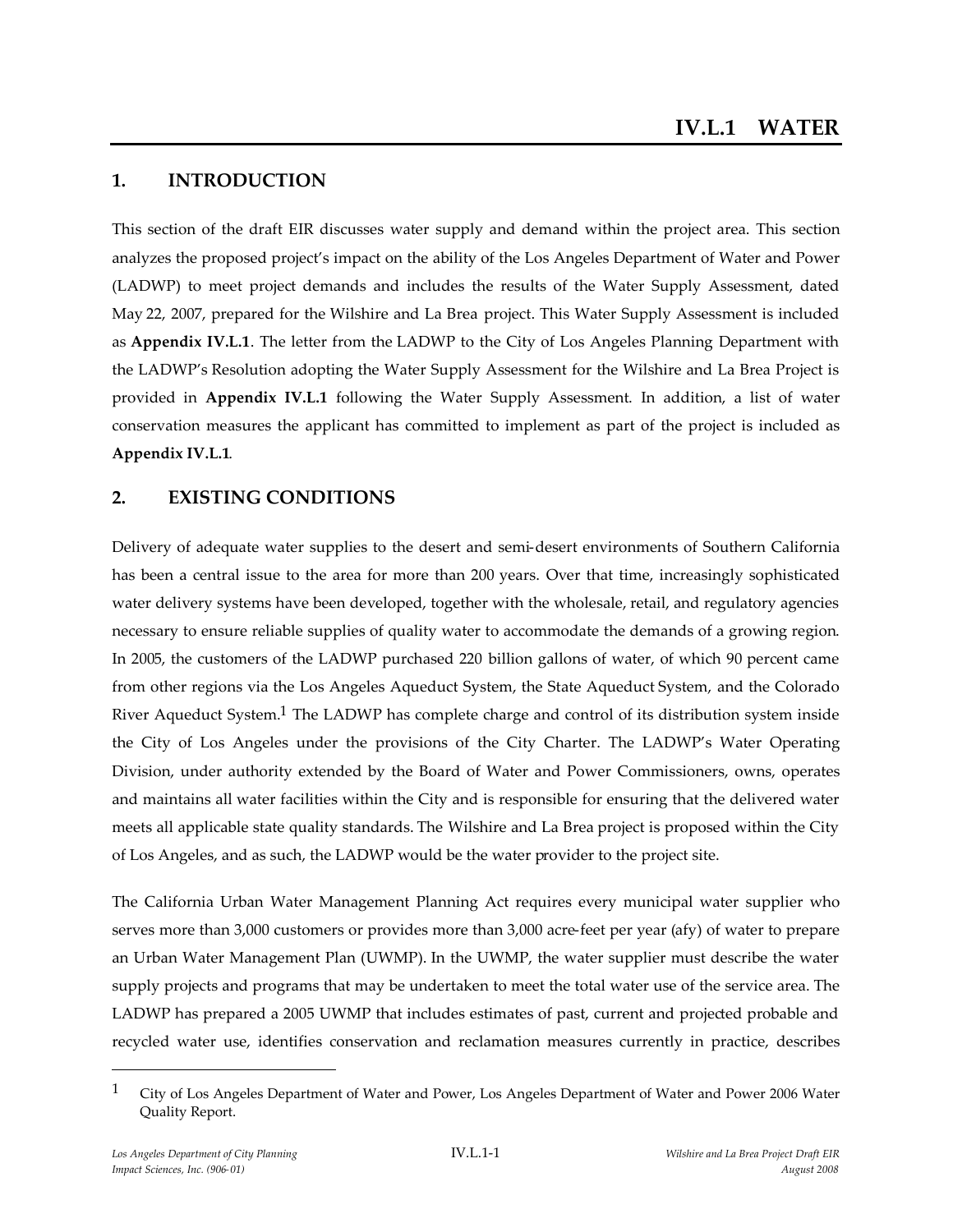alternative conservation measures, and provides an urban water shortage contingency plan. LADWP's UWMP relies on the Southern California Association of Governments' (SCAG) projections of regional population growth.2 As described in **Section IV.I, Population and Housing**, the proposed project would add 562 new residential units occupied by an estimated 1,220 new residents based on the 2000 Census approximation of 2.17 persons per multi-family dwelling unit. The projected population increase would account for approximately 0.4 percent of the Los Angeles Subregion's projected population growth between 2005 and 2010.

The current UWMP indicates that LADWP is planning for future growth in the population in its service area. According to the UWMP projections, water demand by the year 2010 will be 683,000 afy, or approximately 610 million gallons per day (mgd). $3$  LADWP estimates that the long-term safe yield of its own water supplies in 2010 is approximately 383,950 afy during average weather conditions, 232,250 afy during a single-dry-year period, and 217,250 afy during a multi-dry-year period.<sup>4</sup> The plan for meeting the increasing demand for water relies on continued conservation measures, increased use of recycled water as well as reliance on three primary sources of water, the Los Angeles Aqueduct, local groundwater, and water purchases from the Metropolitan Water District (MWD). Currently LADWP purchases approximately 208,684 afy from the MWD.<sup>5</sup> According to LADWP, there are adequate supplies available to serve City needs over the next two decades. Imported water is forecasted to remain as the City's primary water resource.

In recent years, conservation has become an important aspect of water supply planning. Today's total water consumption is nearly equal to that of 20 years ago, despite an increase of approximately 700,000 people during the same time period. LADWP attributes the savings in water consumption to the City's successful water conservation measures. The Los Angeles City Council has enacted ordinances mandating measures to reduce water consumption. Ordinance Nos. 163,532 and 164,093, enacted in 1988, require new buildings to install all low-flush toilets and urinals (1.5 gallons per flush) in order to obtain building permits. In addition, Title 20 of the California Code of Regulations, Section 1604(g) establishes efficiency standards (i.e., maximum flow rates) for all new showerheads, lavatory faucets and sink faucets, and Section 1606(a) prohibits the sale of fixtures that do not comply with the regulations. Ordinance No. 163,532 also contains provisions requiring xerophytic or low water consumption landscaping. However, this was superseded by Ordinance 170,978, enacted in July 12, 1996, which

<sup>2</sup> City of Los Angeles Department of Water and Power, 2005 UWMP, pg. 1-1.

<sup>3</sup> Ibid., Exhibit 1K

<sup>4</sup> Ibid., Exhibit  $6C - 6E$ 

<sup>5</sup> City of Los Angeles Department of Water and Power, Los Angeles Department of Water and Power 2006 Water Quality Report. Based on 30 percent of 227 billion gallons supplied to LADWP users in 2005.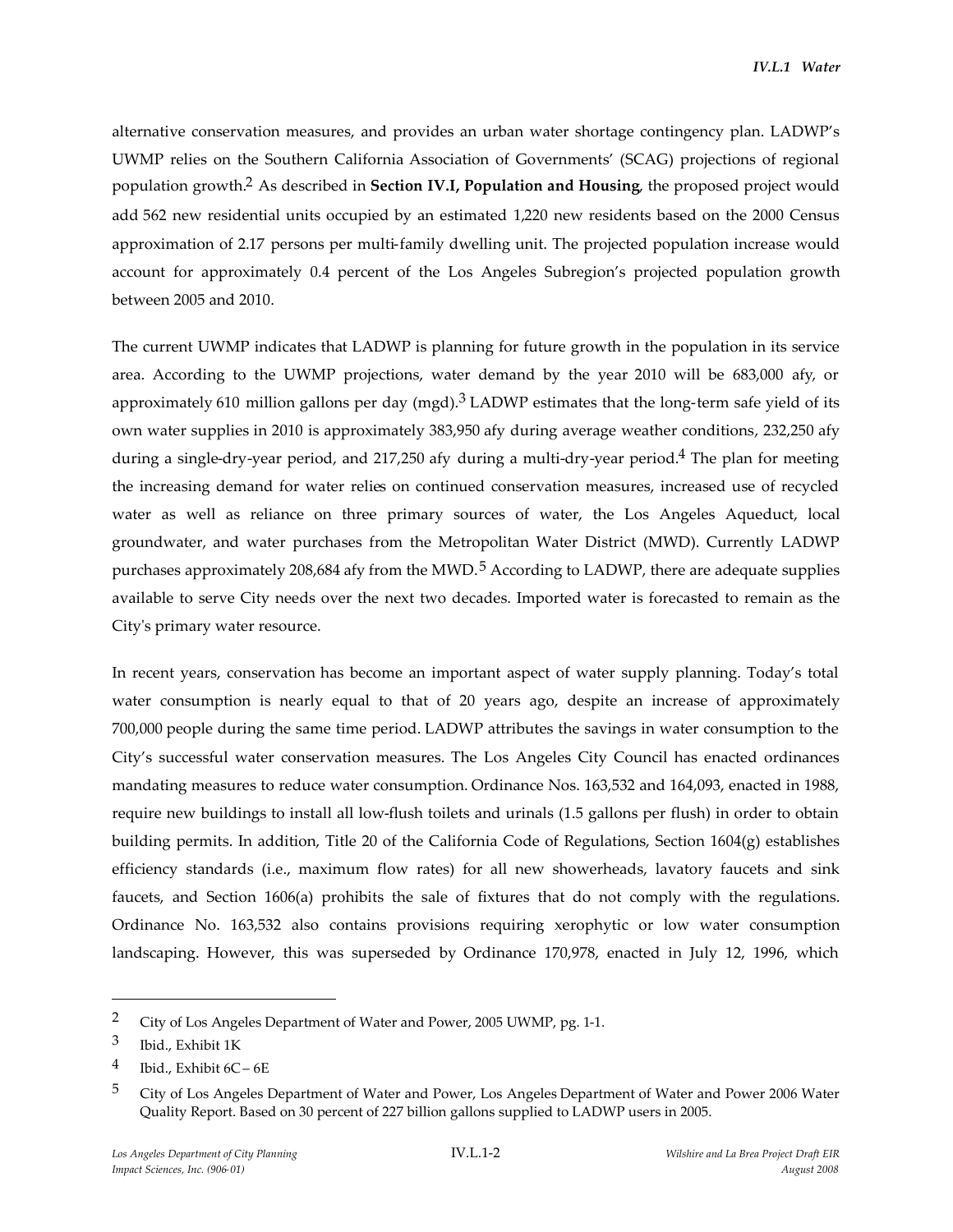involves a comprehensive landscape ordinance that applies to all projects except single-family dwellings that create 2,000 square feet or more of non-permeable surface. The Ordinance replaces the original requirement for xeriscape with "Water Management." The xeriscape point system chart has been slightly augmented by increased choices as well as requiring projects to propose and document substantive water conserving features and techniques. The measures included in the above mentioned ordinances are considered baseline project permitting conditions.

The proposed project is also subject to the requirements outlined in Senate Bill 610 (SB 610). Under SB 610, it is the responsibility of the water service provider to prepare a Water Supply Assessment requested by a City or County for any "project" defined by Section 10912 of the Water Code that is subject to the California Environmental Quality Act (CEQA). Section 10912 of the Water Code defines a "project" as the following:

- A proposed residential development of more than 500 dwelling units;
- A proposed shopping center or business establishment employing more than 1,000 persons or having more than 500,000 square feet of floor space;
- A proposed commercial office building employing more than 1,000 persons or having more than 250,000 square feet of floor space;
- A proposed hotel or motel, or both, having more than 500 rooms;
- A proposed industrial, manufacturing or processing plant, or industrial park, planned to house more than 1,000 persons, occupying more than 40 acres of land, or having more than 650,000 square feet of floor space;
- A proposed mixed-use project that includes one or more of the previously listed projects; or
- A proposed project that would demand an amount of water equivalent to, or greater than, the amount of water required by a 500 dwelling unit project.

The proposed Wilshire and La Brea project includes the provision of approximately 562 residential dwelling units; therefore, the Wilshire and La Brea project constitutes a "project" under Section 10912 of the Water Code and a Water Supply Assessment is required.

The LADWP prepared an assessment of the water supply for the Wilshire and La Brea project on May 22, 2007. LADWP's findings considered not only the proposed project, but also other future smaller uses of water within LADWP's service area that are not subject to Water Supply Assessment statutes. Based on LADWP's calculations, included in **Appendix IV.L.1.**, the project is expected to generate a total additional water demand of 94 afy. The WSA prepared for the Wilshire and La Brea project originally determined that the project would generate a total additional water demand of 94 afy. The original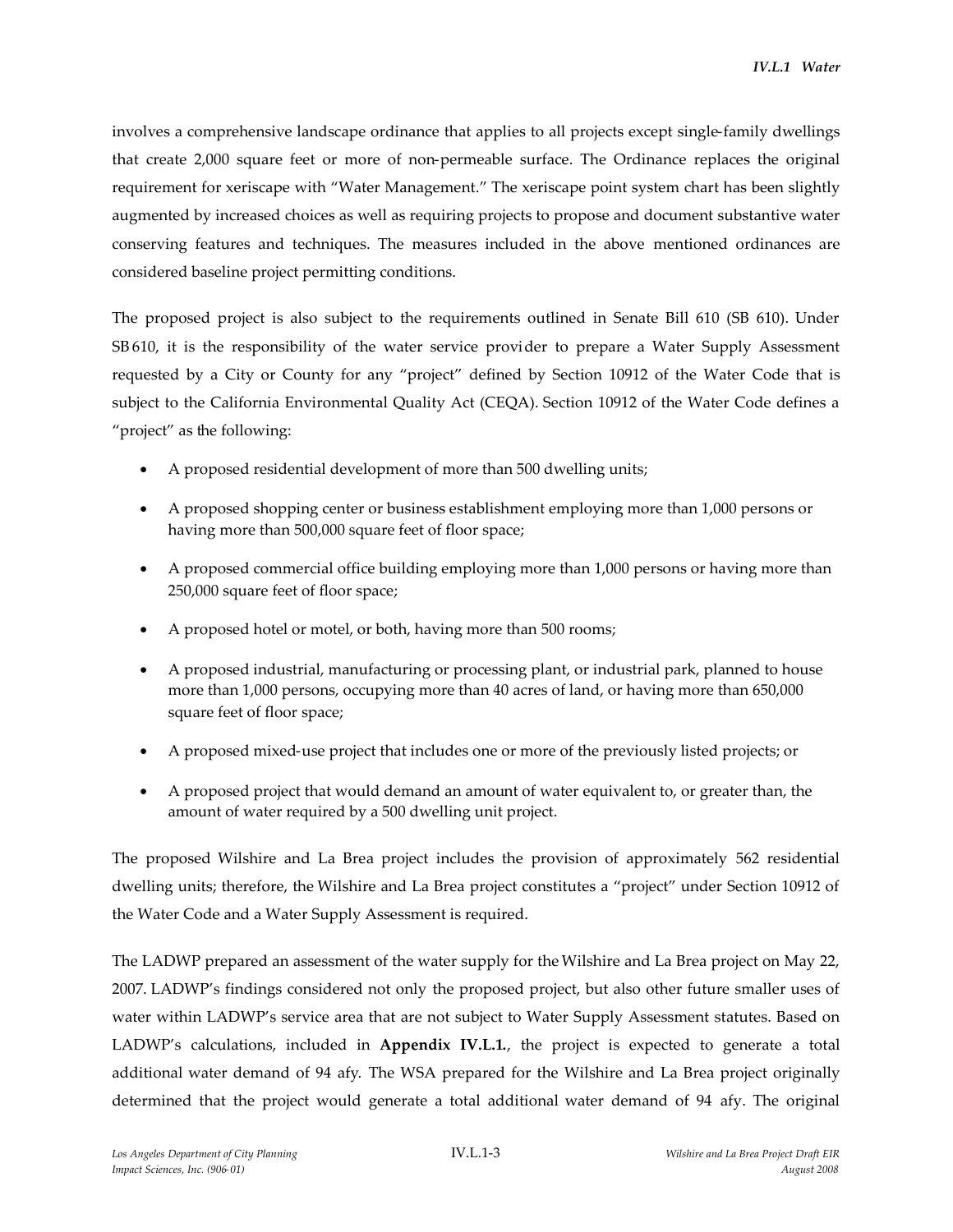estimate was based on a residential mix of 131 one-bedroom studio units, 253 one-bedroom apartment units, 251 two-bedroom apartment units, and 10 two-bedroom townhome units and a retail mix of 37,500 square feet of general retail and 5,000 square feet of restaurant space. After preparation of the WSA the unit residential and retail mix was modified resulting in a lower water demand of 75 afy. See **Table IV.L.1-3** for the water demand based on the currently proposed residential and retail mix.

## **3. REGULATORY FRAMEWORK**

A number of regulations and ordinances regarding water supply and water use apply to the project site and the proposed development. These regulations and ordinances are discussed below.

### **a. Los Angeles General Plan Framework**

Long-term goals are set forth by the City of Los Angeles in the general plan Framework Element related to water services. The LADWP manages the water supply for Los Angeles. Its goal is to insure that the City's water quality and demand are met by available water supplies. The City obtains water form the Los Angeles Aqueduct, local wells, purchases from the MWD and use of reclaimed wastewater. The quantities of water obtained from these sources vary from year to year and are dependent on weather conditions and water demand.

In recent years, the long-term water supply available from the Los Angeles Aqueduct has become uncertain, and the City has committed itself to increasing the reliability of its water supply. Future increases in the use of reclaimed wastewater will help make the total water supply more reliable. The Los Angeles City Council has established a goal for the reuse of 40 percent of its wastewater by the year 2010. Reclaimed wastewater will be used for groundwater recharge, agriculture, recreation, landscaping, industry, seawater intrusion barriers, and environmental enhancement. The use of reclaimed wastewater will displace or supplement potable water supplies and, therefore, increase the reliability of the City's water supply.

Through a combination of continued demand side management and increased use of reclaimed wastewater, Los Angeles' future water demands can be reliably met with available water supplies.

## **b. Los Angeles Water Conservation Policies**

The City of Los Angeles has adopted a mandatory water conservation plan for landscaping. Section 12.41 of the Los Angeles Municipal Code describes a program the City is implementing to contribute to conservation of the City's imported water resources mandated by state law by setting minimum standards for water delivery systems to landscapes. The proposed project is anticipated to have a large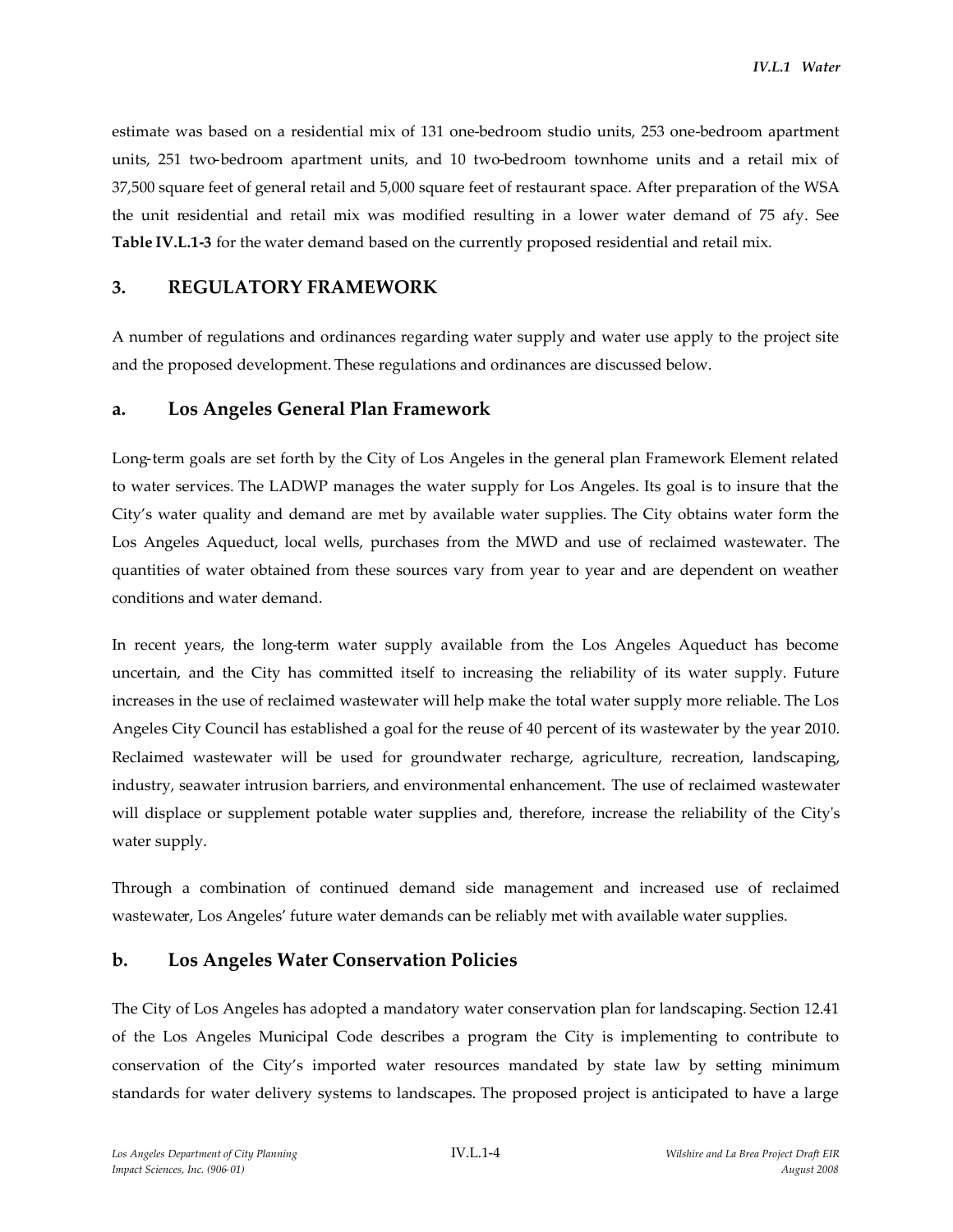strip of landscaping along Sycamore Avenue and smaller intermittent planters along Wilshire Boulevard, La Brea Avenue and West 8<sup>th</sup> Street. Landscaping will also be provided on the podium level and roof top deck. Because the proposed project proposes landscaping within these areas the provisions of Section 12.41 of the Los Angeles Municipal Code are applicable to the project site.

# **c. Senate Bill 221 and Senate Bill 610**

These two pieces of legislation amend existing California law regarding land use planning and water supply availability by requiring more information and assurance of supply than required in the City UWMPs. As of January 1, 2002, the law requires water retail providers, like the LADWP, to demonstrate that sufficient and reliable supplies are available to serve large-scale developments prior to completion of the environmental review process and approval of such large-scale projects. The Water Supply Assessment prepared for the Wilshire and La Brea project fulfills this requirement.

## **d. Urban Water Management Plan**

The California Urban Water Management Planning Act (California Water Code Division 6, Part 2.6, Sections 10610–10656) requires water suppliers to develop water management plans every five years to identify short-term and long-term water demand management measures to meet growing water demands during normal, dry, and multiple-dry years. The plan includes the following:

- A description of existing and planned sources of water available to the water supplier;
- Conservation efforts to reduce water demand:
- Alternative sources of water;
- Assessment of reliability and vulnerability of water supply; and
- Water shortage contingency analysis

Details of LADWP's efforts to promote the efficient use and management of its water resources are contained in its Year 2005 UWMP. The 2005 UWMP is available at the LADWP's website.

#### **e. State Regulations**

The Wilshire and La Brea project is required to comply with Title 20 and Title 24 and of the California Code of Regulations. Title 24 contains California Building Standards, including the California Plumbing Code (Part 5), that promote water conservation. Title 20 of the code addresses Public Utilities and Energy and includes appliance efficiency standards that promote water conservation.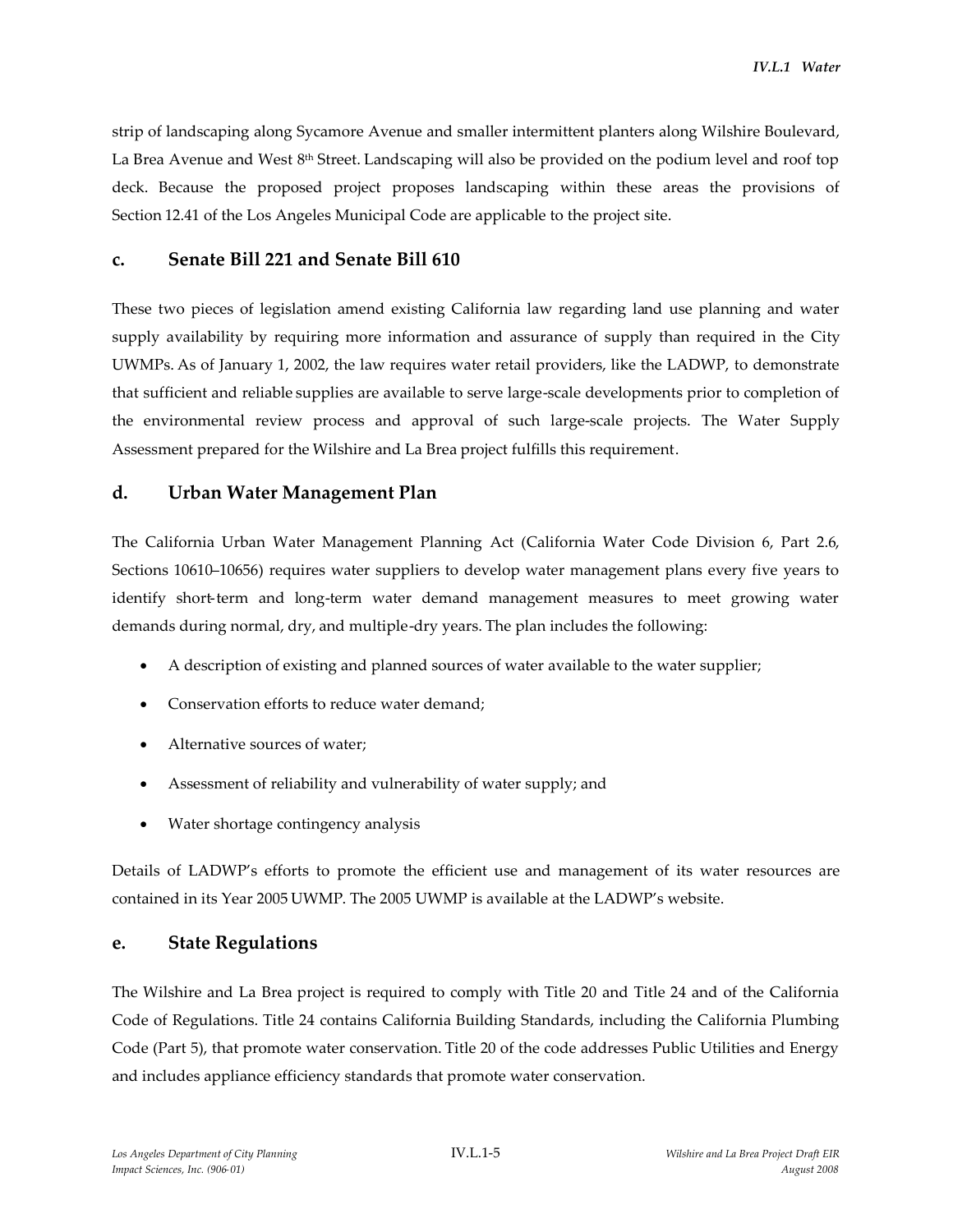# **f. MWD and LADWP Plans for Future Water Supply**

# *Metropolitan Water District of Southern California*

MWD is the largest water wholesaler for domestic and municipal uses in Southern California. As one of 26 member agencies, LADWP purchases water from MWD to supplement LADWP supplies from local groundwater and the Los Angeles Aqueduct (LAA). MWD imports its water supplies from Northern California through the State Water Project's (SWP) California Aqueduct, operated by the California Department of Water Resources (DWR), and from the Colorado River through MWD's own Colorado River Aqueduct. Each of these sources is described below, along with efforts by MWD to diversify its sources of supply and increase storage of water within its service area to enhance the reliability of its two main sources. LADWP will continue to rely on MWD to meet its current and future supplemental water needs.

All 26-member agencies have preferential rights to purchase water from MWD. Pursuant to Section 135 of the MWD Act:

*Each member public agency shall have a preferential right to purchase from the district for distribution by such agency, or any public utility therein empowered by such agency for the purposes, for domestic and municipal uses within the agency a portion of the water served by the district which shall, from time to time, bear the same ratio to all of the water supply of the district as the total accumulation of amounts paid by such agency to the district on tax assessments and otherwise, excepting purchase of water, toward the capital cost and operating expense of the district's works shall bear to the total payments received by the district on account of tax assessments and otherwise, excepting purchase of water, toward such capital cost and operating expense.*

This is known as a preferential right. Under the preferential rights system, Los Angeles is entitled to approximately 22 percent of MWD's water.

LADWP has worked with MWD in developing a framework for allocating water supplies during periods of shortage as well as surplus. MWD has a Water Surplus and Drought Management Plan that provides such a framework. LADWP intends to work within the framework established through the Water Surplus and Management Plan in acquiring its drought supplies from MWD in the future.

Even during shortages, MWD expects that it will be able to meet its member agencies' long-term needs through a combination of actions, including water transfer programs, outdoor conservation measures, and development of additional local resources, such as recycling, brackish water desalination, and seawater desalination. Additionally, MWD has approximately 3.8 million acre-feet of storage capacity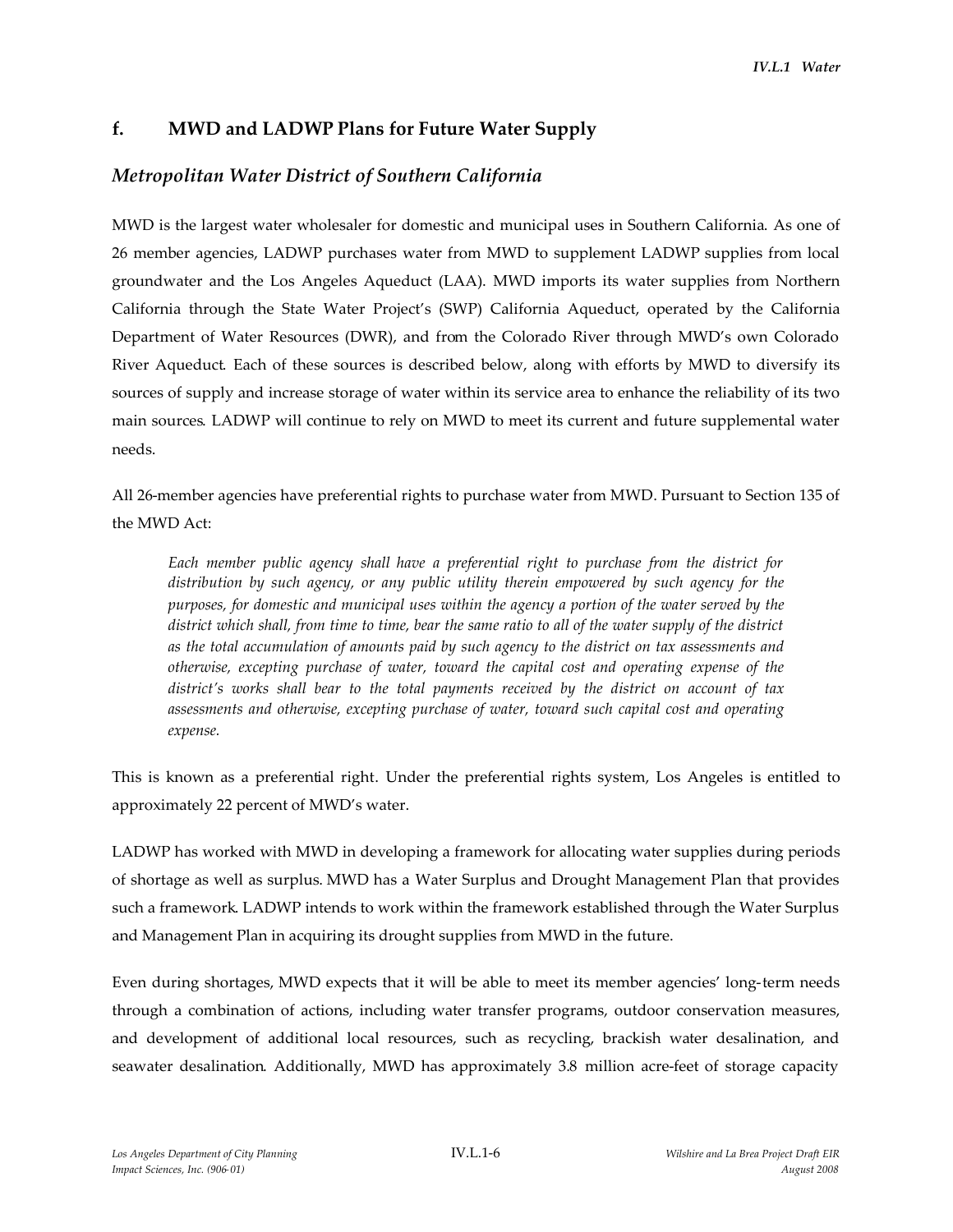available in reservoirs and banking/transfer programs, with approximately 2.5 million acre-feet currently in that storage.

### **Overview of MWD Water Supplies**

Based on the water supply planning requirements imposed on its member agencies and ultimate customers, such as the requirements to adopt urban water management plans, water supply assessments and written verifications, MWD has adopted a series of official reports on the state of its water supplies. As described below, MWD has consistently stated that its water supplies are fully reliable to meet the demands of its customers, in all hydrologic conditions through at least 2030.

In March 2003, MWD published a document entitled the *Report on Metropolitan Water Supplies: A Blueprint for Water Reliability* (Blueprint Report). The objective of the Blueprint Report was to provide member agencies, retail water utilities, cities, and counties within the MWD service area with information that may assist in their preparation of urban water management plans, water supply assessments, and written verifications. The Blueprint Report stated that the approach taken to evaluate water supplies and demands was consistent with MWD's 2000 Regional UWMP. MWD utilized SCAG's regional growth forecast in calculating regional water demands for its service area, which was the same method used by LADWP in its 2005 UWMP. Thus, MWD considered the water demands of the LADWP in the Blueprint Report.

The Blueprint Report fully discusses MWD's historical and projected deliveries of Colorado River and SWP water. The conclusion of the Blueprint Report and supplemental information published by MWD, such as its Integrated Resources Plan Update and annual Implementation Reports, is that with its current water supply portfolio and planned actions, MWD will have sufficient water to deliver to LADWP to meet all of the water demands in the LADWP service area, for the next 20 years.

By comparing total projected water demands and conservatively estimating water supplies over the next 20 years, MWD has found that if its supply programs were implemented under its Integrated Resource Plan "[b]ased on water supplies that are currently available, Metropolitan already has in place the existing capability to…[m]eet 100 percent of its member agencies' projected supplemental demands (consumptive and replenishment) over the next 20 years" in average, wet, multiple dry- and single dry years.6 In multiple dry years, MWD reports that it will "[m]eet 100 percent of its member agencies' projected supplemental demands (consumptive and replenishment) even under the repeat of the worst multiple-year drought event over the next 15 years,"<sup>7</sup> while in a single dry year it can "[m]eet 100 percent

<sup>6</sup> Report on Metropolitan Water Supplies: A Blueprint for Water Reliability, March 2003, (Blueprint Report), 24-25. 7 *Ibid.*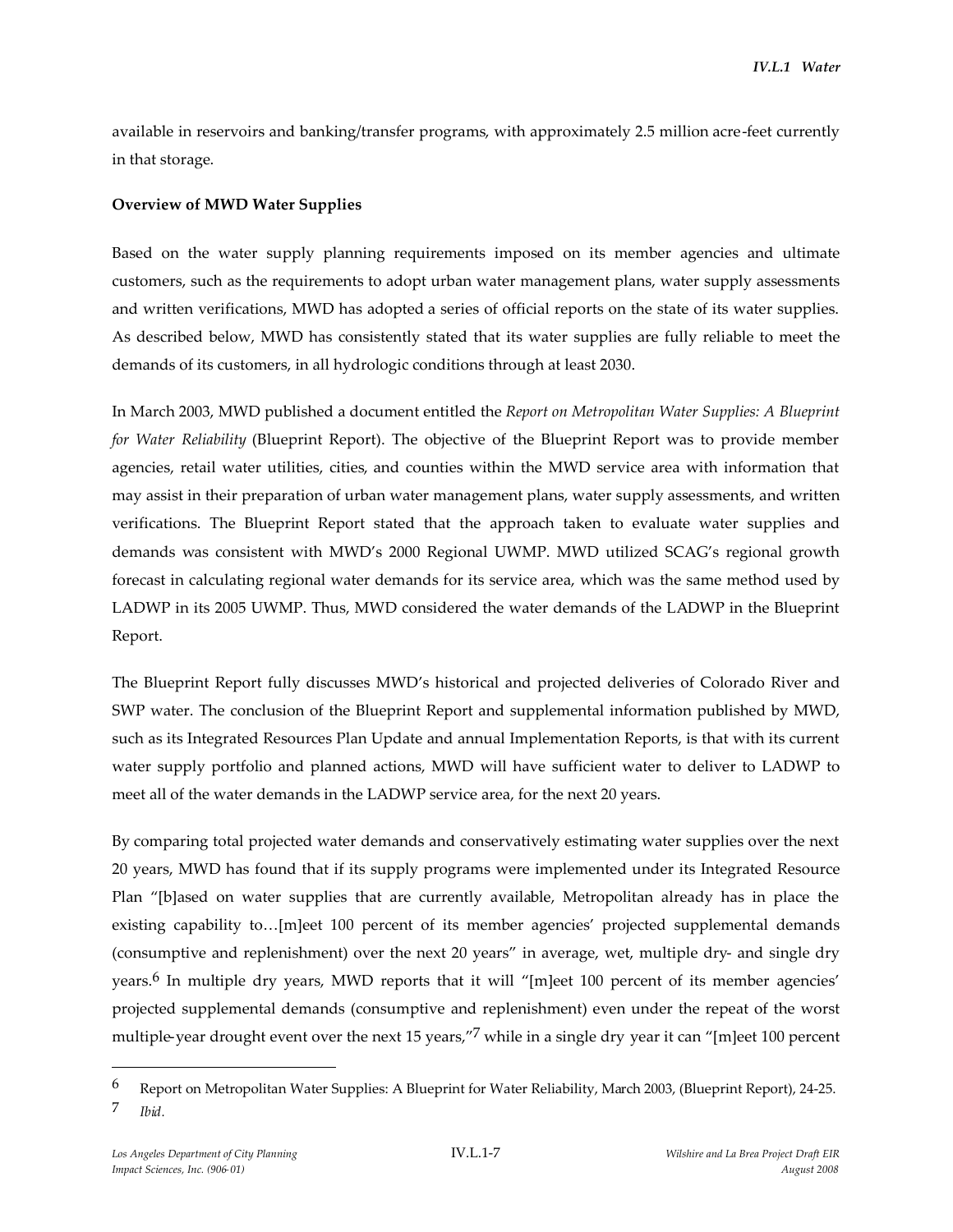of its member agencies' projected supplemental demands (consumptive and replenishment) even under the repeat of the worst single-year drought event over the next 15 years."8 MWD's additional reserve supplies will provide a "'margin of safety to guard against uncertainties in demand projections and risks in fully implementing all supply programs under development."<sup>9</sup>

**Table IV.L.1-1** shows MWD's projected supply and demand under normal, dry, and multiple-dry years. LADWP has provided significant input to MWD in developing this analysis, which includes the City of Los Angeles' projected water requirements from MWD. In fact, MWD's projections are 6 to 16 percent higher than member agencies projections. This difference indicates that MWD's supplies provide a level of margin of safety or flexibility to accommodate potential delays to planned projects.

|                          | <b>Normal Year</b> |       |       | <b>Single-Dry Year</b> |       |       | <b>Multiple-Dry Year</b> |       |                          |       |       |       |
|--------------------------|--------------------|-------|-------|------------------------|-------|-------|--------------------------|-------|--------------------------|-------|-------|-------|
|                          | 2005               | 2010  | 2015  | 2020                   | 2005  | 2010  | 2015                     | 2020  | 2005                     | 2010  | 2015  | 2020  |
| <b>Current Supplies</b>  |                    |       |       |                        |       |       |                          |       |                          |       |       |       |
| Colorado River           | 0.695              | 0.222 | 0.719 | 0.707                  | 0.721 | 0.833 | 0.833                    | 0.833 | 0.721                    | 0.833 | 0.833 | 0.833 |
| California Aqueduct      | 1.781              | 1.783 | 1.724 | 1.715                  | 0.997 | 0.997 | 0.822                    | 0.822 | 1.290                    | 1.376 | 1.146 | 1.120 |
| In-Basin Storage         |                    |       |       |                        | 0.730 | 0.790 | 0.788                    | 0.758 | 0.455                    | 0.532 | 0.530 | 0.513 |
| <b>Under Development</b> |                    |       |       |                        |       |       |                          |       |                          |       |       |       |
| Colorado River           | 0.322              | 0.229 | 0.261 | 0.350                  | 0.209 | 0.231 | 0.417                    | 0.417 | 0.167                    | 0.417 | 0.417 | 0.417 |
| California Aqueduct      | 0.020              | 0.065 | 0.220 | 0.220                  | 0.020 | 0.195 | 0.390                    | 0.390 | 0.020                    | 0.195 | 0.390 | 0.390 |
| In-Basin Storage         |                    |       |       |                        |       | 0.089 | 0.200                    | 0.200 | $\overline{\phantom{0}}$ | 0.089 | 0.200 | 0.200 |
| Supply                   | 2.818              | 2.812 | 2.924 | 2.995                  | 2.678 | 3.135 | 3.450                    | 3.420 | 2.654                    | 3.442 | 3.517 | 3.473 |
| Demand                   | 1.970              | 1.887 | 2.055 | 2.274                  | 2.189 | 2.096 | 2.267                    | 2.488 | 2.245                    | 2.176 | 2.321 | 2.534 |
| <b>Potential Reserve</b> | 0.848              | 0.926 | 0.889 | 0.721                  | 0.506 | 1.039 | 1.184                    | 0.932 | 0.603                    | 1.266 | 1.196 | 0.939 |

**Table IV.L.1-1 Metropolitan Water District Supply and Demand Forecast**

*Notes: Figures are from the Blueprint Report.*

*Units are in million acre-feet per year*

*Supply represents expected supply capability for resource programs.*

*Demand is based on SCAG 98 RTP, SABDAG 1998 forecasts and member agency projections of local supplies.*

The findings of this water supply assessment were developed based on MWD's stated ability to reliably provide water to LADWP. Furthermore, based on MWD's current long-term water resources outlook, LADWP presently does not anticipate the need to formally invoke preferential rights over the next 20 years.

<sup>8</sup> *Ibid*. at 25.

<sup>9</sup> *Ibid.* at 23.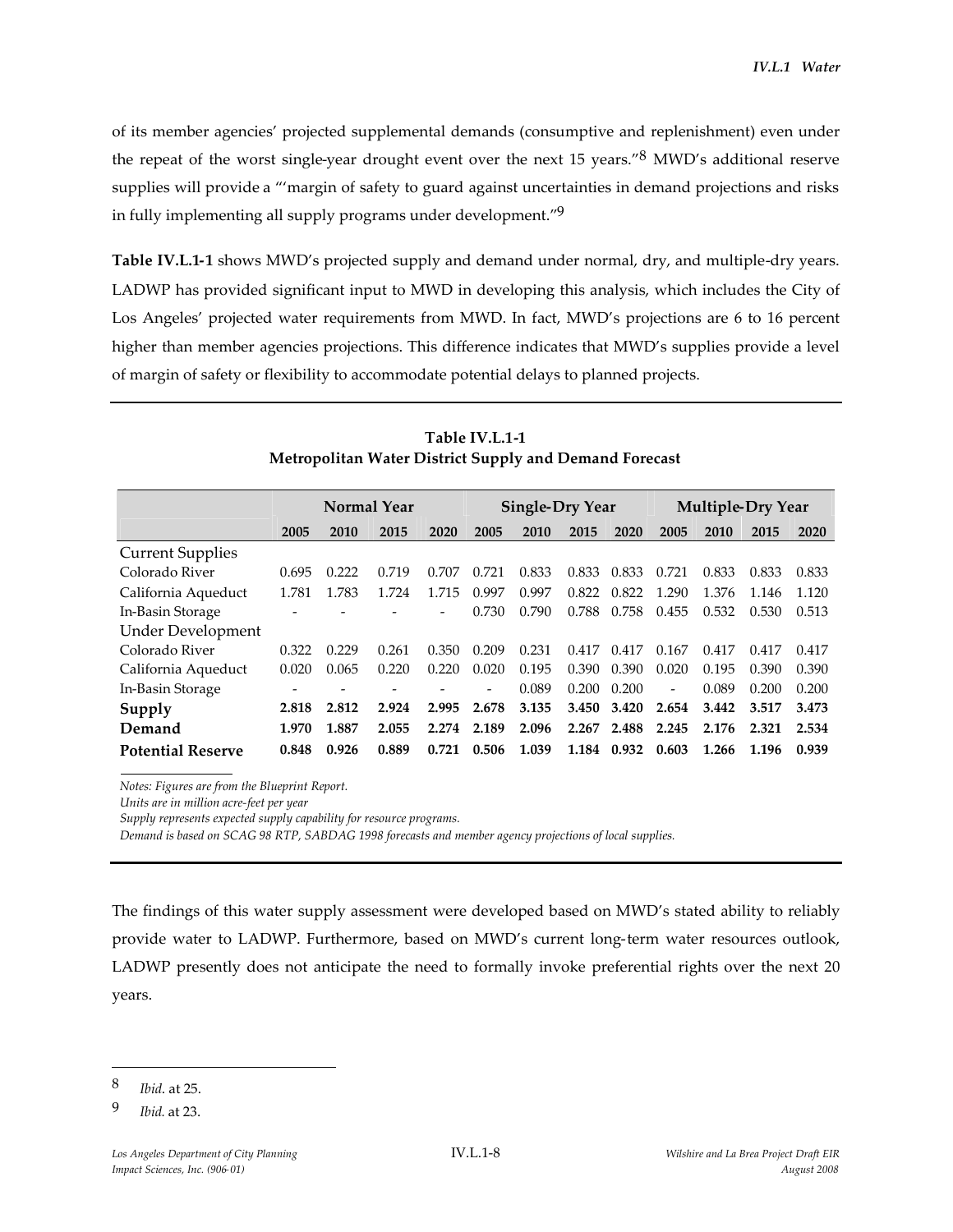Based on the Blueprint Report, MWD anticipates the following future water supplies:

- Colorado River Aqueduct Deliveries:
	- Available by 2005: Basic Apportionment (Priority 4)
		- IID/MWD Conservation Program
		- Priority 5 Apportionment
		- Coachella and All-American Canal Lining Projects
		- Off Aqueduct Storage
			- Hayfield Storage Program
			- Central Arizona Banking Demonstration Program
	- Under Development: IID/MWD Conservation Program (Including Coachella Option)
		- Interim Surplus Guidelines
		- IID/SDCWA Transfer
		- PVID Land Management Program
		- Off-Aqueduct Storage/Transfer Programs
			- Lower Coachella Valley Groundwater Storage Program
			- Chuckwalla Storage Program
			- Central Arizona Banking Program
- California Aqueduct Deliveries:
	- Available by 2005: SWP Deliveries
		- San Luis Reservoir Carryover Storage
		- Advance Delivery with Coachella Valley WD and Desert WA
		- Semi tropic Water Banking and Exchange Program
		- Arvin-Edison Water Management Program
		- San Bernardino Valley MWD Program
		- Kern Delta WD Program
		- Market Transfer Options
	- Under Development: Delta Improvements (CALFED Implementation)

Additional Transfers/Storage (San Bernardino Conjunctive Use Program, Westside Valley Transfers, and Eastside Valley Transfers):

- In-Basin Storage Deliveries:
	- Available by 2005: MWD Surface Storage (DVL, Lakes Matthews and Skinner)
		- Flexible Storage in Castaic Lake and Lake Perris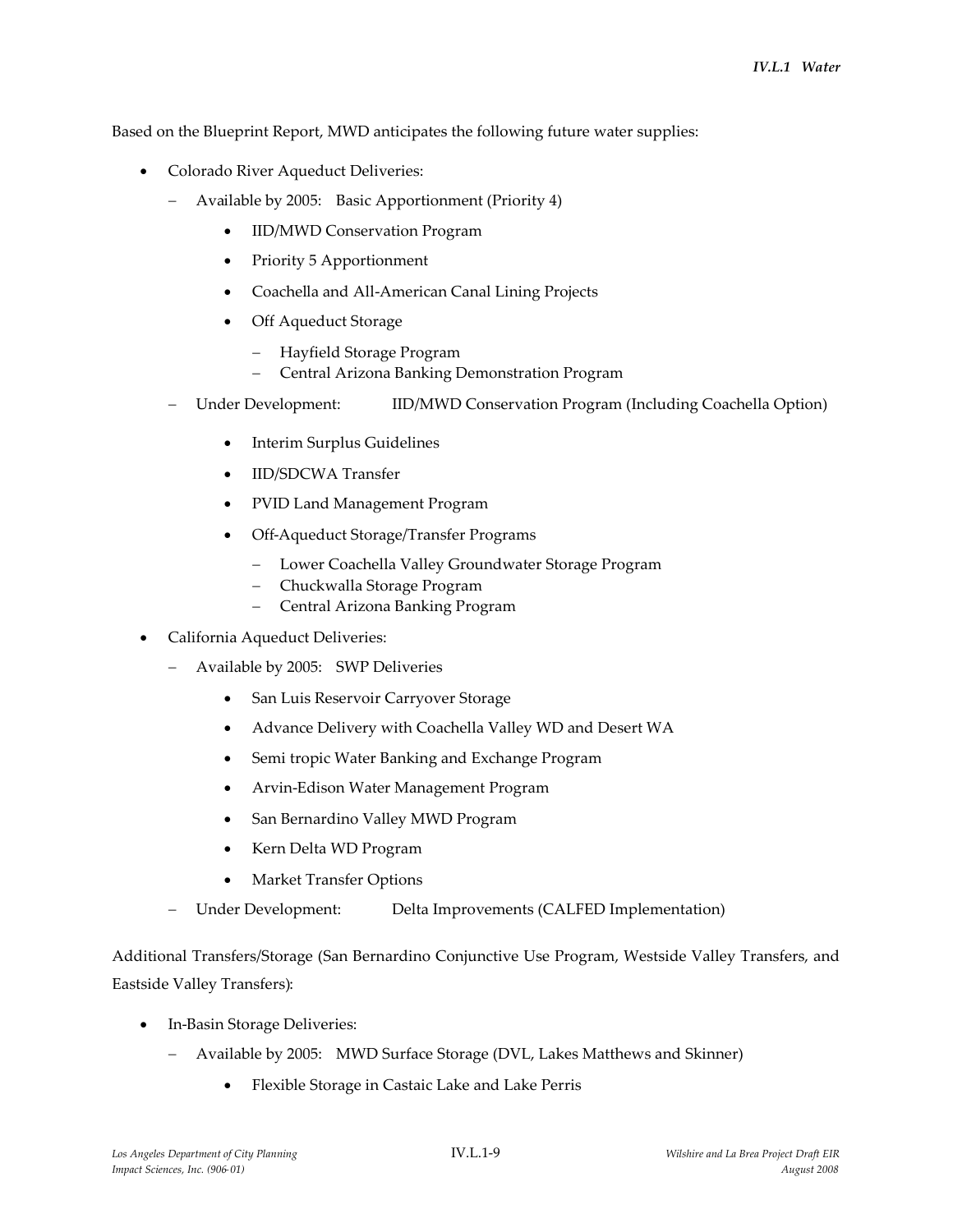- Groundwater Conjunctive Use Programs
	- Long-Term Seasonal Storage Programs
	- North Las Posas Storage Program
- Under Development: Groundwater Conjunctive Use Programs
	- Raymond Basin Storage Programs
	- Proposition 13 Storage Programs
	- Additional Programs

Summaries of MWD's individual supplies, along with the challenges facing each supply, are presented below. These sections also include specific actions that MWD is taking to meet each of the challenges facing its water supplies. Over the past several decades, MWD has demonstrated that it can adapt to continuous change and address uncertainties in supply by developing a diverse portfolio, setting supply targets, monitoring its progress on a regular basis, and adapting its strategy to meet its targets.

#### **The Colorado River**

MWD diverts water from the Colorado River at Lake Havasu on the California/Arizona border and conveys it across the Mojave Desert via the agency's Colorado River Aqueduct to Lake Mathews near Riverside. From there, MWD pumps the water into its feeder pipeline distribution system for delivery to its member agencies throughout southern California.

MWD possesses the right to divert water from the Colorado River pursuant to a contract with the US Secretary of the Interior under Section 5 of the federal Boulder Canyon Project Act.<sup>10</sup> The Blueprint Report includes a description of MWD's 550,000 afy base apportionment water right, along with the Colorado River supply projects that MWD is implementing to maximize the reliability of Colorado River supplies.<sup>11</sup> Following distribution of the Blueprint Report, a Quantification Settlement Agreement (QSA) and other related agreements were approved on October 10, 2003. These agreements address the supplies of all California users of Colorado River water, including MWD. Signing of the QSA and related agreements will allow implementation of the Colorado River supply projects identified in the Blueprint Report, as well as other projects. MWD described the QSA and related agreements and their impact on the reliability of MWD's supplies in its 2006 Integrated Water Resources Plan Implementation Report.<sup>12</sup>

<sup>10</sup> 45 Stat. 1057 (December 21, 1928).

<sup>11</sup> Blueprint Report at Appendix B.

<sup>12</sup> MWD, *2006 Integrated Water Resources Plan Implementation Report* at 1-2 to 1-10 (October 10, 2006).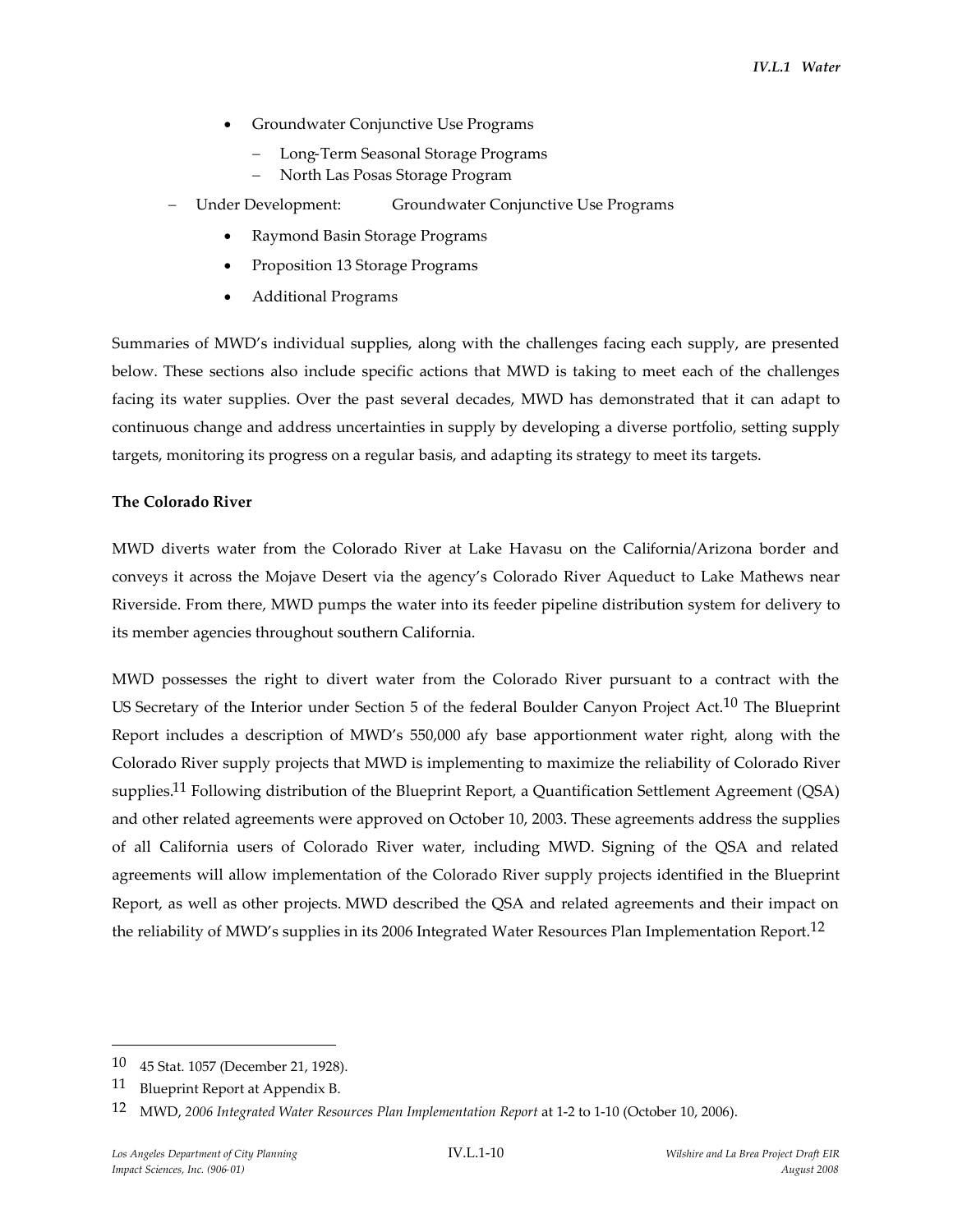According to MWD, it is expected that its fourth priority apportionment of 550,000 afy of Colorado River water will be available every year for the next 20 years.<sup>13</sup> This supply is "expected to be available during all year types, including wet, average, single dry-year, and multiple dry-year weather."<sup>14</sup>

Current challenges facing MWD's Colorado River supply include risk of continued drought in the Colorado River Basin and pending litigation that may threaten implementation of part or all of the QSA. MWD has been aggressively preparing for these two risks to its Colorado River supply for many years.<sup>15</sup> Its responses to these challenges are described in detail below.

The Colorado River Basin has experienced below-normal runoff in recent years. During 2006, Lake Mead was at its lowest level in 41 years.<sup>16</sup> As a result, the US Bureau of Reclamation has proposed shortage guidelines that would introduce new operating and accounting procedures to address the ability of MWD and others to store water in Lake Mead. Despite the challenges of recent Colorado River Basin hydrology, however, MWD "does not anticipate adverse water supply impacts resulting from the implementation of [the] shortage guidelines because California's 4.4 million acre-foot apportionment has a higher priority than a portion of Arizona and Nevada's apportionments during shortage conditions."<sup>17</sup>

Programs that will help to implement the QSA and meet Colorado River water supply targets and that are currently in operation, close to completion or in progress include: the Imperial Irrigation District (IID) and MWD water conservation and transfer program; the Coachella and All-American Canal lining projects; the IID and San Diego County Water Authority (SDCWA) water transfer; the Palo Verde Irrigation District land management and crop rotation program; and the Interim Surplus Guidelines adopted by the US Secretary of the Interior.<sup>18</sup> MWD is actively working to implement several of these QSA-related programs. In addition, MWD is participating in the "Intentional Created Surplus" program to store water in Lake Mead for withdrawal during dry years. During 2006 and 2007, MWD stored 50,000 acre-feet of water in Lake Mead that it had saved under the Palo Verde Irrigation District Land Management and Crop Rotation Program.<sup>19</sup> Collectively, these programs are expected to maintain the reliability of MWD's Colorado River supplies.

<sup>13</sup> Blueprint Report at B-6.

<sup>14</sup> *Ibid*.

<sup>15</sup> *Ibid* at 25.

<sup>16</sup> MWD, *2006 Integrated Water Resources Plan Implementation Report*, at 12 (October 10, 2006).

<sup>17</sup> *Ibid* at 13.

<sup>18</sup> *Ibid* at 11. *See also* 66 Fed. Reg. 7772-7782 (January 25, 2001).

<sup>19</sup> *Ibid*.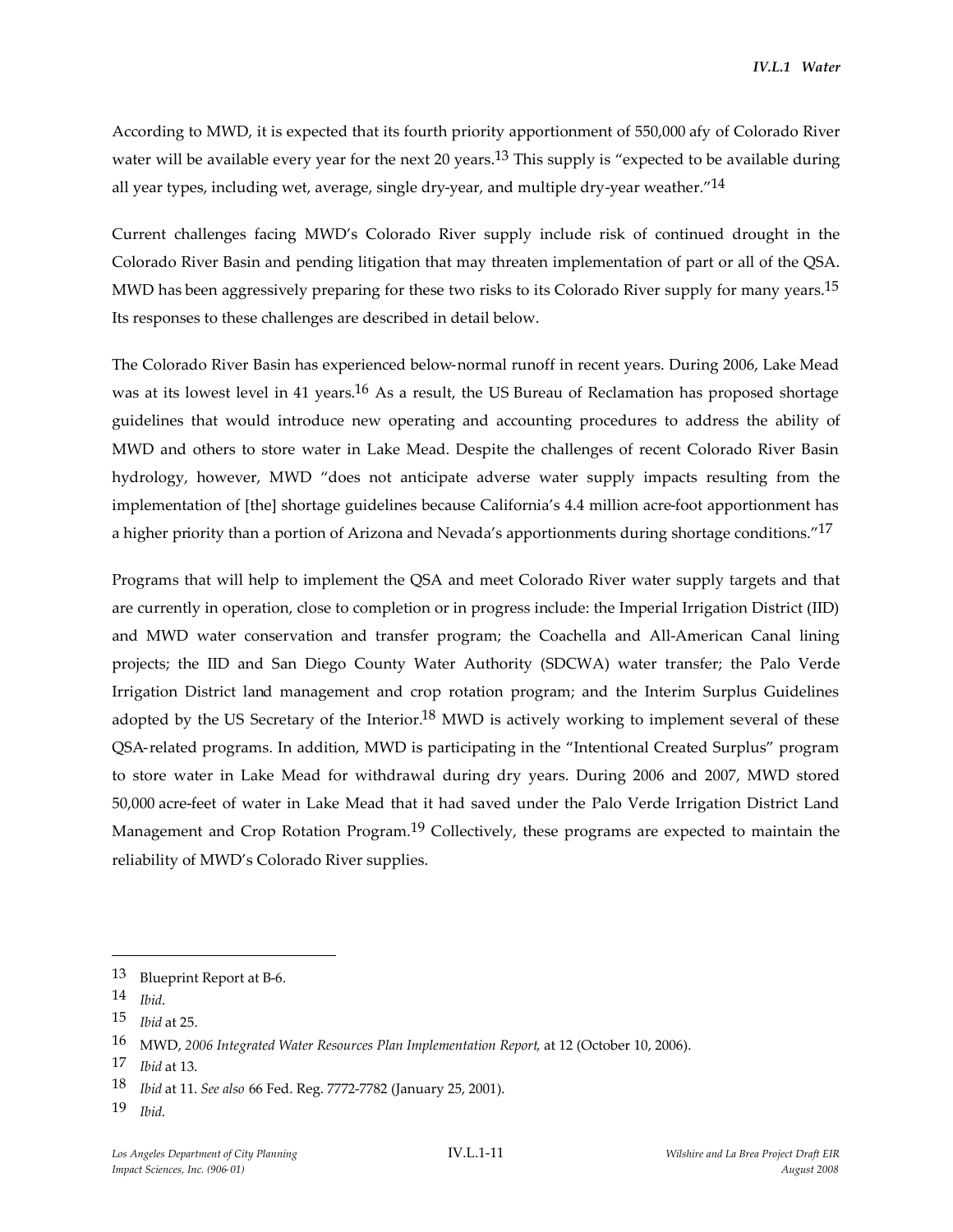MWD's fourth priority apportionment of Colorado River water has been delivered to MWD every year since 1939, in all hydrologic year types.<sup>20</sup> By existing contract, this supply "will continue to be available in perpetuity" due to California's senior rights on the Colorado River.<sup>21</sup> MWD has affirmed that "[t]he historical record for available Colorado River water indicates that Metropolitan's fourth priority supply has been available in every year and can reasonably be expected to be available over the next 20 years."<sup>22</sup> Thus, according to MWD, its Colorado River supply is secure through at least 2025. Pursuant to the analysis in more recent MWD assessments of its water supplies and this WSA, there are no substantial challenges that are currently predicted to arise between 2025 and 2030. Therefore, the same reliability that MWD declared through 2025 is also applicable through 2030.

The second challenge to MWD's Colorado River supplies is the pending litigation concerning the QSA and related agreements. That litigation has taken two forms: (1) a series of lawsuits against the lining of the All-American Canal; and (2) a series of lawsuits which challenge the IID/SDCWA transfer. The All-American Canal litigation has been litigated and resolved in favor of the QSA parties thus, increasing the certainty of MWD's Colorado River supplies since the publication of the Blueprint Report.<sup>23</sup>

Several lawsuits against the IID/SDCWA transfer were brought by the County of Imperial, various landowners within IID and environmental advocacy groups, and have been consolidated in Sacramento County Superior Court. In two of those lawsuits, the County of Imperial sued the State Water Resources Control Board (SWRCB), IID, and SDCWA regarding the legitimacy of the QSA approvals. In November 2004, the Superior Court dismissed those cases with prejudice on the ground that the County had failed to name MWD and the Coachella Valley Water District as necessary and indispensable parties to the actions on a timely basis. The County appealed that decision and the Court of Appeal affirmed the dismissal in 2007, which lifted a stay on the other QSA cases.<sup>24</sup> Several demurrers were filed and sustained in the consolidated cases, reducing the number of causes of action pending in the litigation.<sup>25</sup>

<sup>20</sup> MWD's 2005 UWMP at A.3-2.

<sup>21</sup> *Ibid*.

<sup>22</sup> *Ibid*.

<sup>23</sup> On April 6, 2007, the US Court of Appeals for the Ninth Circuit dismissed the challenge to the lining of the All-American Canal and lifted the court-imposed injunction that for a period of time halted construction. The ruling allowed IID to commence work on the project to conserve water lost by seepage from the existing earthen canal. See *Consejo de Desarrollo Economico de Mexicali, A.C. v. United States*, 482 F.3d 1157 (2007).

<sup>24</sup> *County of Imperial v. Superior Court*, 152 Cal.App.4th 13 (2007).

<sup>25</sup> October 10, 2007, Order by Judge Candee in *Imperial Irrigation District v. All Persons Interested in Any of the Following Contracts. Imperial County Case No*. ECU01649 (Sacramento County Case No. 04CS00875) filed November 5, 2003.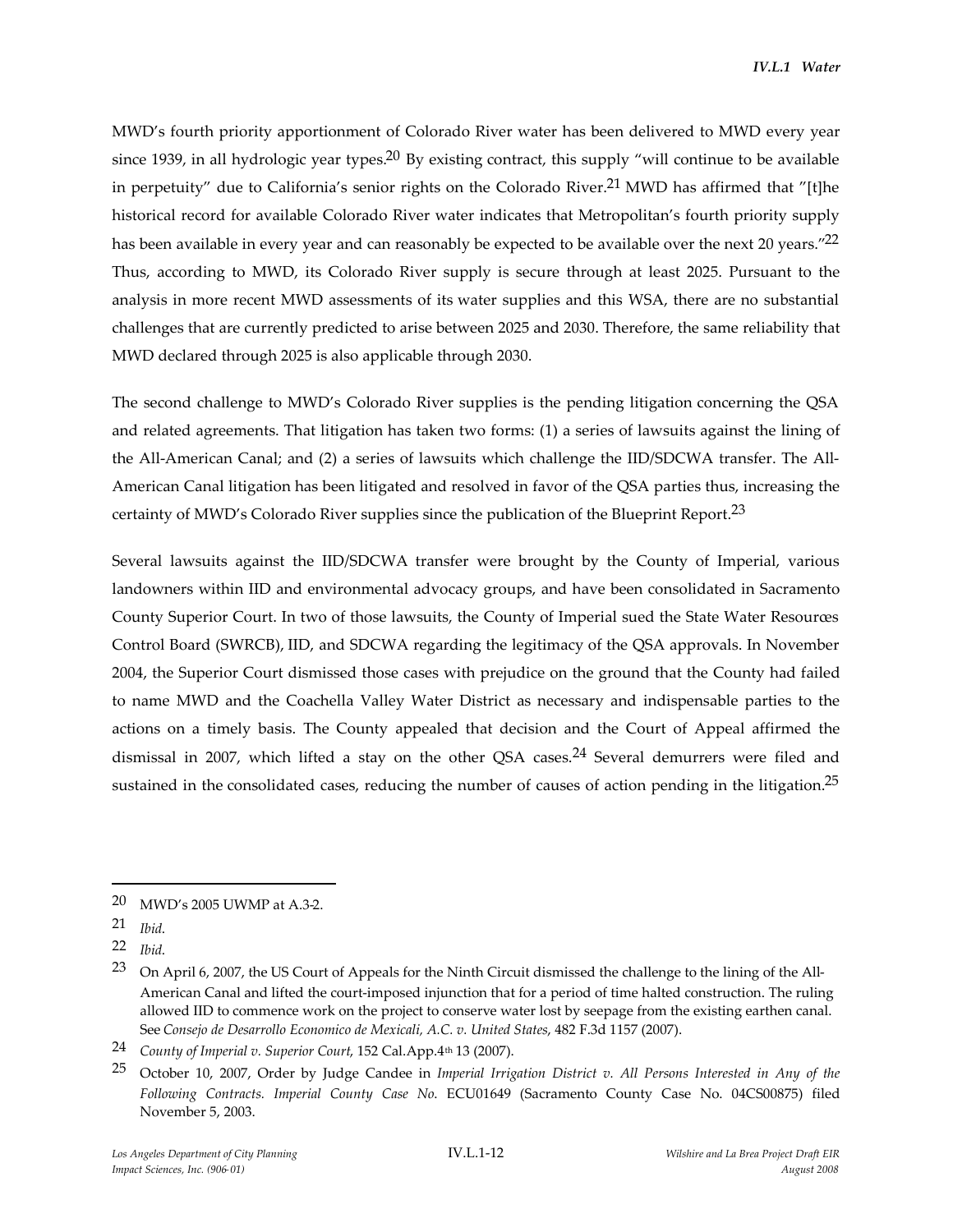The water transfer challengers filed motions for preliminary injunction,  $26$  which were dismissed by the Court of Appeal, along with all claims for damages. The only remaining claims are that validation of the QSA is inappropriate and that there are violations of CEQA.27

While all significant issues in the QSA litigations have been resolved in favor of MWD and the other QSA parties to date, including the entire All-American Canal case, it is impossible to predict with absolute certainty how the remaining litigation will be resolved. MWD is actively involved in the litigation and plans to defend the QSA fully to prevent any impacts to its Colorado River supplies.

Consistent with the QSA, MWD has developed a number of water supply programs to supplement its basic apportionment of Colorado River water, including agricultural water transfers and storage programs. Current programs will provide MWD with approximately 1.13 million acre-feet by 2020. Proposed programs could add another 300,000 afy. **Table IV.L.1-2** summarizes MWD's Colorado River Aqueduct supply by 2020.

|                        |                                            |                       | <b>Annual Deliveries</b> |
|------------------------|--------------------------------------------|-----------------------|--------------------------|
| <b>Supply Source</b>   | Description                                | <b>Project Status</b> | (afy)                    |
| Basic                  | MWD's basic apportionment of Colorado      | Current               | 503,000                  |
| Apportionment          | River water.                               |                       |                          |
| IID/MWD                | Imperial Irrigation District (IID) and     | Current               | 85,000                   |
| Conservation           | MWD are parties to a long-term water       |                       |                          |
|                        | conservation and transfer agreement.       |                       |                          |
|                        | Pursuant to the agreement, MWD pays        |                       |                          |
|                        | the costs of water conservation measures   |                       |                          |
|                        | in exchange for conserved water.           |                       |                          |
| Coachella and All      | The Coachella Canal Lining Project was     | Current               | 78,000                   |
| American Canal         | completed in December 2006, when           |                       |                          |
| <b>Lining Projects</b> | 26,000 afy of conserved water began        |                       |                          |
|                        | flowing to project beneficiaries. The All- |                       |                          |
|                        | American Canal Lining Project began        |                       |                          |
|                        | construction in June 2007. This project    |                       |                          |
|                        | will be completed in 2010 and will         |                       |                          |
|                        | conserve 67,700 afy of water.              |                       |                          |

# **Table IV.L.1-2 MWD's Colorado River Aqueduct Supplies: 2020–2030**

<sup>&</sup>lt;sup>26</sup> See Notice of Motion and Motion of Putative Class Representatives for Preliminary Injunction or Other Immediate Provisional Relief, Case No. 4353 (Filed October 15, 2007); POWER's and James Albert Abatti's Combined Joinder in the Putative Class Representatives' Motion for Preliminary Injunction or Other Immediate Provisional Relief; Additional Points and Authorities in Support of Preliminary Injunction Based on CEQA, Case No. 4353 (Filed October 16, 2007).

<sup>27</sup> See Final Ruling on Motion and Demurrers Heard on February 5, 2008.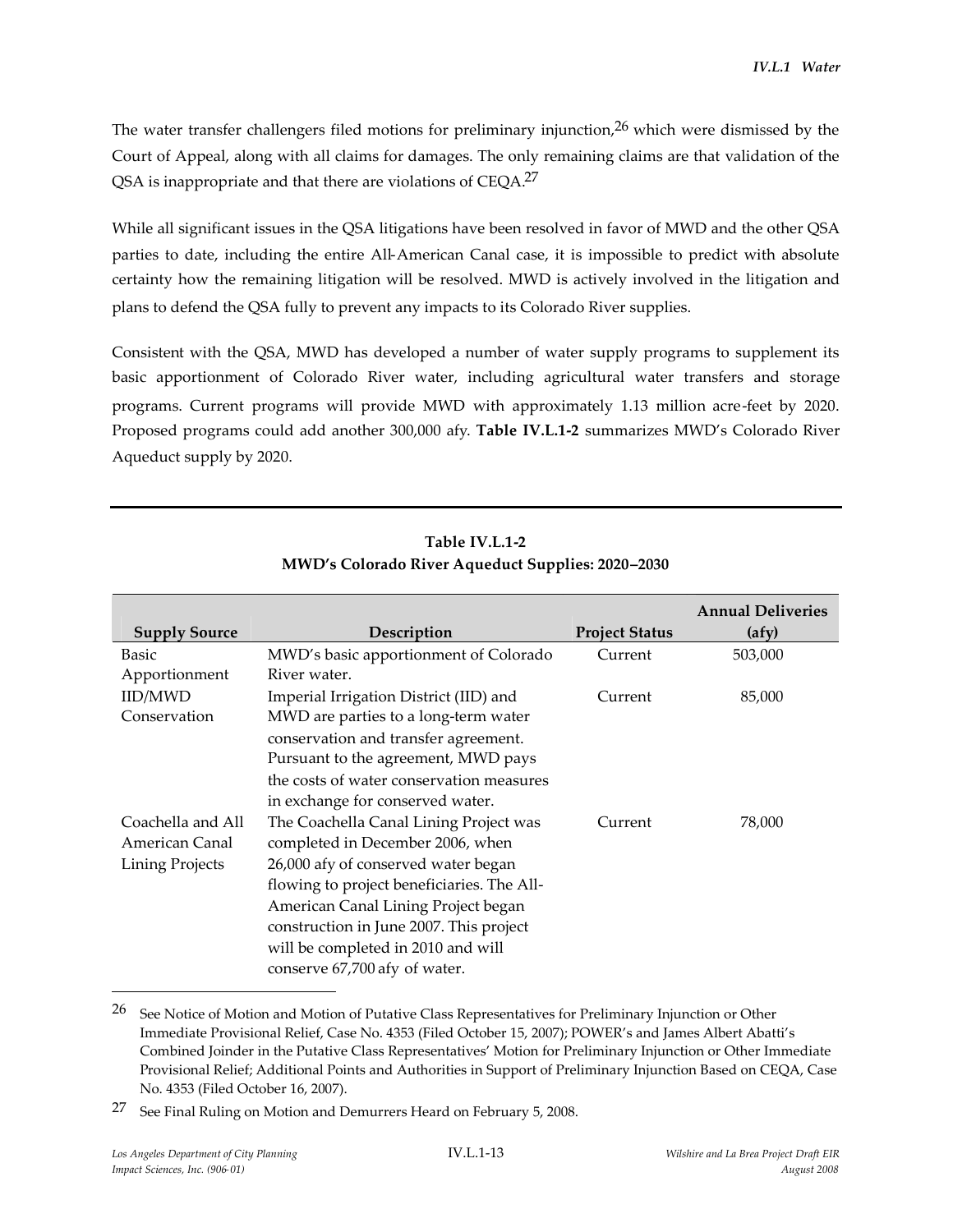|                      |                                             |                       | <b>Annual Deliveries</b> |
|----------------------|---------------------------------------------|-----------------------|--------------------------|
| <b>Supply Source</b> | Description                                 | <b>Project Status</b> | (afy)                    |
| SDCWA/IID            | San Diego County Water Authority            | Current               | 200,000                  |
| Transfer and         | (SDCWA) and IID are parties to a water      |                       |                          |
| MWD/SDCWA            | transfer agreement, pursuant to which,      |                       |                          |
| Exchange             | beginning in 2003, IID began making         |                       |                          |
|                      | transfers to SDWCA. The transfer            |                       |                          |
|                      | volumes will increase in accordance with    |                       |                          |
|                      | an annual build-up schedule, reaching       |                       |                          |
|                      | 100,000 afy by 2013 and stabilizing at      |                       |                          |
|                      | 200,000 afy in 2023. The water transferred  |                       |                          |
|                      | to SDCWA is made available to MWD           |                       |                          |
|                      | via an exchange agreement.                  |                       |                          |
| PVID Land            | Palo Verde Irrigation District (PVID) and   | Current               | 111,000                  |
| Management           | MWD are joint participants in a long-       |                       |                          |
| Program              | term land management, crop rotation,        |                       |                          |
|                      | and water supply program. Pursuant to       |                       |                          |
|                      | the program, participating farmers in       |                       |                          |
|                      | PVID are paid to reduce their water use.    |                       |                          |
|                      | The water savings are made available to     |                       |                          |
|                      | MWD.                                        |                       |                          |
| Hayfield             | MWD authorized the Hayfield                 | Current               | 150,000                  |
| Groundwater          | Groundwater Storage project in April        |                       |                          |
| Storage              | 1999. It is estimated that the Hayfield     |                       |                          |
|                      | aquifer can hold up to 500,000 acre-feet of |                       |                          |
|                      | additional water.                           |                       |                          |
| Subtotal             |                                             |                       | 1,127,000                |
| Lower Coachella      | MWD has identified the Lower Coachella      | Under                 | 150,000                  |
| Storage Program      | Groundwater Basin as a feasible location    | Development           |                          |
|                      | for conjunctive use storage. It has the     |                       |                          |
|                      | potential to provide up to 500,000 acre-    |                       |                          |
|                      | feet of storage capacity.                   |                       |                          |
| Chuckwalla           | MWD is investigating the Chuckwalla         | Under                 | 150,000                  |
| Storage Program      | Groundwater Basin as a possible location    | Development           |                          |
|                      | for off-stream storage of CRA supplies. It  |                       |                          |
|                      | is estimated that the basin could hold up   |                       |                          |
|                      | to 500,000 acre-feet of water.              |                       |                          |

*Sources: LADWP, Urban Water Management Plan (2005), at 3-32; MWD, Regional Urban Water Management Plan (2005), at A.3-1 through A.310; SDCWA, Fact Sheet re QSA (August 2007).*

To further ensure reliability of Colorado River supplies, on April 8, 2008, MWD's Board of Directors authorized \$28.7 million to join agencies in Arizona and Nevada in funding construction of a new reservoir that will save up to 228 billion gallons of water per year. In return for its funding, Metropolitan will receive 100,000 acre-feet of water, including up to 34,000 acre-feet this year that will be created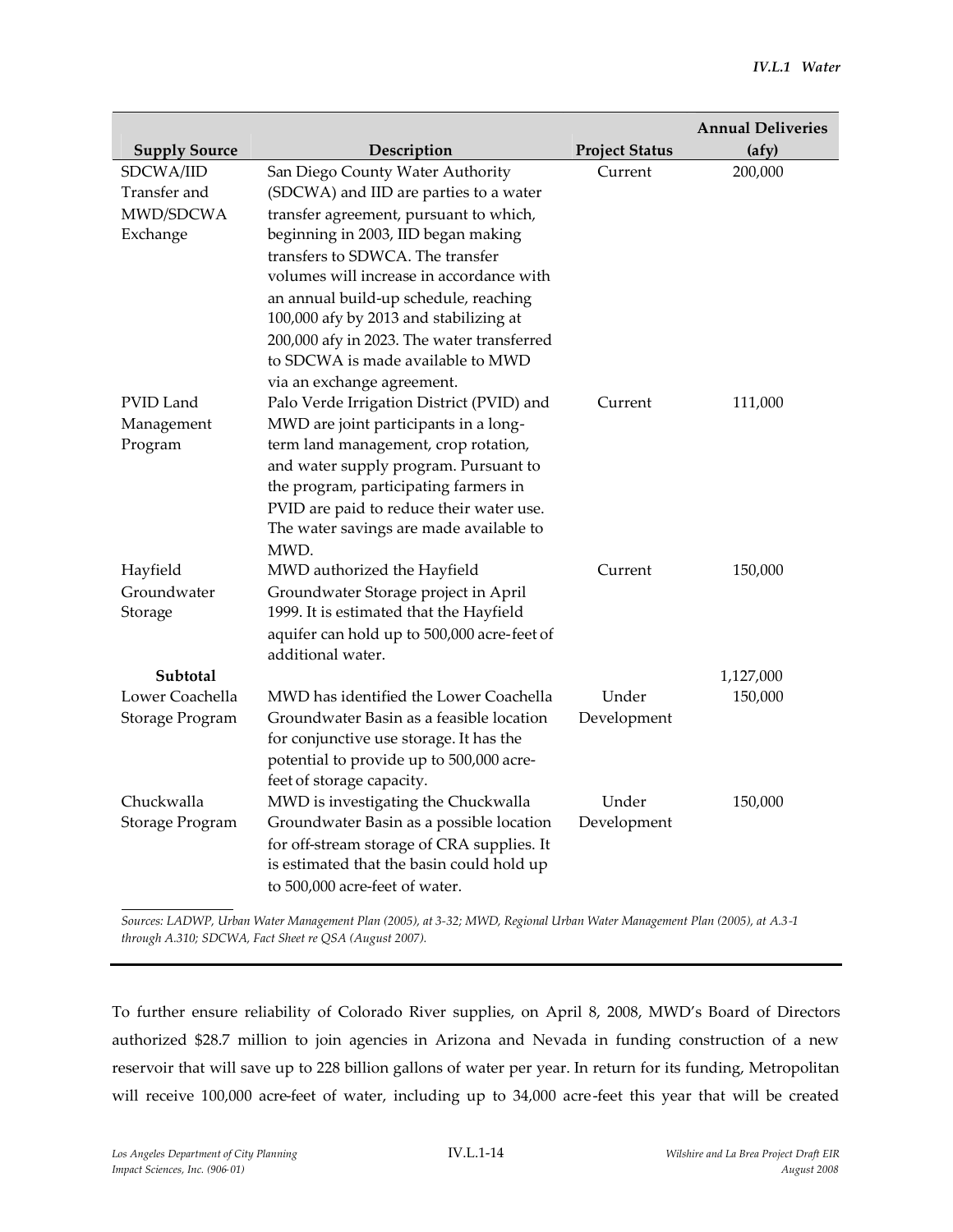through construction and operation of the Drop 2 Reservoir, adjacent to the All American Canal in Imperial County. 28 This water could be fully recovered within three years, and any portion of the water not recovered remains in MWD's credit account through 2036 and would not be reduced because of reservoir evaporation loss or spill.

Based on the foregoing, MWD expects that it will continue to be able to provide a reliable water supply via the Colorado Aqueduct. In reaching this conclusion, MWD has taken into consideration various hydrologic conditions that may occur in the Colorado River Basin as well as the competing rights and priorities to use the water.

#### **State Water Project**

MWD possesses a contract with DWR that entitles it to water from the SWP.<sup>29</sup> MWD's share of the total SWP supply is approximately 46 percent.<sup>30</sup> This supply is diverted from the Feather River at Lake Oroville, released and conveyed through the Sacramento-San Joaquin River Delta (delta) and rediverted at the Harvey O. Banks Delta Pumping Plant for conveyance through the California Aqueduct to Southern California and MWD. MWD described and analyzed the reliability of its SWP supplies in the Blueprint Report.31 MWD estimated the availability of SWP supplies "according to the historical record of hydrologic conditions, existing system capabilities, requests of the state water contractors and SWP contract provisions for allocating Table A, Article 21 and other SWP deliveries to each contractor."32 MWD estimated that in 2025, it will have 794,700 acre-feet available in multiple dry years, 418,000 acre-feet in a single dry year, 1,523,300 acre-feet in an average year and 1,741,000 acre-feet in a wet year.33

Following the Blueprint Report, SWP supplies have been challenged through environmental litigation concerning the delta. In addition, MWD has acknowledged that conveyance of water through the delta can present challenges for SWP supplies due to water quality and environmental issues that can affect pumping operations. Risks to this supply also include potential levee failure. Actions being taken by DWR and MWD to avoid or mitigate these risks are described below.

<sup>28</sup> See *Metropolitan Partners with Arizona, Nevada to Fund Construction of a New Reservoir, Add to Colorado River Flexibility*, MWD News Release, April 8, 2008, available at

http://www.mwdh2o.com/mwdh2o/pages/news/press\_releases/2008-04/Drop%202%20Reservoir.pdf.

 $29$  See Contract Between the State of California Department of Water Resources and the Metropolitan Water District of Southern California For a Water Supply (November 4, 1960), as amended through Amendment No. 28, available at http://www.swpao.water.ca.gov/wsc/pdfs/MWDSC\_O\_C.pdf.

<sup>30</sup> MWD, *2006 Integrated Water Resources Plan Implementation Report*, at 14 (October 10, 2006).

<sup>31</sup> Blueprint Report at 11.

<sup>32</sup> *Ibid* at 11.

<sup>33</sup> *Ibid*. MWD's contract with DWR expires in 2035, at which time MWD has an option to renew under the same basic conditions. MWD's 2005 UWMP at A.3-12.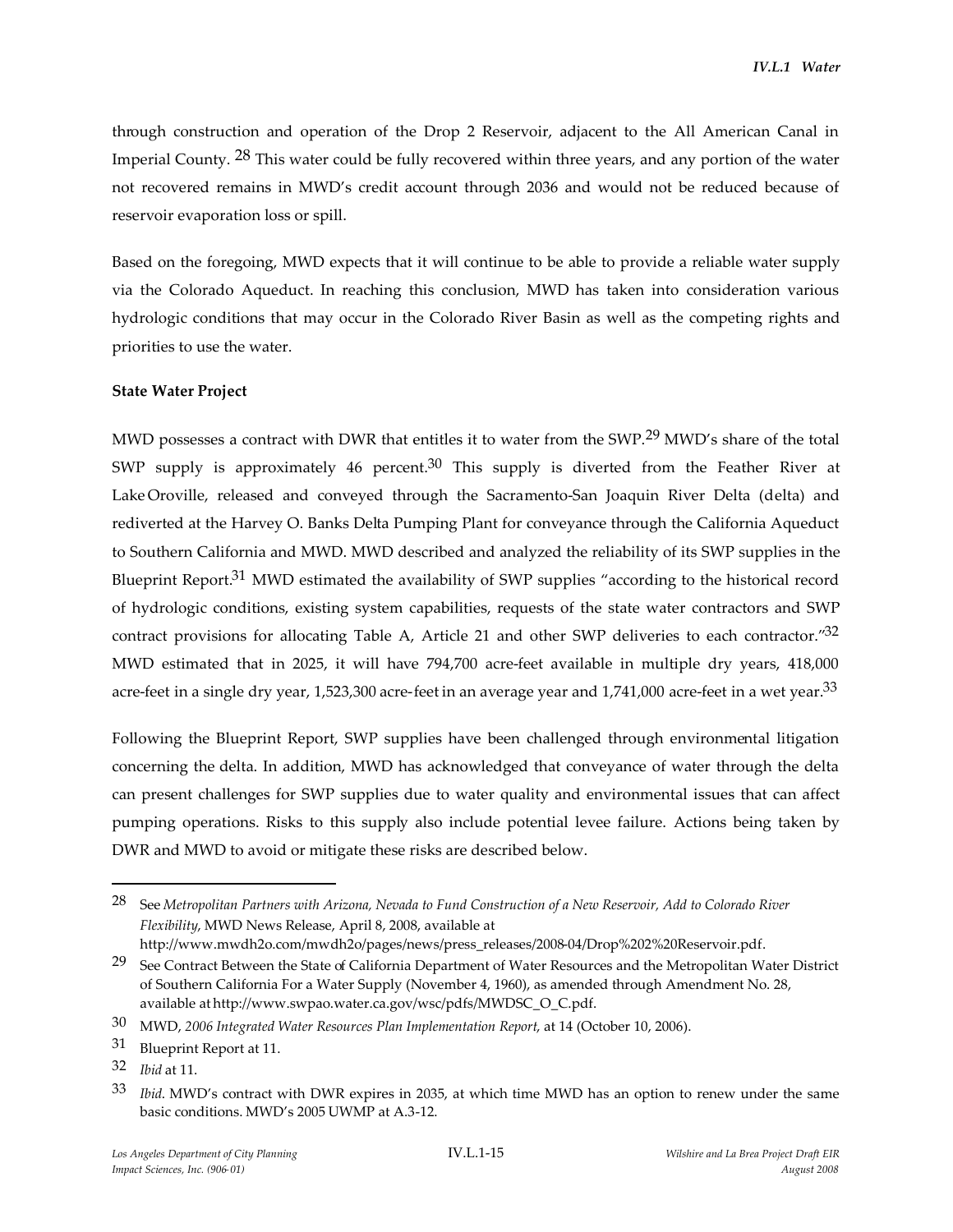#### *Environmental Litigation*

Specific threats to the SWP include litigation concerning the delta. In 2007, two courts ruled that California's major water delivery systems, the SWP and the Central Valley Project (CVP), were violating state and federal environmental laws regarding a threatened fish species, the delta smelt. First, Alameda County Superior Court Judge Roesch concluded that the SWP had failed to obtain a permit required under the California Endangered Species Act (CESA) that would provide protections for delta smelt, salmon, and steelhead from the effects of water pumping for activities at the Harvey O. Banks Delta Pumping Plant in Tracy, California.<sup>34</sup> Accordingly, Judge Roesch ordered the SWP pumps to be turned off unless appropriate permits were obtained within 60 days. As a practical response to the pending litigation in state and federal courts, the DWR shut down the Harvey O. Banks Delta Pumping Plant from May 31 to June 10, 2007, to protect the delta smelt. DWR resumed pumping at normal operating levels on June 10, 2007 but has since reduced pumping capacity due to the increased salvage of adult smelt at the pumping plant.35

In May 2007, US District Court Judge Oliver Wanger ruled that a federal Endangered Species Act (ESA) take permit that had been issued to protect delta smelt at both the SWP pumps and the federal Jones Pumping Plant was not legally sufficient.<sup>36</sup> By the time this decision was released, the SWP and CVP water agencies were aware that the incidental take permit was not preventing take of delta smelt and had requested a new permit. In August 2007, Judge Wanger issued an interim oral decision that allowed the SWP and CVP to continue operating under the prior take permit as long as they complied with a USFWS-proposed five-point action matrix with a few modifications, plus certain increased monitoring plans requested by the plaintiffs and other actions that do not have a water cost. The court pieced together certain operational restrictions that vary depending on fish, weather, and flow conditions in the delta, as well as how curtailments are divided between state and federal projects.

DWR has anticipated that in an average year, when combined deliveries of the CVP and SWP would be 5.9 million acre-feet, reductions in deliveries due to compliance with the USFWS matrix will range from 820,000 to 2.17 million acre-feet, which represent 14 and 37 percent of baseline deliveries, respectively. $37$ In a dry year, when combined deliveries would be 3.2 million acre-feet, reductions will range from

<sup>34</sup> *Watershed Enforcers v. California Department of Water Resources*, Case No. RG06292124. Order (Alameda County Sup. Ct. March 22, 2007).

<sup>35</sup> *See* DWR News Release, *DWR Announces New Delta Pumping Cutbacks*, March 13, 2008, available at: http://www.water.ca.gov/news/newsreleases/2008/031308delta.pdf.

<sup>36</sup> *Natural Resources Defense Council v. Kempthorne*, 506 F.Supp.2d 322 (E.D.Cal. 2007).

<sup>&</sup>lt;sup>37</sup> DWR, Comparison of the Water costs Associated with the Proposed Remedy Acts, Table produced from John Leahigh Supplemental Declaration Filed August 3, 2007 in *Natural Resources Defense Council v. Kempthorne*, 506 F.Supp.2d 322 (E.D.Cal. 2007).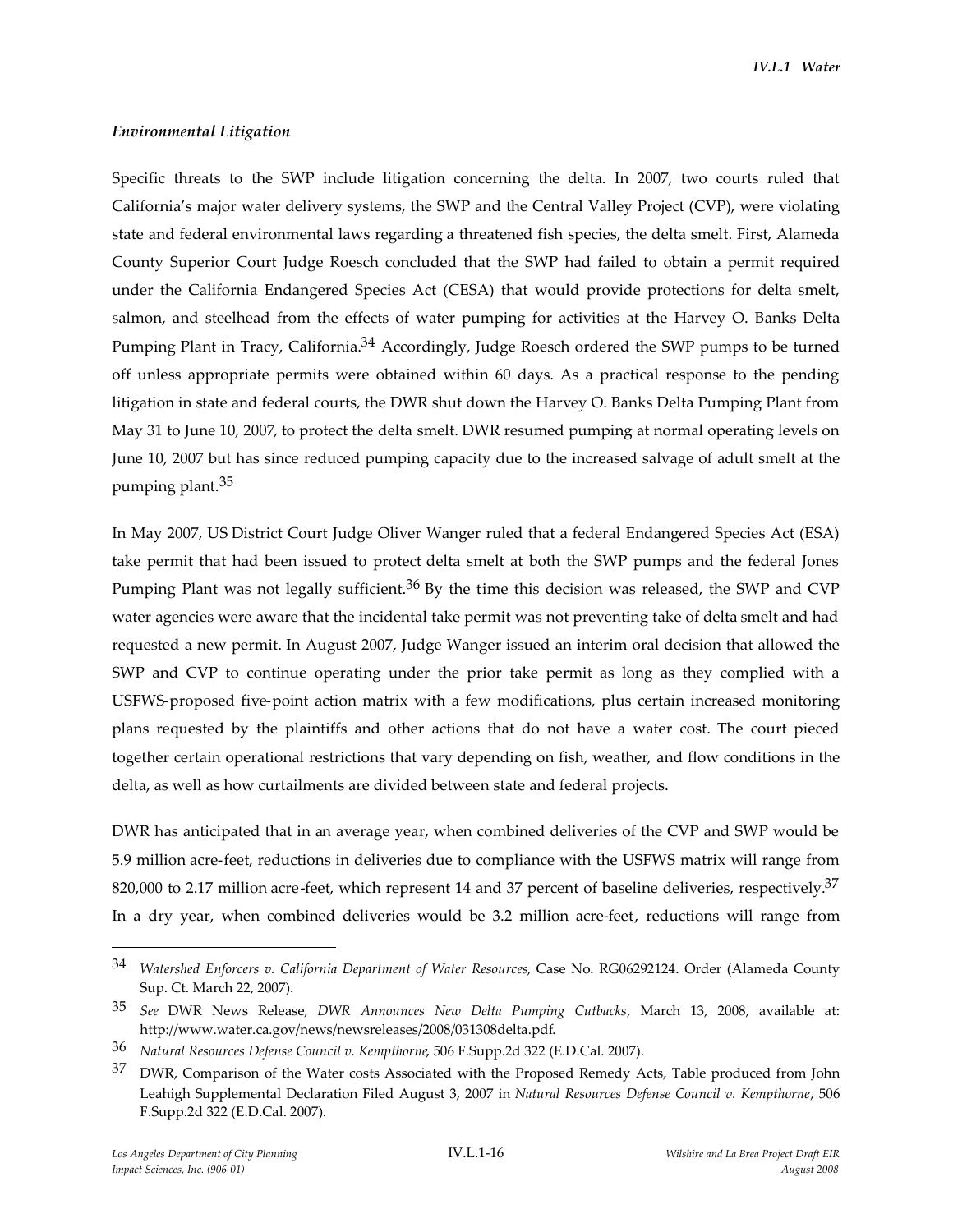183,000 to 814,000 acre-feet, which represent reductions from baseline deliveries of 6 and 25 percent, respectively. The modifications to the USFWS matrix by Judge Wanger will increase the delivery reductions by an amount that was not modeled by DWR, but it is expected that the actual impacts of Judge Wanger's order may be slightly greater than those figures. DWR estimates that its water deliveries will be reduced up to 30 percent this year as a result of the court order.<sup>38</sup>

Judge Wanger's order will impact diversions from December 25, 2007, until the new USFWS Biological Opinion (BiOp) is issued in approximately September 2008. However, it should be expected that the USFWS will include similar restrictions in the final BiOp to those that were in its action matrix adopted by Judge Wanger. Thus, the SWP and CVP will likely see long-term reductions in deliveries based on this litigation. Among other results, the decision likely will increase the political pressure for construction of the Peripheral Canal to avoid use of the south delta pumping plants. In response to this decision and other water supply and quality issues, MWD has reported that "[i]n the short and long term, continued investment in regional and local resources will help ensure and diversify reliable water supplies to meet Southern California's future needs.<sup>39</sup>"

#### *Mitigation of Risks Posed by Environmental Litigation*

MWD has embarked on many proactive programs to deal with potential future delivery restrictions as described above, should they occur. For example, MWD is one of the parties that are drafting the Bay-Delta Conservation Plan (BDCP) to provide state and federal ESA coverage for its SWP operations. The BDCP allows water contractors, who must comply with the federal and state ESAs, to work cooperatively to attain incidental take coverage via a habitat conservation plan and natural community conservation plan. Development of this plan is now underway under the aegis of the California Resources Agency, with the appropriate permits and completion of an environmental impact statement/impact report (EIS/EIR) expected in late 2009. The NOP for the BDCP EIS/EIR was circulated for public comment on March 17, 2008.

MWD is also focusing on voluntary Central Valley storage and transfer programs to bank MWD's SWP water supplies. In its 2006 Integrated Water Resources Plan Implementation Report, MWD reported that "492,000 acre-feet of dry-year yield has been developed in Central Valley storage and transfer programs" and "potential partners and programs have been identified to meet IRP targets."40 This flexibility will

<sup>38</sup> DWR News Release, *DWR Announces New Delta Pumping Cutbacks*, March 13, 2008.

<sup>39</sup> See *Metropolitan Looks to Statewide Water Market to Secure Supply Insurance in the Face of Uncertainties*, MWD News Release, November 20, 2007, available athttp://www.mwdh2o.com/mwdh2o/pages/news/press\_releases/2007- 11/water\_transfers.pdf.

<sup>40</sup> MWD, *2006 Integrated Water Resources Plan Implementation Report*, at 18 (October 10, 2006).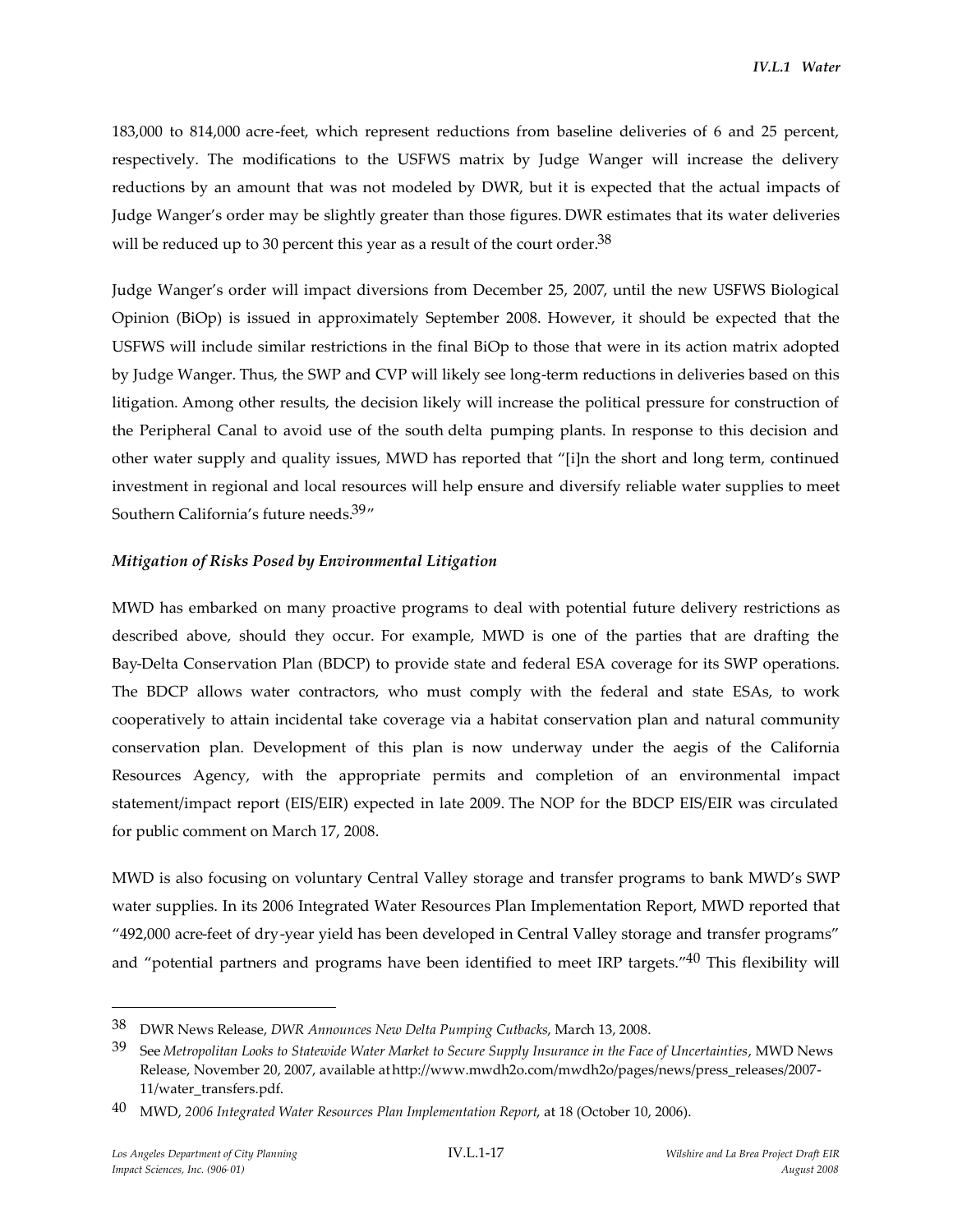assist MWD in addressing shortages due to drought or court-imposed cutbacks to protect delta smelt. Further, MWD has employed conjunctive use programs which utilize groundwater basins to store water during wet seasons, which provides a buffer supply that MWD can extract during dry periods. In 2006, MWD developed groundwater storage capable of providing 135,000 acre-feet of dry-year supply.<sup>41</sup> MWD continues to seek additional opportunities in southern California to expand groundwater conjunctive use storage programs.42

#### **Delta Vision Process**

The state is actively studying the risk of levee failure and potential impacts to SWP supplies and developing a plan to protect the delta. There are several concurrent processes for resolving these challenges. In the spring of 2006, at the recommendation of  $CALFED<sup>43</sup>$  an interagency effort that includes 23 state and federal agencies that have management or regulatory responsibility for the delta, DWR began and completed a two-year Delta Risk Management Strategy (DRMS) to analyze risks to the levee system. Phase I included a discussion of the region's assets, existing problems with the system, the degree of risk that exists, and the potential consequences of multiple levee failures. Phase II addressed levee risk reductions. The DRMS reports were part of the Delta Vision Report submitted to the state legislature and governor in January 1, 2008.

Also as part of the Delta Vision process, in April, 2007, MWD released its Delta Action Plan. The Delta Action Plan calls for analyzing alternative strategies for reducing longstanding conflicts in the delta and improving water reliability, water quality, levee stability, and the environment. The plan includes the following elements:

 Short-Term Action Plan. Actions over next 18 months to secure short-term permits for operating the State Water Project Banks pumping plant and avoiding incidental take of threatened or

<sup>41</sup> Ibid at 20.

<sup>42</sup> Ibid at 21.

 $43$  In 1994, to address the Bay-Delta's problems, 18 federal and state agencies formed a consortium, known as CALFED, to design and implement a long-term and comprehensive plan to restore the Bay-Delta's ecological health and to improve management of Bay-Delta water. CALFED prepared a program EIS/EIR for this plan, which was certified in August 2000. Legal challenges under CEQA to the program EIS/EIR were filed, claiming that it was inadequate for following reasons: because it did not examine in detail a program alternative requiring reduced water exports from the Bay-Delta; because it did not identify with adequate specificity the potential sources of water required for the proposed projects or analyze in sufficient detail the environmental impacts of taking water from those specific sources; and because it did not provide sufficient detail about the proposed "Environmental Water Account" (a specific project within the CALFED Program). These challenges were recently heard by the California Supreme court, which held on June 5, 2008, that the CALFED program EIS/EIR is not legally defective in any of these ways.(In re. Bay-Delta Programmatic Environmental Impact Report Coordinated Proceedings S138974 Ct.App. 3 C044267 & C044577).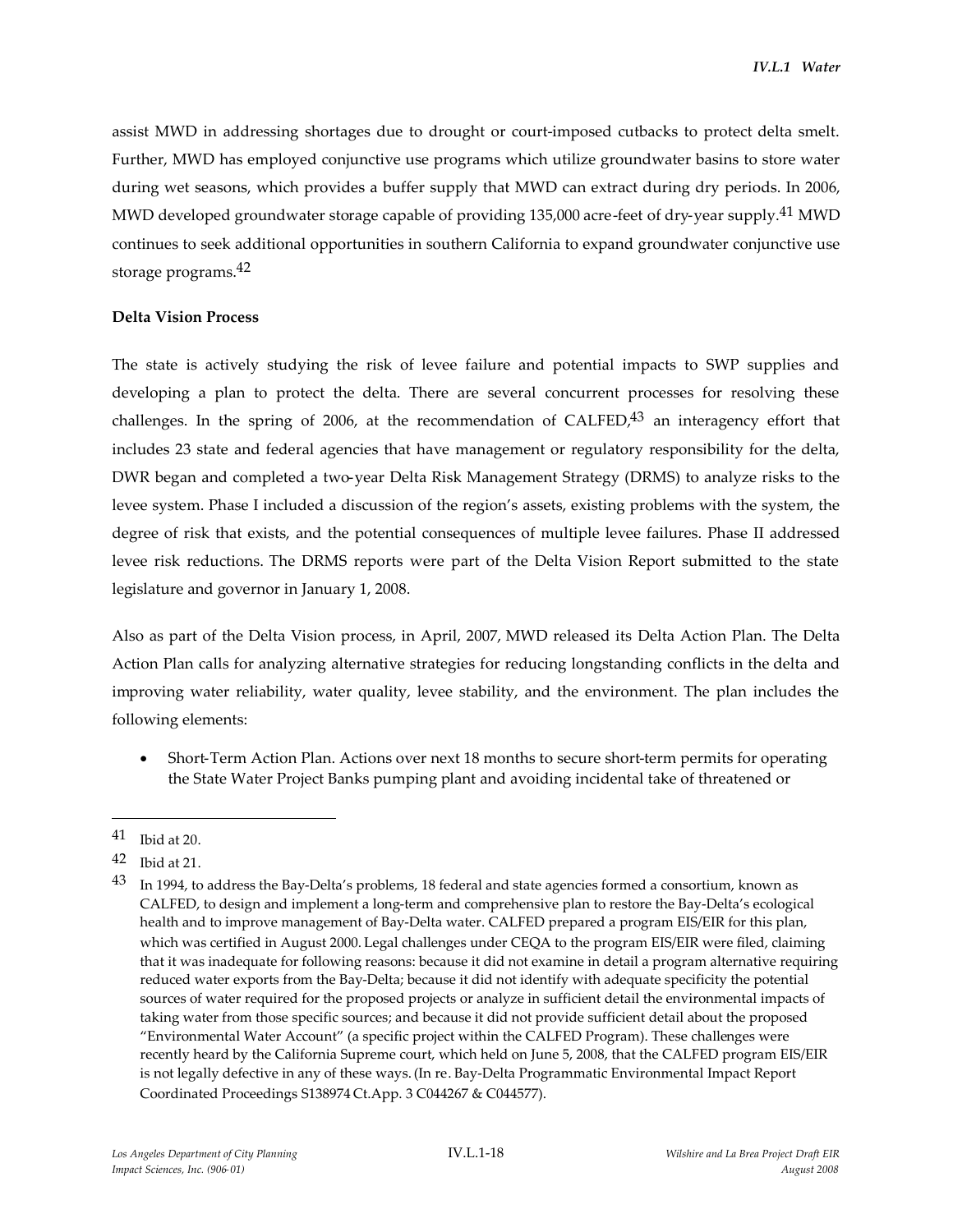endangered species; implementing/funding a Delta Levee Emergency Preparedness and Response Plan; and selection and approval of key elements of the Bay-Delta Conservation Plan and long-term Delta Vision.

- Mid-Term Action Plan. Actions prior to a long-term delta solution to secure long-term operating permits for the State Water Project under the Bay-Delta Conservation Plan; develop an implementation plan and environmental documentation for the preferred long-term Delta Vision; and implementation of early start "no regrets" ecosystem restoration projects.
- Long-Term Action Plan. Actions to fully implement, govern, and finance the elements of a long-term Delta Vision. These elements include water quality/supply infrastructure, delta habitat protection and restoration, flood control and levees, and others.

On September 11, 2007, MWD clarified its position on the water supply conveyance element of the long-term delta plan to further enhance the delta ecosystem, water quality, and water supply reliability. MWD's vision included water supply conveyance options that allow the greatest flexibility in meeting water demands by taking water where and when it is least harmful to migrating salmon and in-delta fish species. The vision also focused on reducing longer-term risks associated with Climate Change by placing intake locations that are able to withstand an estimated 1- to 3-foot sea-level rise in the next 100 years.

Following completion of the Delta Vision Report, the panel established by Governor Schwarzenegger began studying long-term strategic solutions for the conflicts in the delta. That process, which will take place from January through December 2008, is a strategic planning stage that will assess alterative implementing measures and management practices to implement the Delta Vision recommendations. The final recommendations will include modifications to existing land uses and services in the delta, and will assess governance, funding mechanisms, water resource uses, and ecosystem management practices. The Delta Vision Committee will publish a public review draft of its Delta Strategic Plan by October 31, 2008, and submit the final plan to the Governor and Legislature by December 31, 2008.

In response to concerns over the integrity of the levee system, the state significantly increased the budget for levee repairs in 2006, and a \$5.4 billion natural resources bond was approved by voters in November 2006 (Proposition 84), which assigns additional funds for flood control in the delta and to plan for future water supplies. In 2007, both Governor Arnold Schwarzenegger and Senator Don Perata, the Democratic leader of the state Senate, began promoting multi-billion-dollar water bond measures to be placed on a statewide ballot in 2008. As a result, California voters could decide whether to approve billions of dollars to build new water projects, including a canal to divert water around the delta, a program to protect the aging levees, funding for three new reservoirs, delta restoration, environmental restoration projects, water recycling, conservation, and other supply reliability projects. Initiative No. 07-0069, which authorizes \$6.8 billion in bonds for water-related projects, is currently pending signature verification by the California Secretary of State's office. Assuming the initiative is placed on the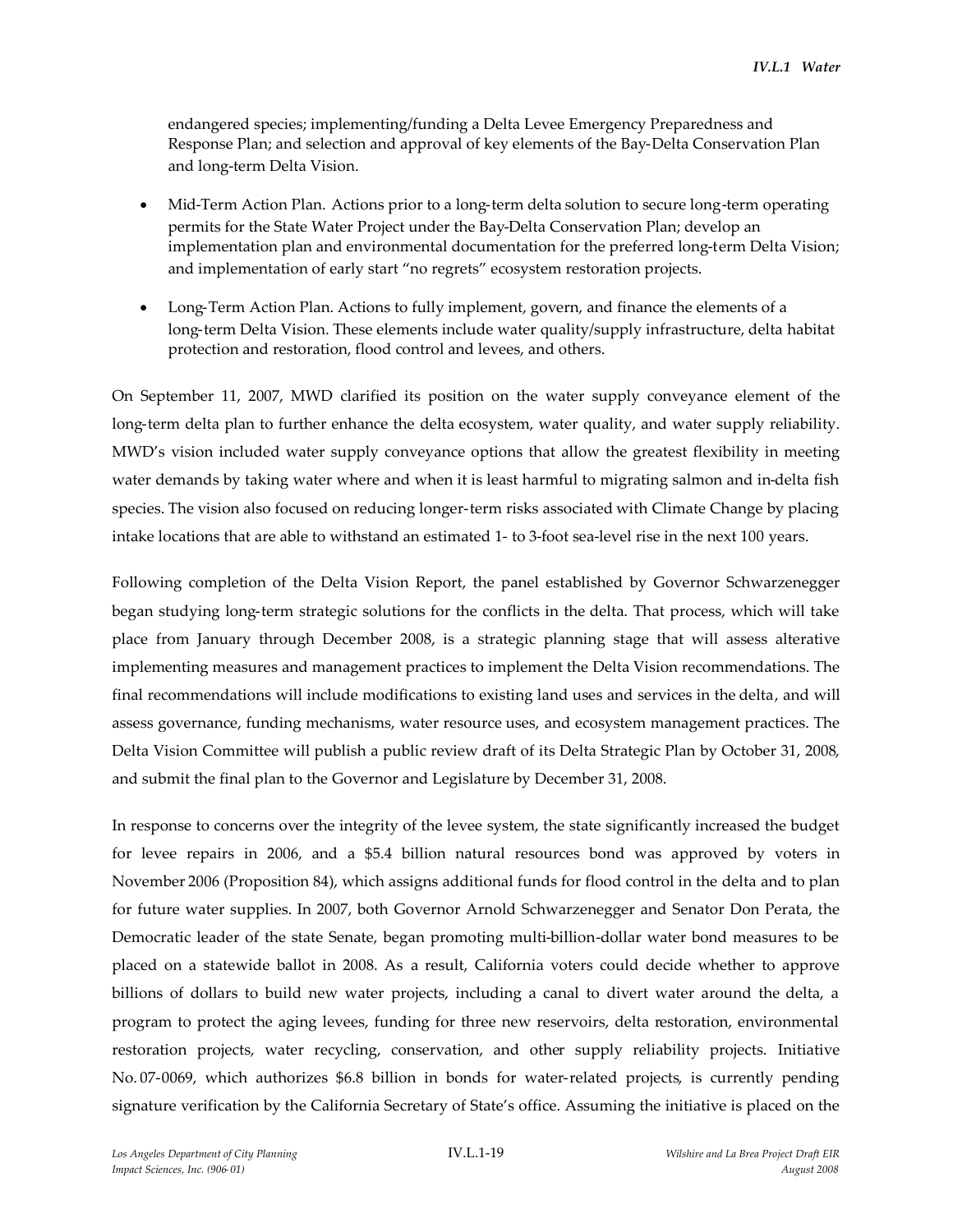ballot and adopted by California voters, the bonds would allocate approximately 29 percent to statewide water supply reliability projects, including conservation, reclamation, distribution, storage, and restoration. Approximately 35 percent of the bonds would be allocated to Sacramento-San Joaquin delta sustainability projects including ecosystem improvements.

At the regional and local levels, numerous water decision-makers are actively addressing the threats facing the delta. A review of MWD's resource development programs demonstrates that although SWP supplies are facing challenges and may become more expensive based on the cost of ultimately adopted solutions, MWD's adaptive planning framework, which includes conservation, in-region surface water storage, groundwater storage programs, and local water production within the MWD area, will allow MWD to adapt to changing conditions and ensure a reliable, diverse water supply to its members agencies that supply water to municipal customers. MWD has spent the past decade increasing the capacity of its reservoirs and its overall water reserve is several times larger than it was during the 1991-1992 drought. Further, actions that are being taken by the CALFED process and the state should enhance reliability of the SWP supplies in the future. Both MWD and state agencies are aware of changing conditions that may impact the SWP and are planning accordingly to ensure a safe, reliable supply of SWP water.

#### **Climate Change**

Current literature suggests that global warming is likely to have an effect on the hydrological cycle, changing California's precipitation pattern and amount from that shown by the historical record. According to DWR, there is evidence that some changes have already occurred, such as an earlier beginning of snowmelt in the Sierras, an increase in water runoff as a fraction of the total runoff, and an increase in winter flooding frequency. More variability in rainfall, wetter at times and drier at times, would place more stress on the reliability of existing flood management and water supply systems, such as the SWP. Other uncertainties include future sea level rise associated with global climate change, which could increase salinity in the delta and the risk of interruptions in SWP diversions from the delta due to levee failures. As to estimating future demand for SWP water, DWR has identified uncertainty factors, including population growth, water conservation, recycling efforts, other supply sources, and global climate change. In addition to the above identified factors affecting water delivery reliability, DWR has reported other limitations and assumptions, all of which are explained in the *Draft State Water Project Delivery Reliability Report 2007*. This report has also identified the status of four major concurrent delta planning efforts that are underway with objectives related to providing a sustainable delta over the long-term. The planning efforts are the Delta Vision (described above), the Delta Risk Management Strategy, the CALFED Ecosystem Restoration Program Conservation Strategy, and the Bay-Delta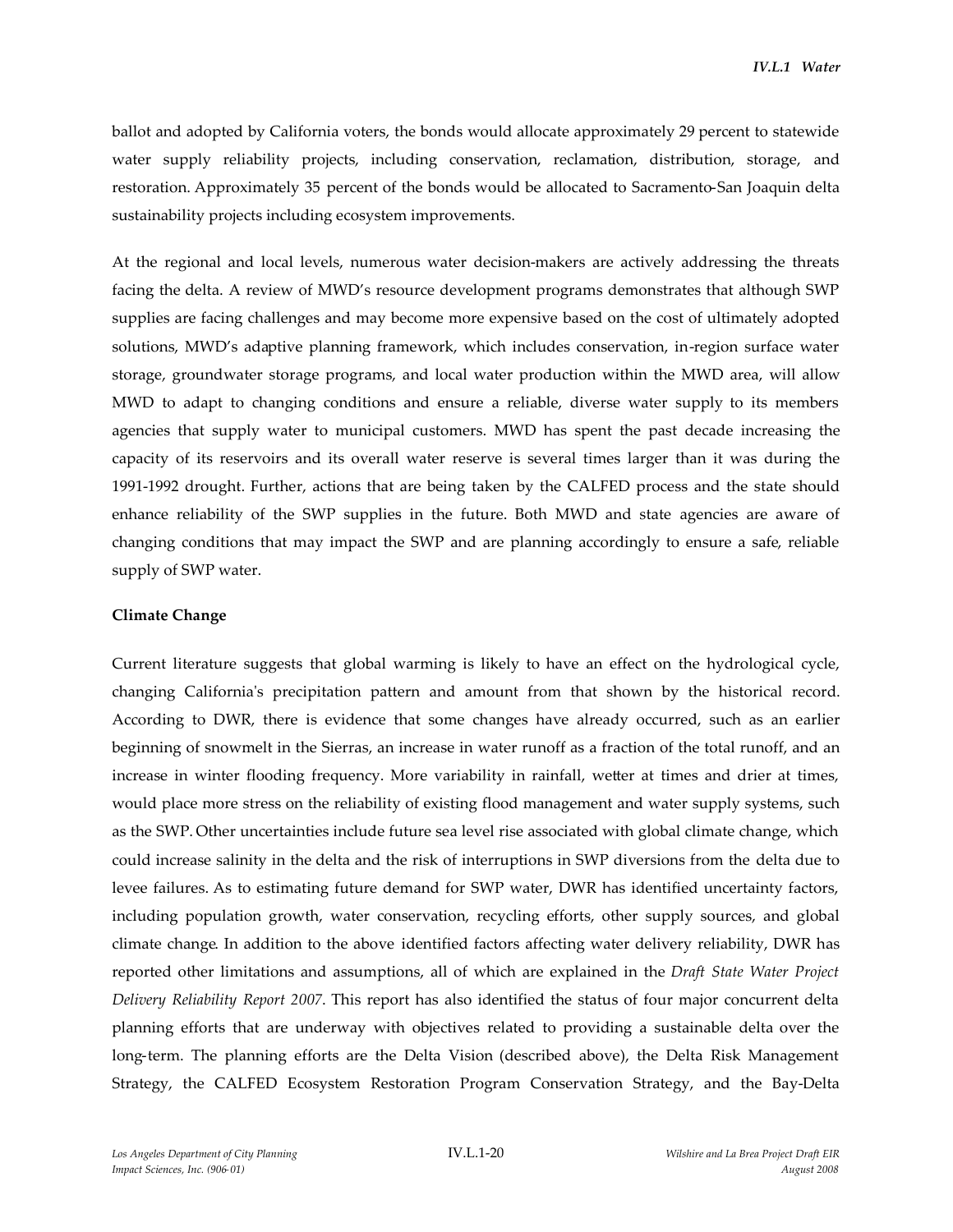Conservation Plan. Each planning effort is explained in detail in the *Draft State Water Project Delivery Reliability Report 2007*.

### **Additional Actions to Mitigate Supply Risks**

In addition to the actions described above that seek to avoid or mitigate risks facing the Colorado River or SWP individually, MWD also has several programs that address its overall supply reliability, as described in detail below.

### *Water Surplus and Drought Management Plan*

In 1999, MWD incorporated the water shortage contingency analysis that is required as part of any urban water management plan into a separate, more detailed plan, called the Water Surplus and Drought Management Plan (WSDM).<sup>44</sup> That plan provides policy guidance to manage MWD's supplies and achieve the goals laid out in the agency's Integrated Resources Plan. The WSDM also "identifies the expected sequence of resource management actions that [MWD] will execute during surpluses and shortages to minimize the probability of severe shortages and eliminate the possibility of extreme shortages and shortages allocations."45 MWD's 10 year WSDM categorizes its ability to deliver water to its customers by distinguishing between surpluses, shortages, severe shortages, and extreme shortages.<sup>46</sup> The WSDM's integration of management actions taken during times of surplus and shortages reflects MWD's belief that these actions are interrelated.

For example, MWD's regional storage facilities, such as Lake Skinner, Lake Mathews, and Diamond Valley Lake, along with storage capacity available to MWD in Castaic Lake and Lake Perris, provide MWD with flexibility in managing its supplies.<sup>47</sup> MWD's storage supplies and existing management practices allow MWD to mitigate shortages without having to impact retail municipal and industrial demands, except in severe or extreme shortages.48 MWD's 2005 UWMP shows its expected ability to meet demands in single dry years by water supply source. For example, in 2010 MWD expects to have 831,000 acre-feet in potential reserve and replenishment supplies, primarily through in-basin storage.<sup>49</sup> In 2030, MWD estimates that it will have 716,000 acre-feet in potential reserve and replenishment supplies.<sup>50</sup>

<sup>44</sup> See Cal. Water Code Section 10632; MWD's *Water Surplus and Drought Management Plan*, Report No. 1150 at 1 (August 1999).

<sup>45</sup> MWD 2005 UWMP at II-15.

<sup>46</sup> *Ibid*. at II-16.

<sup>47</sup> WSDM Plan at 20.

<sup>48</sup> *Ibid*. at 23.

<sup>49</sup> MWD 2005 UWMP at III-2.

<sup>50</sup> *Ibid*.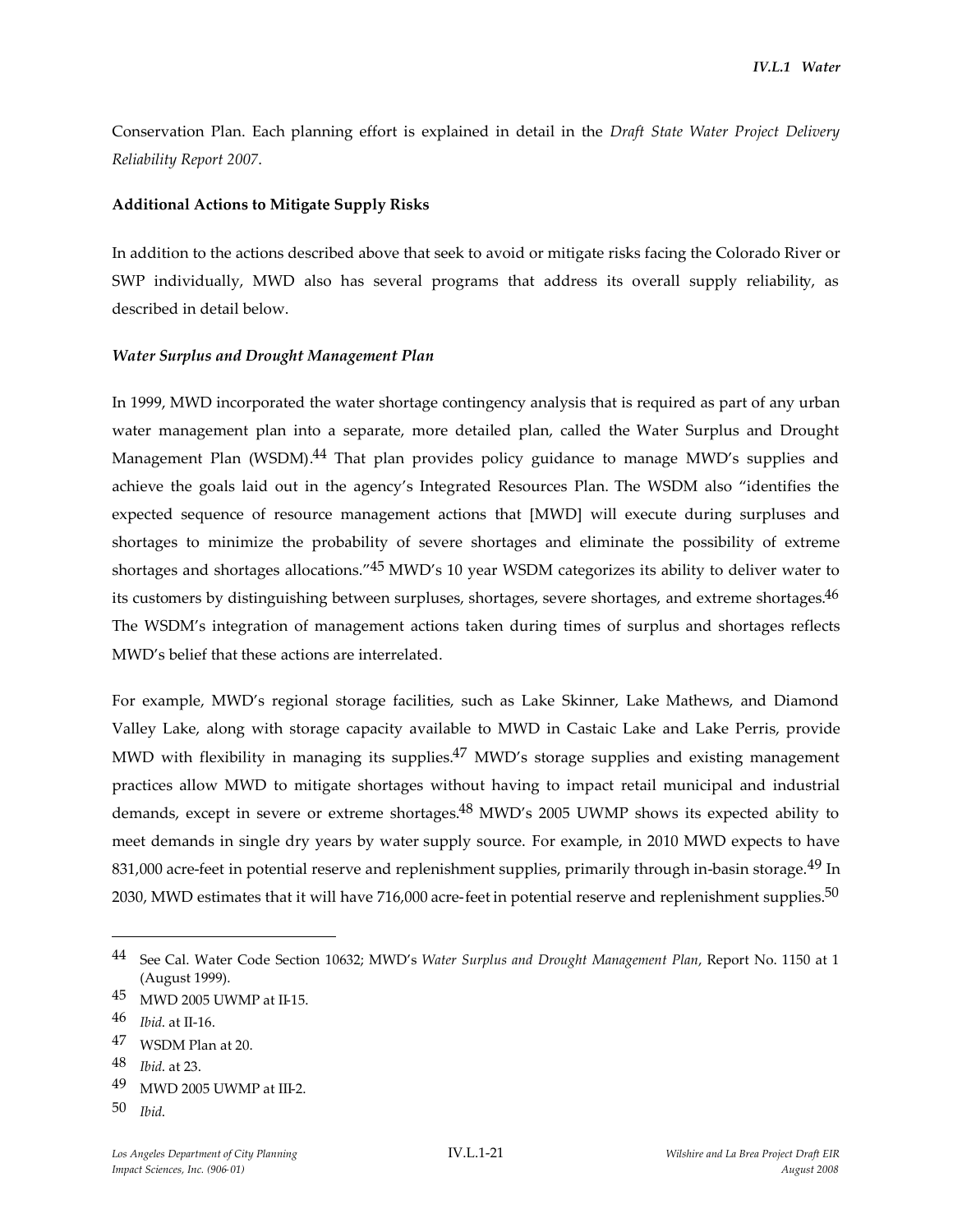Anytime MWD withdraws from storage to meet demands, it is considered to be in a shortage stage.<sup>51</sup> MWD has spent decades building up its storage reserves and groundwater management programs in order to prepare for a variety of shortage conditions. "Each [shortage] stage is associated with specific resource management actions designed to (1) avoid an Extreme Shortage to the maximum extent possible and (2) minimize adverse impacts to retail customers if an Extreme Shortage occurs."52 MWD notes that the "overriding goal of the WSDM Plan is to never reach Shortage Stage 7, an Extreme Shortage."53

In an actual shortage, MWD will take one or more of the following actions: (1) draw on storage out of reservoirs; (2) draw on out-of-region storage in the Semitropic and Arvin-Edison groundwater banks; (3) reduce or suspend long-term seasonal and groundwater replenishment deliveries; (4) draw on groundwater storage programs; (5) draw on SWP terminal reservoir storage; (6) call for voluntary conservation and public education; (7) reduce Interruptible Agricultural Water Program (IAWP) deliveries; (8) call on water transfer options contracts; (9) purchase transfers on the spot market; and (10) reduce imported supplies to its members agencies by an allocation method.  $54$ 

MWD clarifies that this list is not in any particular order, "although it is clear that the last action [taken] will be the curtailment of firm deliveries to the member agencies."<sup>55</sup> If MWD were obligated to curtail firm deliveries, it would enforce these shortage allocations using rate surcharges.<sup>56</sup> For example, if deliveries exceed 102 percent of a customer's allotment, the customer will be assessed a surcharge. MWD's actions in 2007 are instructive in demonstrating how the WSDM Plan is implemented in practice.

Prior to the start of calendar year 2007, MWD estimated that water demands would exceed annual supplies (not including stored water) by approximately 300,000 acre-feet.<sup>57</sup> In response, MWD took the following actions: (1) called for water stored in its Central Valley storage programs, (2) initiated replenishment cuts and notified participating agencies with in-basin groundwater storage programs,

<sup>51</sup> *Ibid*. at II-16.

<sup>52</sup> *Ibid*.

<sup>53</sup> *Ibid*. at II-17

<sup>54</sup> WSDM Plan at 23. Notably, the threat of water shortages was much greater in the late 1980s and early 1990s when the agency only had about 225,000 AF of water stored. Since then, MWD has increased its storage capacity significantly and today has more than 2.5 million AF of water stored around Southern California, including Diamond Valley Lake in Riverside County.

<sup>55</sup> *Ibid*.

<sup>56</sup> MWD 2005 UWMP at II-16 to II-17.

<sup>57</sup> Metropolitan Water District of Southern California, *Water Surplus and Drought Management Plan* at 3 (June 21, 2007) [Appendix J]. That figure did not include the risk of the SWP supply being restricted to protect delta smelt, which in fact occurred.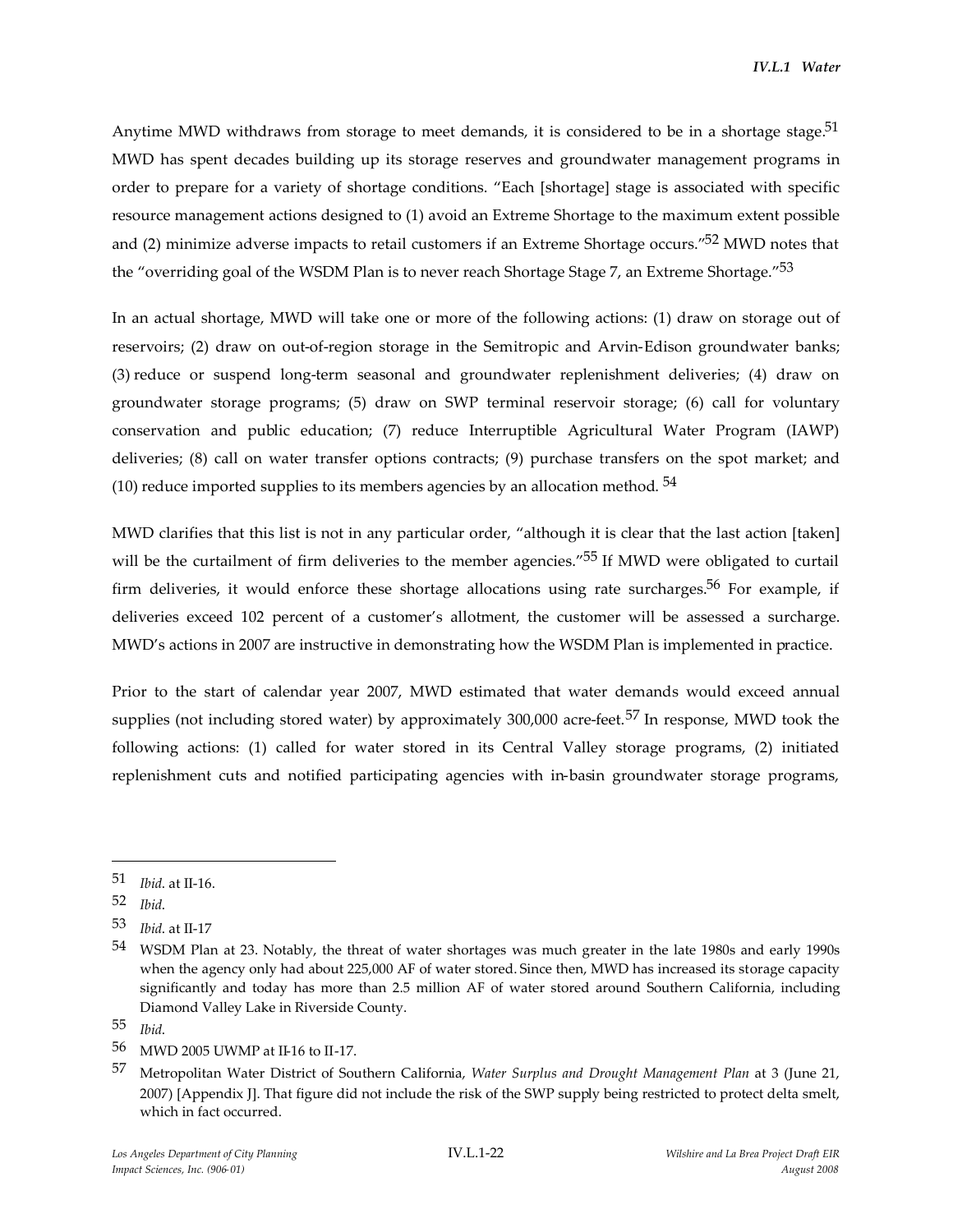(3) embarked on a public outreach and media conservation campaign, and (4) announced reductions in IAWP agricultural supplies.58

Regarding reductions in agricultural water deliveries, before MWD imposes any restrictions on water, it will reduce deliveries of discounted agricultural supplies. In 1994, MWD established the IAWP to deliver surplus water for irrigation purposes at a reduced rate that is more affordable for certain sectors of the agricultural industry.<sup>59</sup> In exchange for the discounted rate, the MWD General Manager has the authority to reduce IAWP deliveries up to 30 percent before it imposes mandatory allocations to municipal and industrial retail customers under its WSDM.60

Due to dry conditions and the delta smelt litigation in 2007 that may affect MWD's supplies, MWD will implement the water shortage actions which it outlined in its WSDM, which include a 30 percent reduction in IAWP deliveries. On October 9, 2007, MWD's Board of Directors announced that it will reduce IAWP deliveries over a 12-month calendar year beginning in January 2008.61 At this time, MWD has stated that it will not reduce water purchased by its member agencies at the full service rate.<sup>62</sup>

MWD has announced a strategic approach for 2008 regarding its WSDM Plan. Besides exercising interruptions to the IAWP, MWD's major strategies are as follows:

- Continue conservation campaign;
- Maximize recovery of water from Central Valley storage and banking programs;
- Purchase additional supplies to augment existing supplies; and
- Develop and implement a shortage allocation plan.<sup>63</sup>

On February 12, 2008, MWD adopted a long-term Water Supply Allocation Plan that may require reductions of full service deliveries during periods of drought.<sup>64</sup> MWD has used several of these types of initiatives in the past (e.g., during the droughts of 1977–78 and 1989–92), which allowed the agency to meet the needs of its member agencies.<sup>65</sup> The plan serves as the final piece of the WSDM Plan and would

<sup>58</sup> *Ibid*. at 4.

<sup>59</sup> MWD Administrative Code §4900 *et seq*.

<sup>60</sup> *Ibid*. at §4905.

<sup>61</sup> MWD Board of Directors Agenda Item 8-4 at 1 (October 9, 2007).

<sup>62</sup> *Ibid*. at Attachment 2 at 3.

<sup>63</sup> MWD's *Water Surplus and Drought Management Plan Board Report* at 4 (June 21, 2007).

<sup>64</sup> See *Water Supply Allocation Plan Adopted by Metropolitan Board*, MWD News Release, February 12, 2008, available at: http://www.mwdh2o.com/mwdh2o/pages/news/press\_releases/2008-02/allocation\_plan.pdf.

<sup>65</sup> 2005 UWMP at 3-4.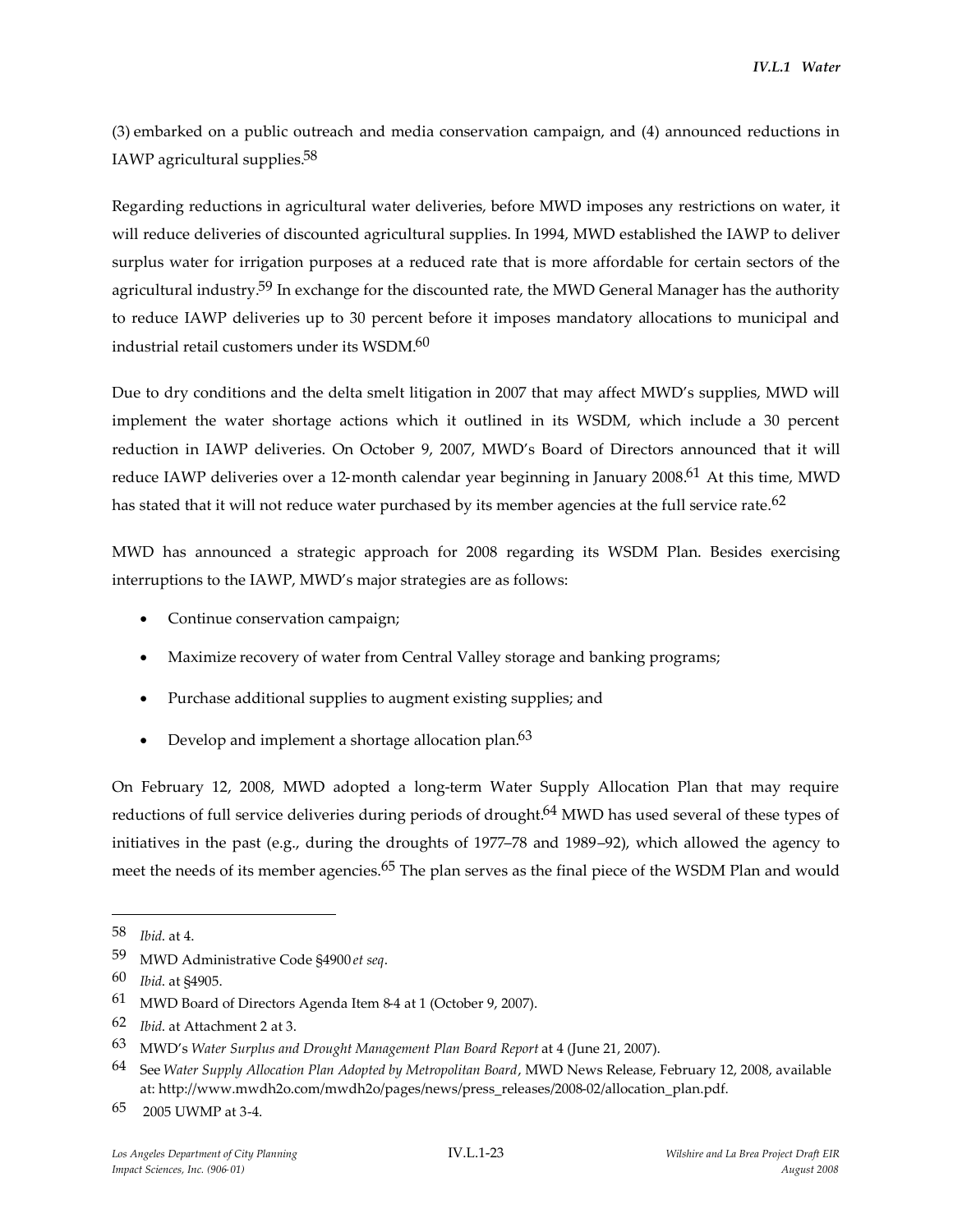allocate water based on member agency dependency on MWD supplies, while taking into account other local sources of supply. The plan relies on pricing to encourage agencies to reach their targeted allocated supplies. These "penalty rates" are similar to drought pricing used in many cities during the 1987–92 drought, calling for agencies to pay up to four times Metropolitan's highest priced water, depending how far they exceed their allocation. Any funds collected through penalty rates will be applied toward investments in conservation and local resources development.66

#### *Integrated Resources Plan*

MWD first adopted its Integrated Resources Plan (IRP) in 1996. The most updated IRP, which was adopted in 2004, discussed local water supply initiatives (e.g., local groundwater conjunctive use programs) and established a buffer supply to mitigate against the risks associated with implementation of local and imported water supply programs.<sup>67</sup> The 2004 IRP noted that future water supply reliability depends not only upon actions by MWD to secure reliable imported supplies, but also further development of local projects by local agencies such as LADWP (See discussion of LADWP's Water Supply Action Plan, "Securing L.A.'s Water Supply," below)

On October 10, 2006, MWD released its 2006 Integrated Water Resources Plan Implementation Report (2006 Implementation Report) to report on progress toward implementing the targets from the 2004 IRP Update. The 2006 Implementation Report included a summary of each of MWD's water resource development categories: (1) conservation, (2) local resources, (3) Colorado River Aqueduct, (4) SWP supplies, (5) Central Valley storage and transfer programs, (6) in-region groundwater conjunctive use storage, and (7) in-region surface water storage. This recent report concluded that "while changes occur in all resource areas, Metropolitan is able to maintain supply reliability through its diversified water resources portfolio."68

MWD supported this conclusion by providing detailed updates for each of its resource categories, restating dry-year IRP targets and examining current considerations, changed conditions, implementation strategies and identified programs, implementation challenges and cost information. A brief summary of each of MWD's water resource development categories (other than the Colorado River and SWP supplies, which were discussed in detail in previous sections of this WSA) is provided below:

 *Conservation*: In 2006, MWD invested \$10.6 million in conservation programs and initiatives, including executing a 10-year residential master conservation funding agreement with member agencies, encouraging the use of high-efficiency toilets, strengthening outdoor conservation

<sup>66</sup> See *Water Supply Allocation Plan Adopted by Metropolitan Board*, MWD News Release, February 12, 2008.

<sup>67</sup> MWD, *Integrated Resources Plan Update* (2004).

<sup>68</sup> MWD, *2006 Integrated Water Resources Implementation Report* (2006).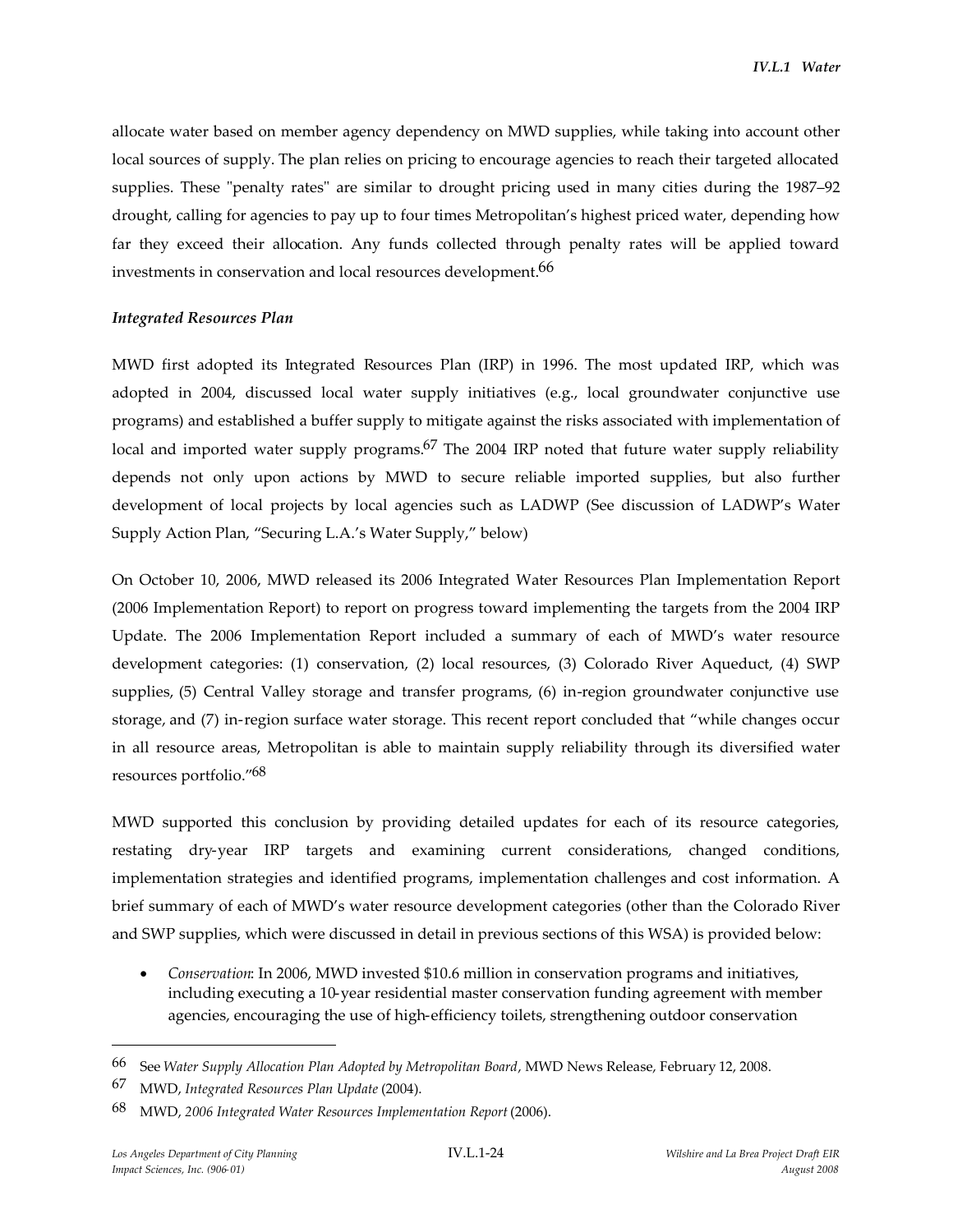programs and introducing new Industrial Process Improvement programs. In 2005–2006, MWD programs conserved approximately 762,000 acre-feet, which was an increase of approximately 30,000 acre-feet over the previous fiscal year. MWD's 2010 target for conservation savings is 865,000 acre-feet. 69

- *Local Resources—Recycling, Groundwater Recovery and Seawater Desalination*: MWD has invested \$213 million with its member agencies to develop local resource programs. MWD contributed approximately \$24.5 million toward the production of 127,000 acre-feet of local resource production supplies in 2006, which is an increase of 16,000 acre-feet from 2005. MWD's 2010 target for regional water recycling and groundwater recovery is 410,000 acre-feet. Further, three desalination project agreements have been signed.<sup>70</sup>
- *Central Valley Storage and Transfer Programs*: MWD has developed significant water storage and transfer program partnerships in the Central Valley and has witnessed increased cooperation with DWR and federal agencies to facilitate water transfers. MWD continues to pursue transfers with Central Valley parties and has worked to improve existing storage programs with existing SWP storage partners.<sup>71</sup> For 2008, MWD is currently seeking to acquire up to 250,000 acre-feet by temporary transfer from the Central Valley.
- *In-Region Groundwater Storage*: The 2006 Implementation Report identified that components of MWD's in-region groundwater storage program may not meet its 2010 dry-yield target of 275,000 acre-feet. As of October 2006, groundwater storage had been developed to provide about 135,000 acre-feet.<sup>72</sup> In response, MWD conducted a groundwater basin assessment to explore other groundwater storage opportunities. MWD's recent Groundwater Basin Assessment Study provided new information to focus on meeting this goal.<sup>73</sup> MWD will continue to develop new strategies for groundwater storage.<sup>74</sup>

MWD's 2007 Implementation Report demonstrates that the agency has continued to react aggressively to address challenges facing water resources.<sup>75</sup> By amending existing strategies, MWD has made significant progress in most resource areas toward meeting the IRP targets. For example, in fiscal year 2006–2007, MWD saved approximately 812,000 acre-feet through conservation efforts and is expected to meet its 2010 target.<sup>76</sup> MWD's Board has taken a number of actions to strengthen conservation efforts, including:

 Program refinements; more options, streamlined administrative processes, upgraded and new incentives, and more standardization across programs to increase program participation;

73 *Ibid*. at I-6.

<sup>69</sup> *Ibid*. at 5-6.

<sup>70</sup> *Ibid*. at 7-8.

<sup>71</sup> *Ibid*. at 19.

<sup>72</sup> *Ibid*. at 20.

<sup>74</sup> *Ibid*. at 22.

<sup>75</sup> MWD, *2007 Integrated Water Resources Implementation Report* (2007).

<sup>76</sup> *Ibid*. at I-5.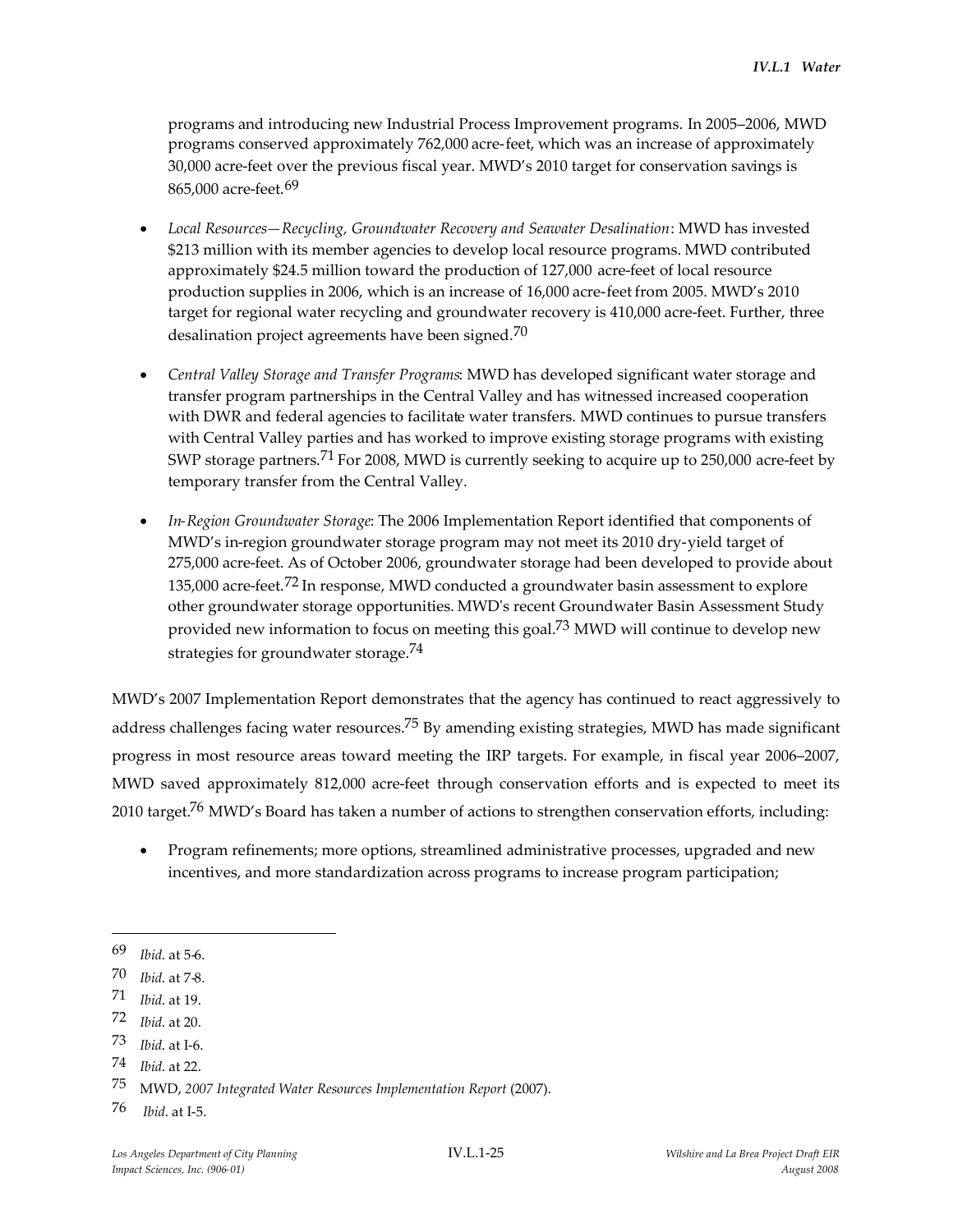- Expanded incentives; new incentives have been added to facilitate the installation of water conserving devices; grants and like funding from other agencies help expand incentive programs;
- New programs; novel programs like recently approved Public Sector Water Efficiency Partnership Demonstration Program (MWD's Board authorized \$15 million for the Program) allows MWD to work with member agencies to save water through public agencies within MWD's service area that have high potential to achieve accelerated conservation or water recycling use.77

Local resource production is expected to exceed the 2010 target of 426,000 acre-feet based on current production and expansion of existing programs.78 Existing supplies in Central Valley storage programs are also expected to exceed the 2010 target of 300,000 acre-feet.<sup>79</sup> While in-region groundwater storage programs are currently falling short of MWD's 2010 IRP target, MWD is actively working to find new ways to meet this goal and the success of other programs, such as Central Valley storage, can avoid any negative impacts from failure to meet this single goal.<sup>80</sup> For example, MWD has already exceeded its 2010 for dry-year surface water storage.<sup>81</sup> While SWP dry-year resources met financial year 2006–2007 target level estimates (446,000 acre-feet), the 2010 IRP target of 463,000 acre-feet (or longer-term targets) are not projected to be met. However, MWD is actively seeking to resolve the risks associated with that supply, as discussed above.  $82$ 

MWD's 2008 Implementation Report is scheduled for release in October 2008. In addition, MWD is currently planning to fully update the 2004 IRP itself scheduled for 2009. The updated IRP will address existing and new challenges such as the delta smelt litigation and climate change.<sup>83</sup> As can be seen by these ongoing studies, MWD is continually updating its plans to meet ever-changing challenges to its water supplies.

#### **Storage and Water Transfers**

Since the completion of the first Integrated Resource Plan in 1996, MWD has developed and implemented a number of storage projects and water transfers. These projects and programs have been beneficial in ensuring MWD's reliability despite reductions in water deliveries. Below is a list of some of the significant projects and programs in MWD's portfolio:

80 *Ibid*.

<sup>77</sup> *Ibid*.

<sup>78</sup> *Ibid*.

<sup>79</sup> *Ibid*. at I-6.

<sup>81</sup> *Ibid*. at I-7.

<sup>82</sup> *Ibid*.

<sup>83</sup> *Ibid*. at I-3.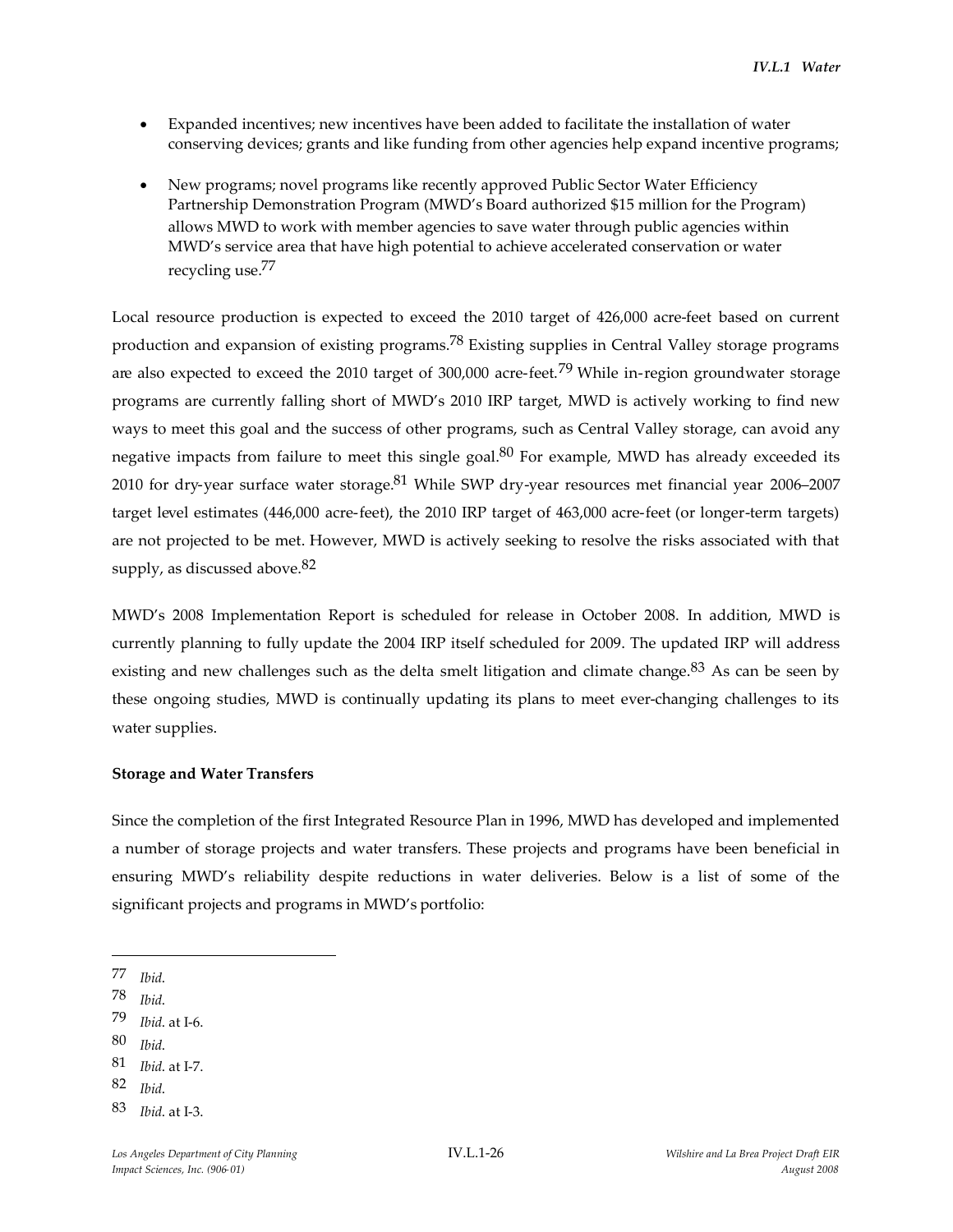- *Diamond Valley Reservoir*. An 800,000 acre-feet surface reservoir used for drought and emergency situations.
- *Various Conjunctive Use Programs*. A variety of groundwater conjunctive use and groundwater storage programs have been or are being developed between MWD and its member agencies that will provide up to 275,000 acre-feet of dry-year yield.
- *Palo Verde Irrigation District Land Management Program*. A water transfer that can provide up to 111,000 afy of supply for the Colorado River Aqueduct.
- *Hayfield Storage Program, Mojave Desert*. A groundwater conjunctive use project that can provide up to 150,000 afy of supply for the Colorado River Aqueduct.
- *Arvin-Edison Program, Kern County*. A groundwater-banking program that can provide up to 90,000 afy to augment SWP supplies.
- *Semitropic Program, Kern County*. A groundwater-banking and exchange program that can provide up to 107,000 afy to augment SWP supplies.
- *San Bernardino Valley MWD Program*. A groundwater conjunctive use program that can provide up to 20,000 afy.

A full list of MWD's storage projects and transfer programs is provided in MWD's 2003 IRP Update Report and MWD's 2005 Regional Urban Water Management Plan. Additional information is provided in MWD's 2007 Groundwater Assessment Study.

## **Summary of MWD Water Supply Reliability**

MWD has engaged in significant water supply projection and planning efforts. As noted above, those efforts have included the water demands of the LADWP service area and the Proposed Project in their projections. In its 2003 Blueprint Report and 2005 Regional Urban Water Management Plan, MWD has consistently found that its existing water supplies, when managed according to its water resource plans, such as the WSDM and IRP, are and will be 100 percent reliable for at least a 20-year planning period. Since publication of those reports, MWD has continued to implement its water supply programs, as reported in its 2006 and 2007 Implementation Reports, the latter of which was published on October 9, 2007. Although water supply conditions are always subject to uncertainties, MWD has maintained its supply reliability in the face of such uncertainties in the past, and is actively managing its supplies to ensure the same 100 percent reliability for the future.

# *LADWP Water Supply Action Plan*

In response to water supply uncertainties, including those impacting the MWD, the mayor and LADWP released a Water Supply Action Plan (action plan) on May 17, 2008. The plan, entitled "Securing L.A.'s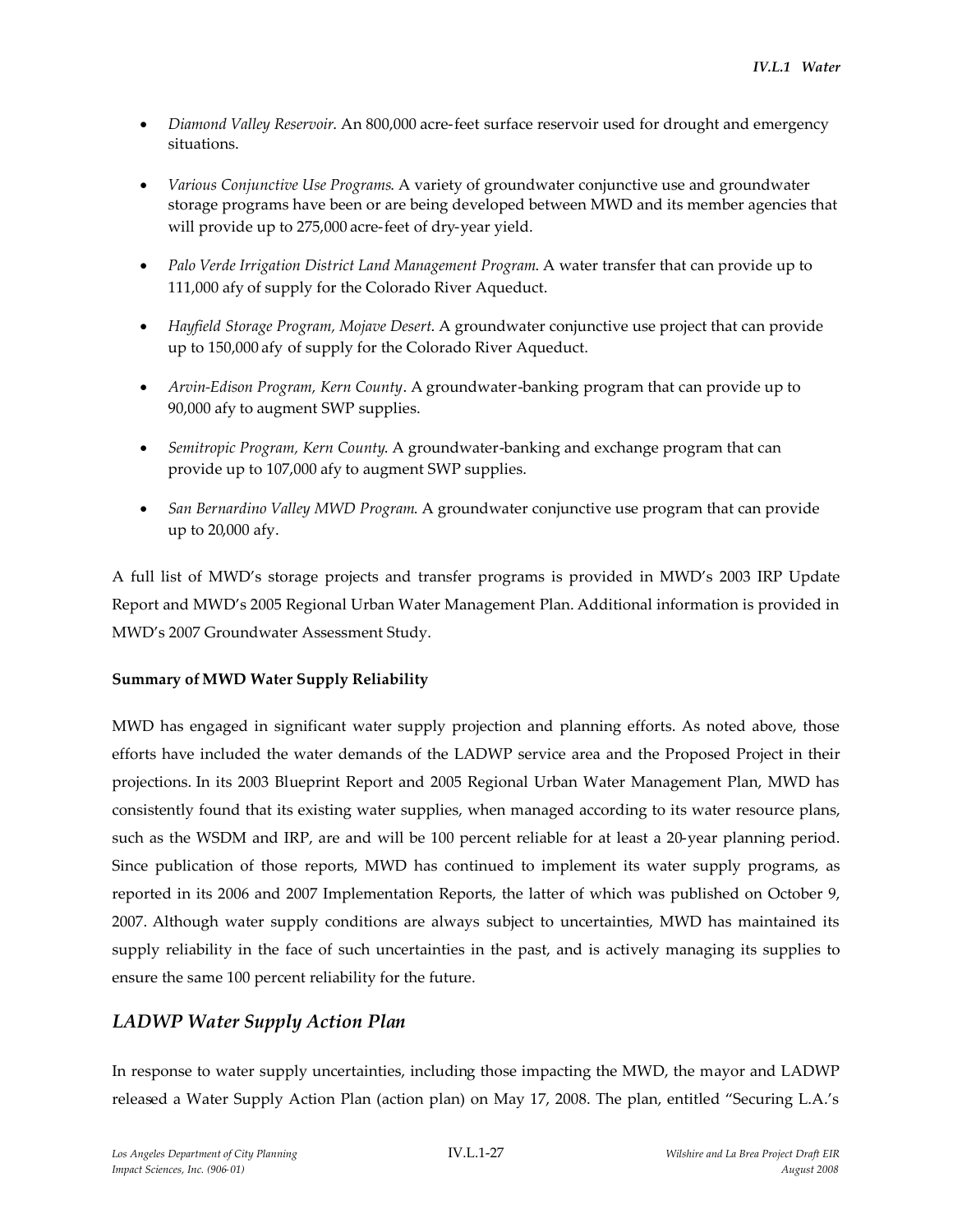Water Supply," serves as a blueprint for creating sustainable sources of water for the future of Los Angeles to reduce dependence on imported supplies. It is an aggressive multi-pronged approach that includes: investments in state-of-the-art technology; a combination of rebates and incentives; the installation of smart sprinklers, efficient washers and urinals; and long-term measures such as expansion of water recycling and investment in cleaning up the local groundwater supply.<sup>84</sup> The action plan also takes into account the realities of climate change and the dangers of drought and dry weather.

The premise of the action plan is that the City will meet all new demand for water due to projected population growth through a combination of water conservation and water recycling. In total, the City will conserve or recycle 32.6 billion gallons of water—enough to fill 1 foot of water across the entire San Fernando Valley, and enough to supply water to 200,000 homes for one year.<sup>85</sup> By the year 2019, half of all new demand will be filled by a six-fold increase in recycled water supplies and by 2030 the other half will be met through ramped-up conservation efforts.<sup>86</sup>

The action plan also specifically addresses current and future SWP supply shortages. LADWP estimates that the federal court decision on delta smelt will limit MWD exports of their anticipated SWP supply by up to 30 percent.<sup>87</sup> The action plan concludes, however, that MWD's actions in response to this threat will ensure continued reliability of its water deliveries. The action plan further states that "[d]espite concerns about ongoing water shortages and higher costs, MWD has upheld its pledge to plan for emergencies and natural disasters throughout this region. The agency has approximately 1.7 million acre-feet in surface and groundwater storage accounts—including Diamond Valley Lake near Hemet and 600,000 acre-feet of storage reserved for emergencies."<sup>88</sup> In total, this reserve of water supplies buffers the severity of a potential shortage. $89$  Furthermore, by focusing on demand reduction, implementation of the action plan will ensure that long-term dependence on MWD supplies will not be exacerbated by potential future shortages.

The action plan includes key short-term and long-term strategies to secure water supply described below.

#### **Short-Term Conservation Strategies**

1. *Enforcing prohibited uses of water*. The prohibited uses of water are intended to eliminate waste and increase awareness of the need to conserve water. While in effect at all times, the prohibited uses have not

89 *Ibid*.

<sup>84</sup> Mayor Antonio Villaraigosa and LADWP, *Securing L.A.'s Water Supply*, at 1 (May 2008).

<sup>85</sup> *Securing L.A.'s Water Supply* at 1.

<sup>86</sup> *Ibid*. at 1.

<sup>87</sup> *Ibid*. at 8.

<sup>88</sup> *Ibid*.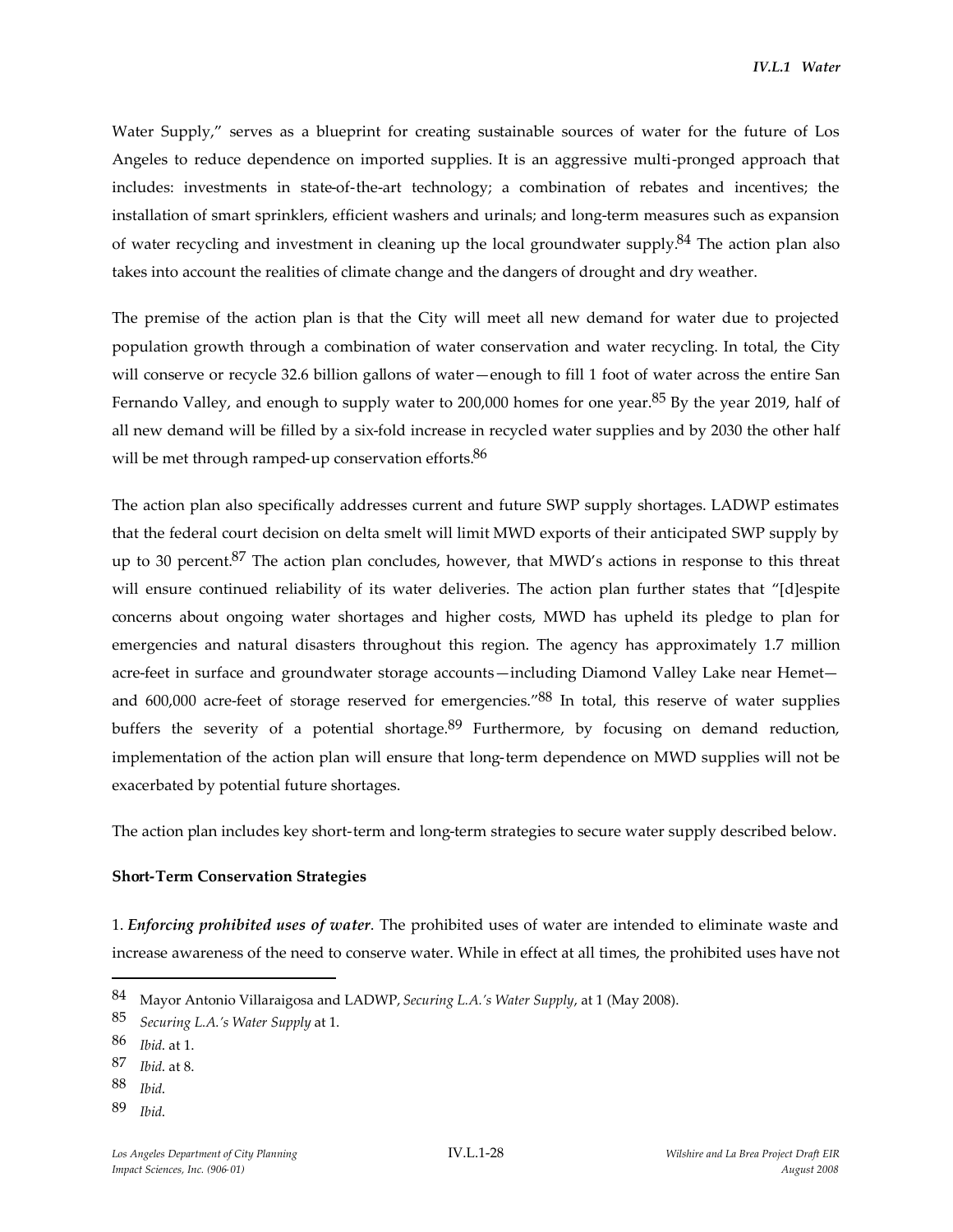been actively enforced since the early 1990s. In November 2007, LADWP resurrected its Drought Buster Program to heighten awareness and educate customers about the prohibited uses. Under enforcement, failure to comply would be subject to penalties, which can range from a written warning for a first violation to monetary fines and water service shutoff for continued non-compliance.<sup>90</sup>

2. *Expanding the prohibited uses of water*. LADWP will update and strengthen the existing Emergency Water Conservation Ordinance by expanding the prohibited uses. Possible new prohibited uses include: further restrictions on watering landscape (i.e., prohibiting watering on certain days of the week or for a limited period of time); prohibit landscape watering during rain; and prohibit washing/rinsing vehicles with a hose when the hose does not have a functioning self-closing nozzle attached or allowing the hose to run continuously.91

3. *Extending outreach efforts*. LADWP has committed to \$2.3 million for an aggressive conservation outreach and education campaign. Some activities include: step up communication with ratepayers to include bus placards, LADWP vehicle placards, newspapers, radio, and television, among other types of media; outreach to Homeowner Associations and Neighborhood Councils to promote water conservation; train LADWP field staff as well as field staff from Public Works, Recreation and Parks, and other appropriate City departments in identifying and reporting prohibited uses of water; and ramp up marketing of water conservation incentive and rebate programs.<sup>92</sup>

4. *Encouraging regional conservation measures*. Work with MWD to encourage all water agencies in the region to adopt water conservation ordinances which include prohibited uses and enforcement.<sup>93</sup>

#### **Long-Term Strategies**

1. *Increasing water conservation through reduction of outdoor water use and new technology*. The following are new and continuing water conservation programs as well as goals and benchmarks designed to measure their progress through 2030:

**Residential Smart Sprinkler Systems:** Smart sprinkler systems which improve water efficiency and are already used in parks and golf courses around the City will be extended to homes throughout LA's neighborhoods.

Goal**:** Install 5,250 smart sprinkler controllers per year, with a total of 63,500 by 2020.

<sup>90</sup> *Ibid*. at 11.

<sup>91</sup> *Ibid*.

<sup>92</sup> *Ibid*. at 12.

<sup>93</sup> *Ibid*.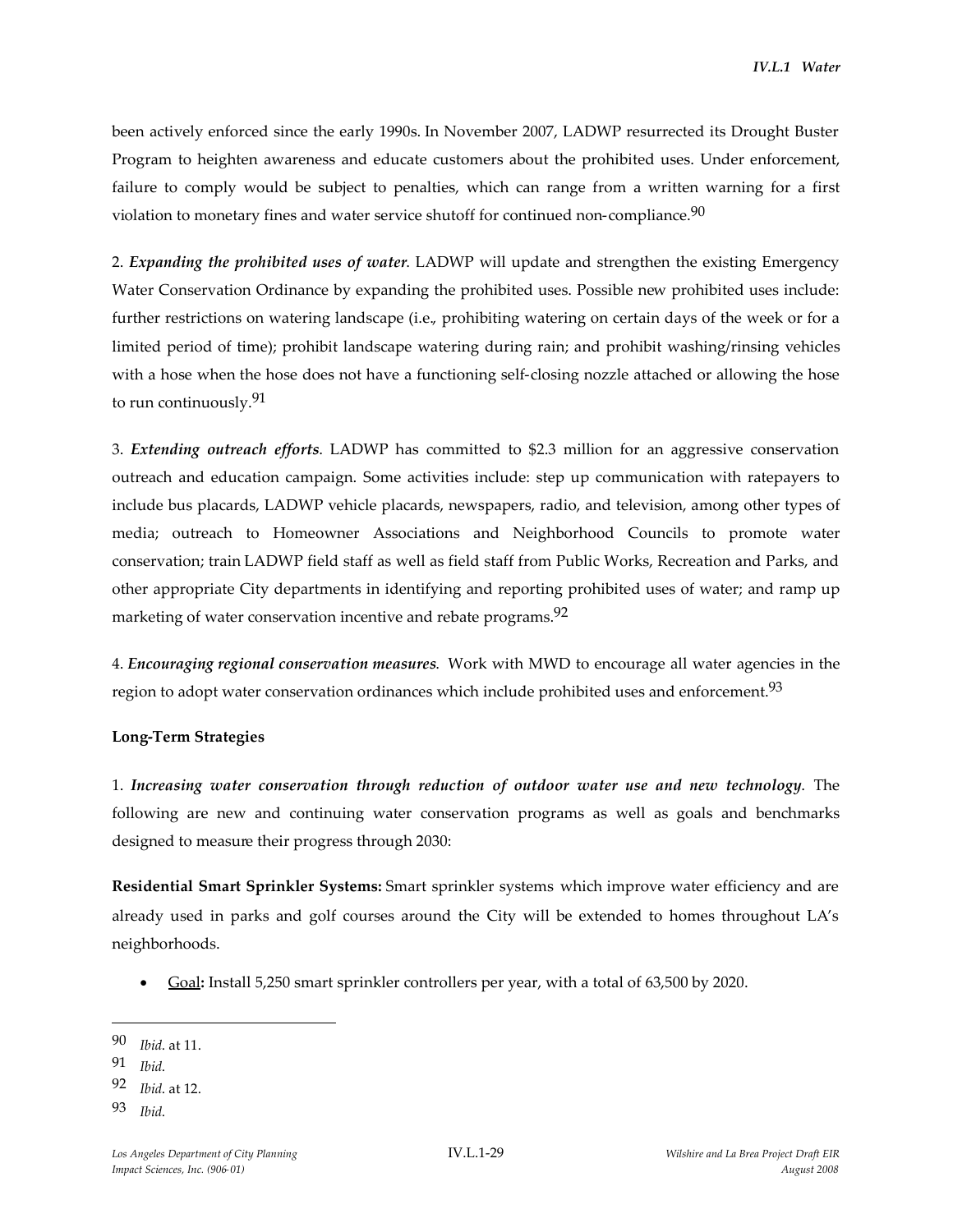- Water Savings**:** 4,962 afy by 2030.
- Action Plan**:** LADWP will begin to provide smart controllers and installation services free of charge to qualifying residential customers. Program plans include the installation of 2,500 controllers in the first year of program, moving to 5,250 controllers per year on a sustained basis. The program is scheduled to launch in early  $2009^{94}$

### **Conservation Rebates and Incentives:**

- Goal**:** Increase participation in Water Conservation Rebate and Incentive Programs.
- Water Savings**:** 48,457 afy by 2030.
- Action Plan**:** LADWP is continuing to expand rebates and incentives for homeowners and business owners to encourage them to purchase water-saving technology.95 Rebate and incentive programs include the following:
	- High Efficiency Clothes Washer Program. LADWP increased the rebate offered for residential high efficiency clothes washers from \$150 to \$250. LADWP will further expand the program through "Point of Purchase" rebates, offering customers an instant rebate when they buy the appliance from a Los Angeles retailer. Since the program was launched in 1998, more than 60,000 water-saving clothes washers have been installed in Los Angeles residents' homes through the program.<sup>96</sup>
	- Commercial Rebate Program. Water conservation rebates and incentives were increased significantly in 2007 to offset the costs of replacing water-wasting toilets and urinals with high efficiency models. The current rebates offset most or all of the total replacement cost (including installation). LADWP will increase program promotion to raise awareness of these significant financial incentives, resulting in increased program participation. Since this program's inception, more than 32,800 toilets have been replaced by commercial, industrial and institutional customers, and LADWP is working to implement a grant-funded Cooling Tower program for commercial customers.<sup>97</sup>
	- High Efficiency Urinal Programs**.** Offering perhaps the greatest potential for quick implementation is the replacement of standard urinals with high efficiency urinals (0.5 gallon per flush (gpf) or less, including no-flush). In addition, recent changes in the Los Angeles Building Code now provide for the installation of completely water-free urinals.<sup>98</sup>
	- Additional Water Saving Efficiency Measures and Programs. As part of the City's ongoing effort to encourage customers to adopt passive water conservation measures (i.e., measures that can help customers conserve water on a daily basis without thinking about it) in their

<sup>94</sup> *Ibid*. at 13.

<sup>95</sup> *Ibid*. at 14.

<sup>96</sup> *Ibid*.

<sup>97</sup> *Ibid*.

<sup>98</sup> *Ibid*. at 14-15.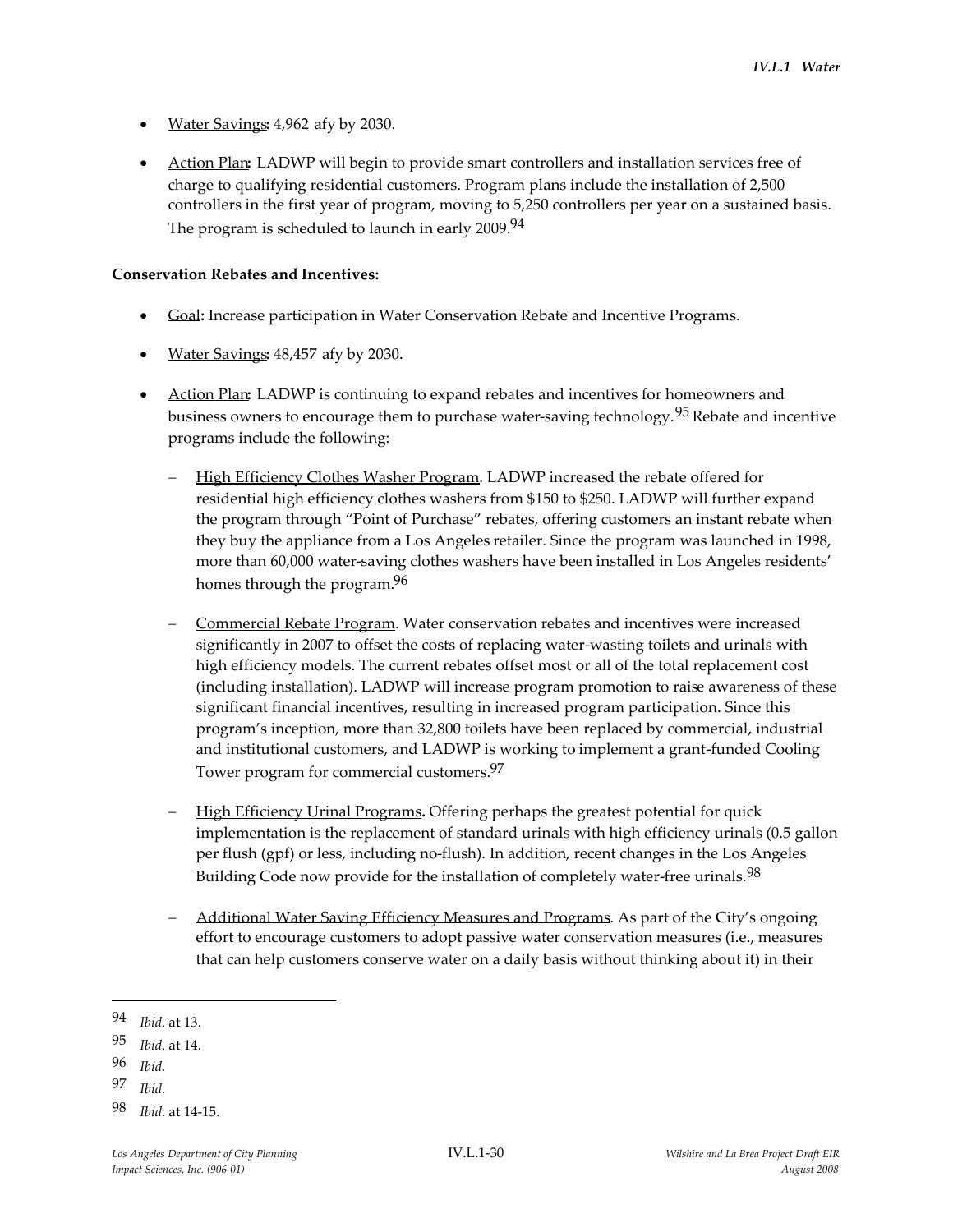homes and businesses, LADWP will continue to distribute water-saving bathroom and kitchen faucet aerators and shower heads free of charge. LADWP also plans to add rebates for products such as high-efficiency dishwashers and synthetic turf for residential customers to help increase their daily conservation efforts.<sup>99</sup>

#### **Action by Public Agencies:**

- Goal**:** Improving water efficiency at all City Department facilities. LADWP provides incentive funding and technical assistance to City Departments for the installation of high efficiency urinals and smart irrigation controllers, and helps them identify other opportunities to improve water use efficiency.
- Water Savings: Estimated to save at least 10 percent from existing use, totaling as much as 1,888 afy in water savings.
- Action Plan: LADWP will assist City Departments and other public agencies in leveraging incentive funds to retrofit their facilities. The Public Sector Conservation Incentive Program, offered through MWD in conjunction with LADWP, provides up-front incentives for public agencies to purchase water-efficiency technology.  $100$

#### **Enhancing Conservation through Review of New Developments:**

- Goal**:** Ensure specifications for the Los Angeles Green Building program include water efficiency measures.
- Water Savings**:** The Green Building Program can yield significant water savings through water conservation measures.
- Action Plan**:** LADWP will continue working with the City's Green Building Team to pursue desired changes in local codes and standards to promote water efficiency in new construction projects and major building renovations.<sup>101</sup>

2. *Maximizing water recycling*. The City's goal is to increase the total amount of recycled water used in the City of Los Angeles six-fold by 2019—expanding from the current 1 percent to 6 percent of annual water demand. This will result in an estimated water savings of 50,000 afy by 2019.102 In order to achieve this goal, the City will take the following actions:

**Develop a Recycled Water Master Plan**. LADWP and the Bureau of sanitation will prepare a detailed Recycled Water Master Plan that will outline the steps and costs of boosting the City's recycled water level to 6 percent of total demand for the City. The Master Plan will provide a blueprint for reaching this

<sup>99</sup> *Ibid*. at 15.

<sup>100</sup> *Ibid*. at 18-19.

<sup>101</sup> *Ibid*. at 21.

<sup>102</sup> *Ibid*. at 22.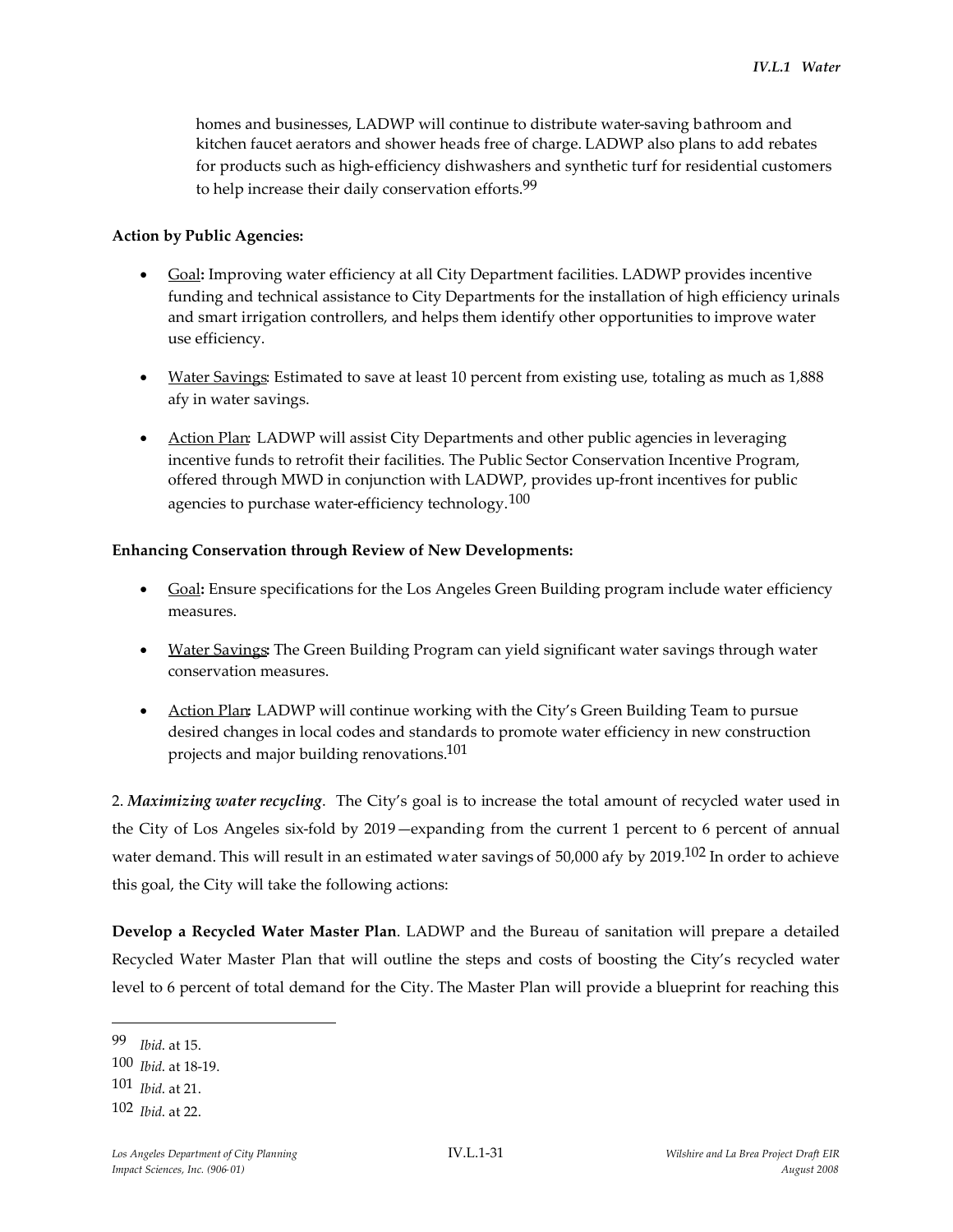goal by expanding the existing recycled water pipeline system and using recycled water for groundwater replenishment.103

**Increase Recycled Water for Irrigation and Industrial Use**. LADWP's current Water Recycling Capital Budget provides funding for 21 projects that will increase recycled water deliveries from 4,500 afy to 19,350 afy by 2014, adding more than 106,300 feet of new pipe and saving potable water for nearly 31,000 households throughout the City. <sup>104</sup> Potential customers in future years include several parks (Taylor Yard, Elysian, Branford, Woodley, and Balboa parks); Harbor and Scattergood Generating Stations; Hansen Dam and Van Nuys golf courses; oil refineries in the Harbor area; LAX cooling towers; schools in the Sepulveda Basin, the Los Angeles Zoo, and the Playa Vista development. Under the City's Water/Wastewater Integrated Resources Plan, 30,250 afy of treated water will continue to be used to support habitat in the Japanese Gardens, Lake Balboa, the Wildlife Lake, and the Los Angeles River.<sup>105</sup>

**Use Recycled Water for Groundwater Replenishment**. Advanced treated recycled water can be sent to spreading basins to percolate underground and become part of the City's groundwater system for later use. This process, also termed groundwater replenishment, is a proven alternative for expanding locally produced, safe, high-quality drinking water. The process has been successfully implemented in Orange County, Australia, and Singapore, and is being considered in other US and worldwide locations.106

**Initiate Stakeholder Planning Process.** LADWP will engage stakeholders from the Water/Wastewater Integrated Resources Plan (IRP) process in analyzing alternatives necessary for maximizing recycled water. These alternatives include implementing groundwater recharge with advanced treatment in the San Fernando Valley as well as expanding the purple pipe system to supply recycled water for irrigation and industrial uses.107

**Upgrade Tillman Wastewater Treatment Plant**: Groundwater replenishment will require upgrading the Tillman Plant with state-of-the-art, advanced treatment capability similar to the Orange County Water District's recently implemented Groundwater Replenishment System, which has received widespread support. Advanced treatment would be constructed at the Tillman Plant, and the highly treated wastewater would be piped to spreading basins for groundwater recharge.<sup>108</sup>

- 104 *Ibid*.
- 105 *Ibid*.
- 106 *Ibid*.
- 107 *Ibid*. at 25.

<sup>103</sup> *Ibid*. at 24.

<sup>108</sup> *Ibid*.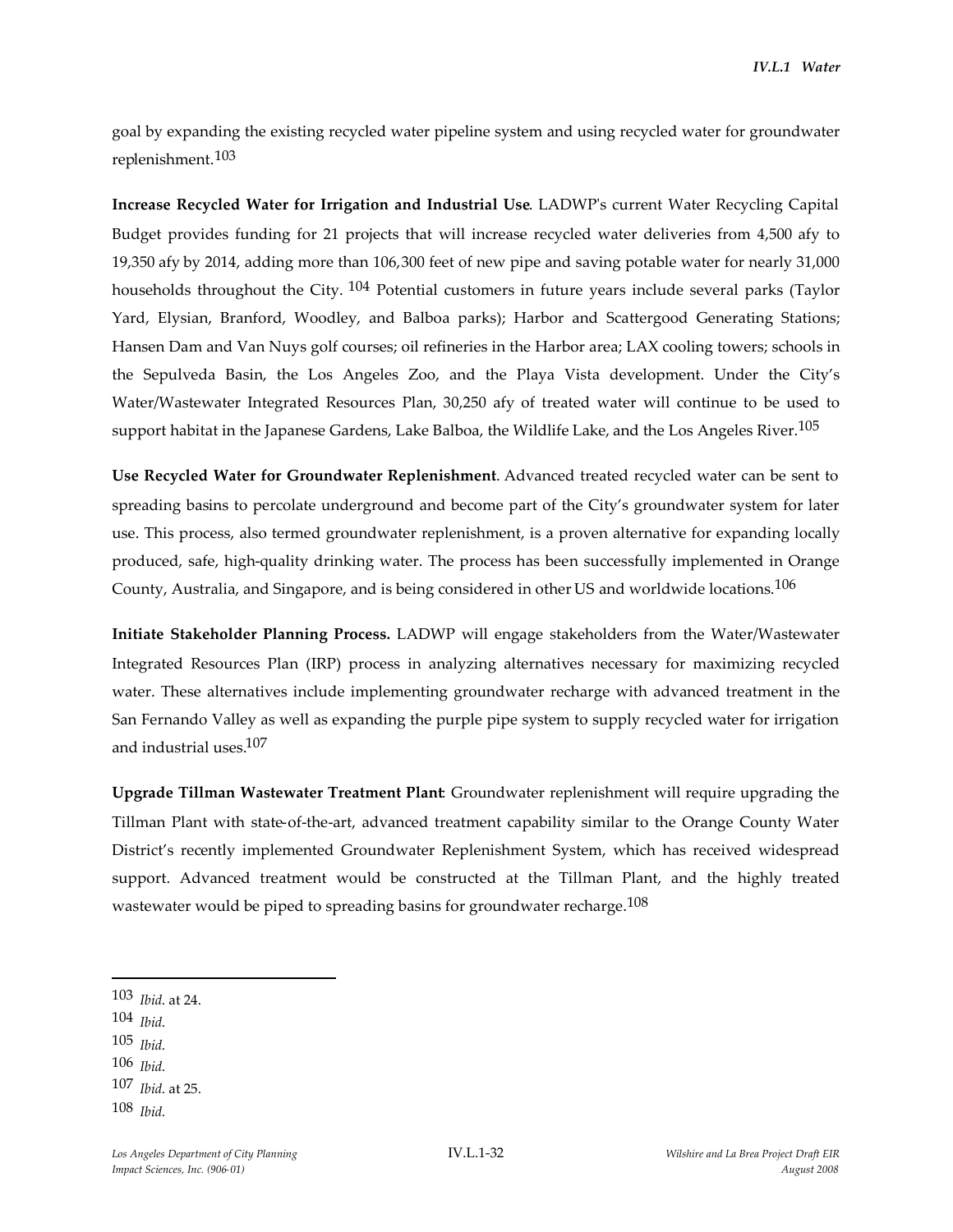3. *Enhancing stormwater capture*. The City's goal is to increase groundwater recharge by retrofitting the Big Tujunga Dam and other large-scale projects through cooperative efforts with the Los Angeles County Flood Control District and other agencies. LADWP is moving forward with several stormwater capture projects with the goal of increasing long-term groundwater recharge by a minimum of 20,000 afy.<sup>109</sup> The following are the large-scale projects that are expected to be completed or in construction within the next five years:

**Big Tujunga Dam – San Fernando Basin Groundwater Enhancement Project:** On September 18, 2007, the LADWP Board approved Agreement No. 47717 to provide \$9 million to the Los Angeles County Flood Control District for the construction of the Big Tujunga Dam Project – an effort to seismically retrofit the dam, increase its water storage capacity, improve its reliability as a supply source, enhance flood protection measures, and green the environment. The restoration of the dam is conservatively estimated to result in the additional capture and recharge of 4,500 afy at the Hansen and Tujunga Spreading Grounds, and more in wet years. The project will make structural improvements to Big Tujunga Dam to restore its historical retention capacity of 6,000 acre-feet; currently the dam is restricted to 1,500 acre-feet of storage capacity.<sup>110</sup>

- Schedule: In construction; scheduled to be completed by December 2010.
- Budget: \$100 million of which LADWP is providing \$9 million.
- Resources: Los Angeles County Flood Control District is the project manager.
- Potential Water Savings: Capture an additional 4,500 afy of stormwater on average, up to 10,000 afy or more in extremely wet years.

**Sheldon-Arleta Project – Cesar Chavez Recreation Complex Project Phase I:** On December 19, 2006, the Board of Water and Power Commissioners approved Agreement No. 47448 to provide up to \$5.25 million to the City of Los Angeles Department of Public Works for the construction of the project (the total project cost is about \$9 million). The project will upgrade the methane gas extraction system at the Sheldon-Arleta Landfill that is necessary to allow the full use of the adjacent Tujunga Spreading Grounds. Currently, the spreading grounds are restricted to an operating capacity of 50 cubic feet per second (cfs) or 20 percent of the full operating capacity of 250 cfs.<sup>111</sup>

- Schedule: In construction; scheduled to be completed by late 2008.
- Budget: \$9 million of which LADWP is providing \$5.25 million.

<sup>109</sup> *Ibid*. at 26.

<sup>110</sup> *Ibid*. at 27.

<sup>111</sup> *Ibid*.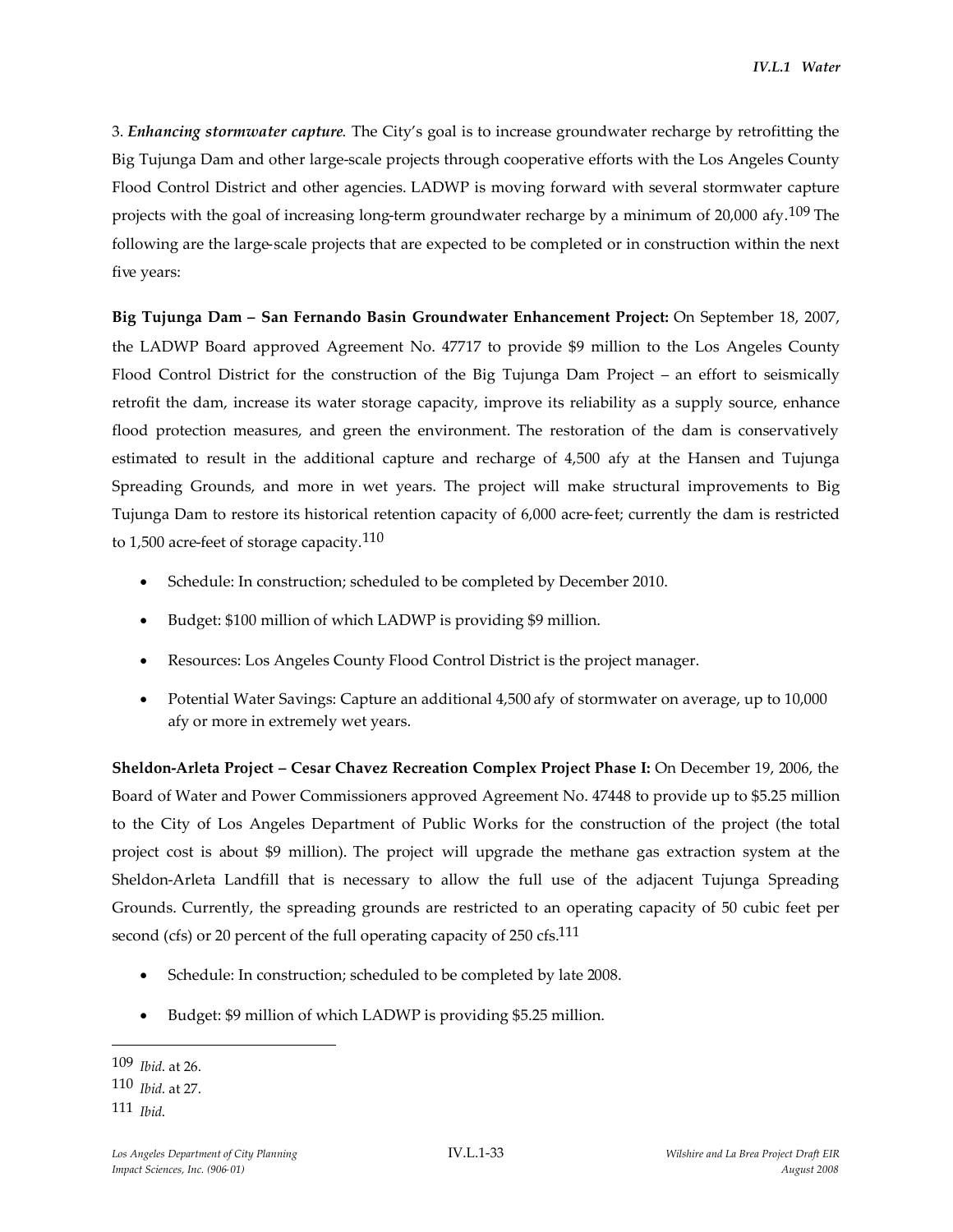- Resources: Los Angeles Department of Public Works is the project manager.
- Potential Water Savings: Capture of an additional 6,000 to 10,000 afy of stormwater.

**Hansen Spreading Grounds Enhancement Project:** LADWP has entered into Agreement No. 47739 to share the costs of the construction of the Hansen Spreading Grounds Project with the District. The project will increase the capacity and efficiency of the spreading grounds by (1) combining and deepening the existing basins, and (2) installing and building a new rubber dam, intake structure, control house, and upgrading the telemetry system. The Los Angeles County Board of Supervisors approved the agreement on March 11, 2008, and the LADWP Board of Commissioners approved it on April 1, 2008.112

- Schedule: Commenced construction in summer 2008; completion expected within 18 months.
- Budget: Up to \$15 million; LADWP is providing up to \$7.5 million, with remaining costs covered by the LA County Flood Control District.
- Resources: Los Angeles County Flood Control District is the project manager.
- Potential Water Savings: Capture of an additional 1,200 to 3,000 afy of stormwater.

**Tujunga Spreading Grounds Enhancement Project:** This project proposes to deepen the spreading basins, increase their storage capacity, replace the existing diversion structure with two diversion structures, and add remote automation of the operating structures.<sup>113</sup>

- Schedule: Planning and design 2008–09; construction in 2010.
- Budget: \$1.3 million for design; \$24 million for construction (LADWP funded).
- Resources: LADWP will be the project manager.
- Potential Water Savings: Capture of an additional 8,000 to 12,000 afy of stormwater.

**Pacoima Spreading Grounds Enhancement Project**: This project proposes to deepen the spreading basins, increase their storage capacity, replace existing diversion structure, and add remote automation of the operating structures.114

- Schedule: Planning and design 2008–09; construction in 2011.
- Budget: \$1.3 million for design; \$20 million for construction (LADWP may provide some funding for this project).

<sup>112</sup> *Ibid*. at 27-28. 113 *Ibid*. at 28. 114 *Ibid*.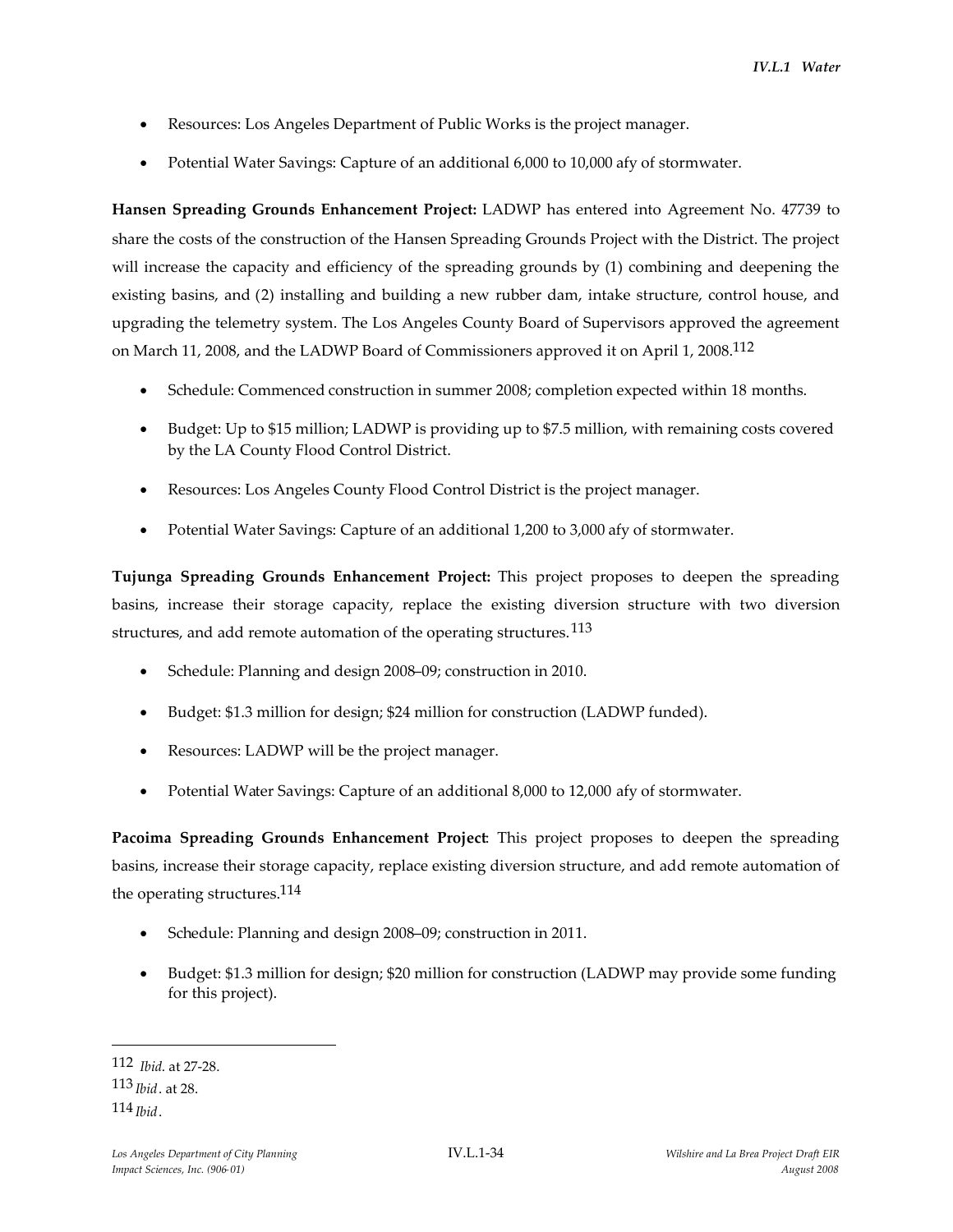- Resources: Los Angeles County Flood Control District will be the project manager.
- Potential Water Savings: Capture of an additional 1,500 to 3,000 afy of stormwater.

4. *Accelerating clean-up of the groundwater basin*. The City's goal is to clean up the contaminated San Fernando Groundwater Basin to expand groundwater storage and the ability to fully utilize the City's groundwater supplies. The result will be a reduction of imported water supply of up to  $87,000$  afy  $-$ LADWP's annual allocation of San Fernando Valley groundwater supplies.115 LADWP will also work to ensure that this basin remains a consistent, stable, and reliable resource for years to come. The following actions are proposed to achieve this goal:

**Work with Regulatory Agencies and Governmental Officials**: LADWP will continue to encourage the EPA to develop a long-term, comprehensive solution for existing and emerging contamination issues in the basin. In addition to the EPA, LADWP will work with the Los Angeles Regional Water Quality Control Board and the California Department of Toxic Substances to find and hold polluters accountable for cleaning up the basin. $116$ 

**Groundwater System Improvement Study (GSIS):** LADWP will conduct a comprehensive groundwater study for the basin. This study is a necessary step to evaluate the groundwater quality in the basin and recommend treatment options to maximize the utility of the groundwater supply.<sup>117</sup>

- Schedule: Contract award in mid 2008; contract term is six years.
- Budget: \$10 million (LADWP funded).
- Resources: LADWP will serve as contract manager and administrator.
- Benefit: Will provide vital information to develop a long-term strategy to remediate groundwater contamination in the San Fernando Basin.

**Monitoring Well Drilling Contract:** LADWP will install up to 40 new monitoring wells throughout the basin to provide vital water quality information necessary for the Groundwater System Improvement Study.118

- Schedule: Construction contract award in mid 2009; contract term is two years.
- Budget: \$7.5 million (LADWP funded)

115 *Ibid*. at 29. 116 *Ibid*. at 30. 117 *Ibid*. 118 *Ibid*.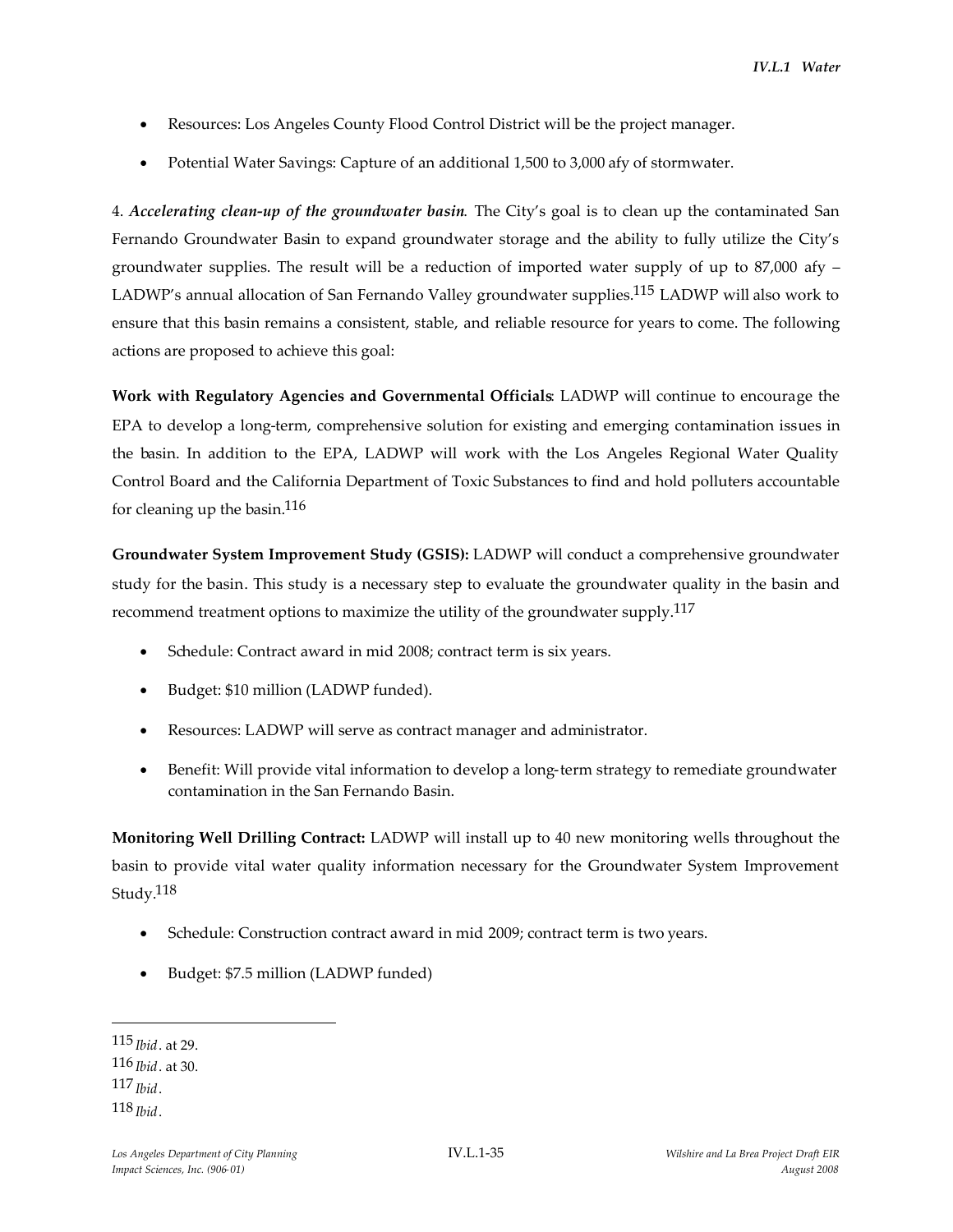- Resources: LADWP will serve as contract manager and administrator
- Benefit: The monitoring wells can be routinely sampled during and after the GSIS to provide vital information on groundwater contaminants and their concentration levels.

**Interim Wellhead Treatment:** LADWP will install interim treatment for select wellheads in the Tujunga Well Field in order to maintain groundwater pumping production. An amount of \$3 million has been included in the budget for this work.119

5. *Expanding groundwater storage*. LADWP is investigating opportunities for increased storage of groundwater, creating a cost-effective, environmentally friendly reserve of water resources in case of extreme drought or other emergencies. Currently, the City has significant amounts of stored groundwater in the San Fernando Basin. However, as noted above, contamination restricts the ability to effectively utilize this resource. 120

LADWP is investigating the following opportunities: groundwater storage along the Los Angeles Aqueduct; a groundwater conjunctive use storage project in the L.A. County groundwater basins; and construction of an interconnection between the Los Angeles Aqueduct and the California Aqueduct, located where the two aqueducts intersect in the Antelope Valley. The interconnection will allow for water transfers or exchanges, and could be used to help move water to facilitate groundwater storage opportunities. The design phase of the interconnection is almost complete. LADWP is waiting for a permit to build on land owned by DWR. LADWP plans to begin construction in 2008.121

# *Proposed Revisions to the Emergency Water Conservation Ordinance*

As an initial step toward implementing the Short-Term Conservation Strategies of the Water Supply Action Plan described above, LADWP has proposed revisions to the City's existing Emergency Water Conservation Ordinance.<sup>122</sup> Approved by the DWP Board of Commissioners on June 4, 2008, these revisions would discourage water waste by expanding prohibited uses of water and increasing the penalties for violations. If approved by the City Council and signed by the Mayor, the revised ordinance would go into effect immediately.<sup>123</sup>

<sup>119</sup> *Ibid*.

<sup>120</sup> *Ibid*.

<sup>121</sup> *Ibid*. at 31.

<sup>122</sup> Ordinance No. 166,080, effective July 25, 1990.

<sup>123</sup> *See* DWP News Release, *LADWP Strengthens Water Use Ordinance to Encourage Conservation*, June 4, 2008, available at: http://www.ladwpnews.com/go/doc/1475/204815/, and proposed ordinance, available at: http://www.ladwpnews.com/posted/1475/Emergency\_Water\_Conservation\_Plan\_Ordinance\_6\_4\_08.205004.pdf.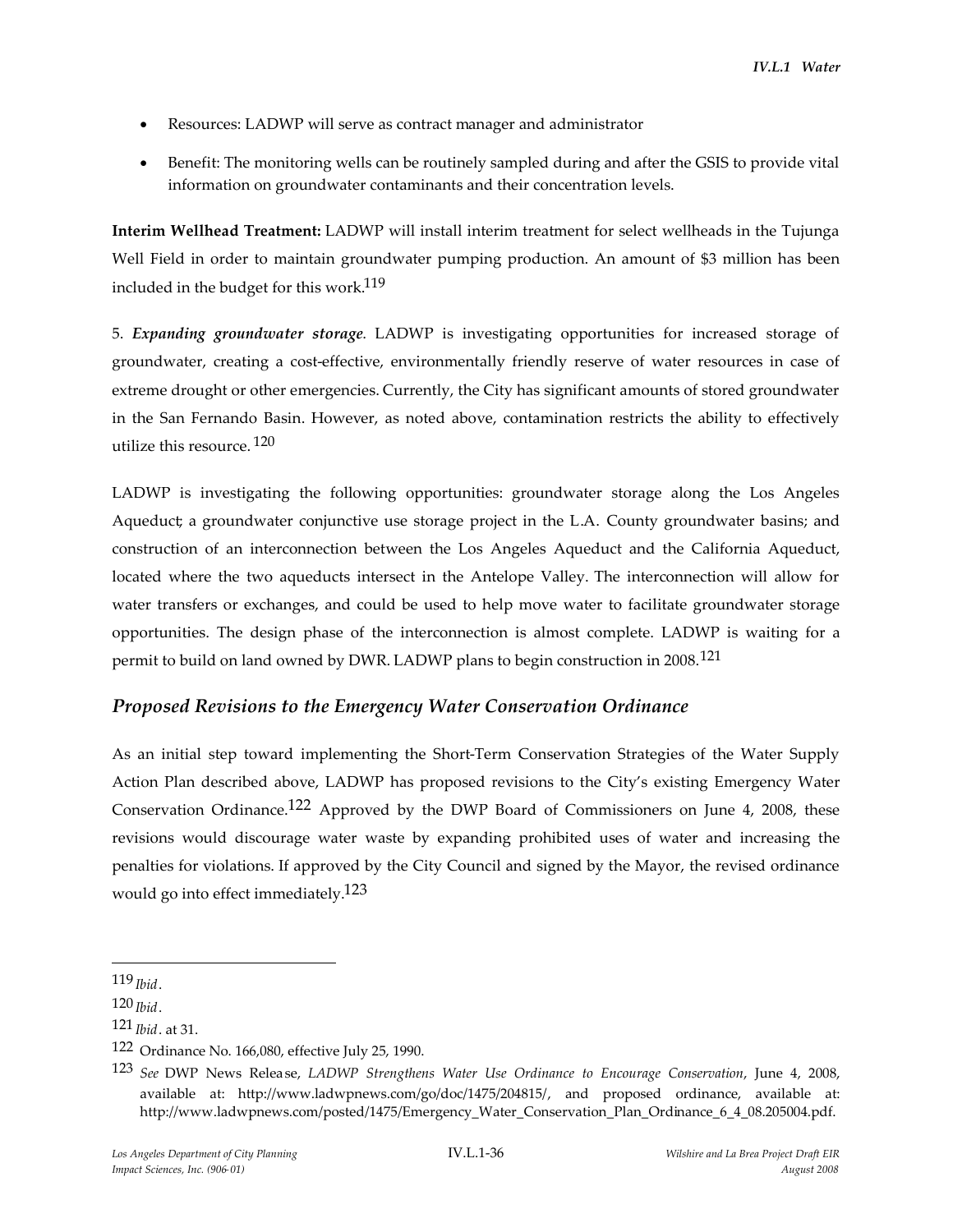The ordinance, first instituted in the drought of 1990, allows officials to cite and fine water wasters for activities such as watering during expanded daytime hours, washing down sidewalks and other pavement, automatically serving drinking water at restaurants without the customer's request, allowing excess water to flow from lawns and other practices. Proposed changes include doubling existing monetary fines for residential customers (meters smaller than 2 inches) from \$50 for a first offense to \$100 and quadrupling existing monetary fines from \$50 to \$200 for a first offense for large customers, including businesses (meters 2 inches and larger).124

LADWP will also begin enforcement of the ordinance through its Drought Buster Team. Previously, the Drought Busters patrolled the City to remind customers wasting water of the prohibited uses and provide a tip sheet on simple ways to cut waste. Under the proposed changes the Drought Busters will begin issuing citations to offending property owners or occupant. First time offenders will get a warning, but repeat offenders will be fined on a sliding scale depending upon the rate and magnitude of the waste. The fine will appear as a charge on the customer's DWP water bill. Appeals will come directly to the Board of Water and Power Commissioners.125

The ordinance takes a phased approach to prohibited uses, allowing the Department to expand phases depending on severity of water supply conditions. Phase I seeks compliance of 14 prohibited uses and will be permanent, enforceable 24 hours a day, 12 months a year. Implementation of Phases II and subsequent phases will occur upon the assessment of the Board of Water and Power Commissioners of the City's water supply. Under Phase II as example, the City will institute non-watering days leaving Monday, Thursday, or Saturday as permissible days to irrigate landscaping. Under Phase III, watering outdoors will be cut back an additional day to Mondays and Thursdays only.<sup>126</sup>

## *State Executive Order S-06-08*

In a recent effort to coordinate water conservation efforts at the state level, Governor Schwarzenegger signed Executive Order S-06-08. The Order comes in response to two straight years of below-average rainfall and very low snowmelt runoff.<sup>127</sup> As a result, the Governor proclaimed a statewide drought. The Executive Order took effect on June 4, 2008 and addresses water shortages that have forced numerous local California communities to mandate water conservation or rationing programs, such as the DWP

<sup>124</sup> *See LADWP Strengthens Water Use Ordinance to Encourage Conservation*.

<sup>125</sup> *Ibid*.

<sup>126</sup> *Ibid*.

<sup>127</sup> *See* Office of the Governor Press Release, *Governor Schwarzenegger Proclaims Drought and Orders Immediate Action to Address Situation* (GAAS:307:08), June 4, 2008, available at: http://gov.ca.gov/index.php?/print-version/press-release/9796/.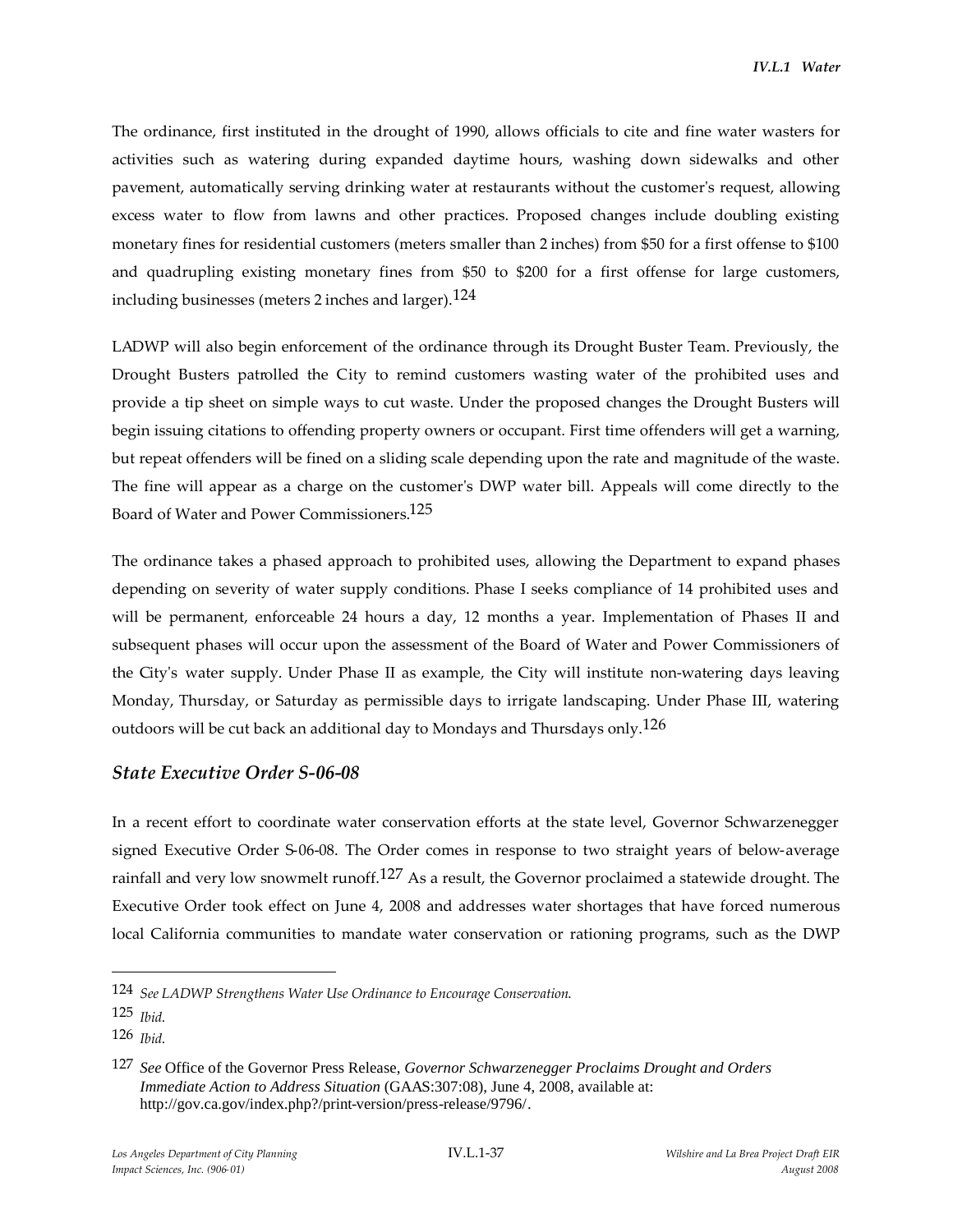programs discussed above. The lack of water has created other problems, such as extreme fire danger due to dry conditions, economic harm to urban and rural communities, loss of crops and the potential to degrade water quality in some regions.<sup>128</sup> The Executive Order directs the DWR to take the following actions:

- Facilitate water transfers to respond to emergency shortages across the state.
- Work with local water districts and agencies to improve local coordination.
- Help local water districts and agencies improve water efficiency and conservation.
- Coordinate with other state and federal agencies and departments to assist water suppliers, identify risks to water supply, and help farmers suffering losses.
- Expedite existing grant programs to help local water districts and agencies conserve.

The Executive Order also encourages local water districts and agencies to promote water conservation. They are encouraged to work cooperatively on the regional and state level to take aggressive, immediate action to reduce water consumption locally and regionally for the remainder of 2008 and prepare for potential worsening water conditions in 2009. As part of the Executive Order, DWR will work with locals to conduct an aggressive water conservation and outreach campaign.<sup>129</sup>

# **4. ENVIRONMENTAL IMPACT ANALYSIS**

# **a. Significance Criteria**

The *Los Angeles CEQA Thresholds Guide* indicates that the determination of a project's significance to water resources shall be made on a case-by-case basis, considering: $^{130}$ 

- The total estimated water demand for the proposed project;
- Whether sufficient capacity exists in the water infrastructure that would serve the project, taking into account the anticipated conditions at project buildout;
- The amount by which the project would cause the projected growth in population, housing or employment for the Community Plan area to be exceeded in the year of the project completion; and
- The degree to which scheduled water infrastructure improvements project design features, construction and operation would reduce or offset service impacts.

129 *Ibid*.

<sup>128</sup> *Governor Schwarzenegger Proclaims Drought and Orders Immediate Action to Address Situation*.

<sup>130</sup> *L.A. CEQA Thresholds Guide*, City of Los Angeles, Environmental Affairs Department, 2006, p. M.1-3.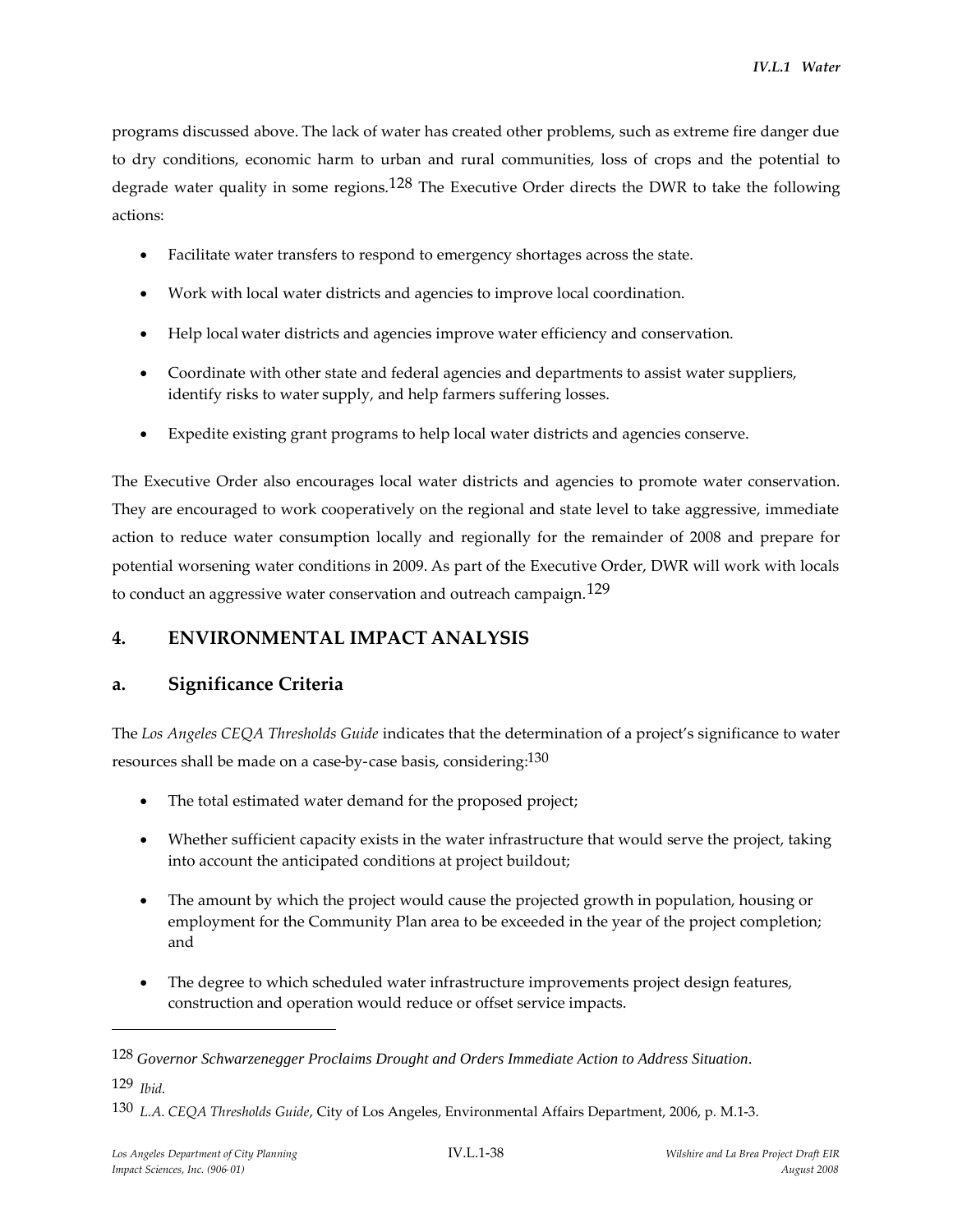## **b. Project Impacts**

Impacts related to water are considered significant as determined by

the total estimated water demand for the proposed project.

Implementation of the proposed project would increase the demand for water over existing conditions and uses on the project site. The project water demand would result in an approximately 92,807 gpd, or 104 afy, as shown in **Table IV.L.1-3, Wilshire and La Brea Project Water Demand**. With the inclusion of water conservation measures, water demand associated with the project represents an increase of approximately 75 afy over existing conditions. This represents a relatively small fraction (approximately 0.01 percent) of the projected water demand of 683,000 acre-feet that LADWP plans to meet by 2010 under average weather conditions.<sup>131</sup> Therefore, the water demand generated by the proposed project is accounted for in LADWP's projections. The Water Supply Assessment prepared by LADWP for the Wilshire and LA Brea project determined that the project as originally proposed would demand 94 acre-feet of water per year and confirmed that there is adequate water supply to meet the proposed project's demand.132 As shown in **Table IV.L.1-3**, the project currently proposed would result in an increase of approximately 75 afy over existing conditions which is lower than the original estimate in the Water Supply Assessment; therefore, the demand is accounted for in the LADWP's projections. As such, implementation of the proposed project and the resulting increase in water demand in the project area would not have the potential to result in significant impacts associated with water service.

Impacts related to water are considered significant based on

 whether sufficient capacity exists in the water infrastructure that would serve the project, taking into account the anticipated conditions at project buildout.

As stated above, a Water Supply Assessment was conducted to verify that enough water is available to serve the proposed project. According to LADWP, adequate water supplies will be available to meet project demand, in addition to the existing and planned future demands on LADWP, during normal, single-dry, and multiple-dry water years. Additionally, the project site is located in an urban area where adequate water infrastructure exists. Therefore, adequate water supplies exist to serve the project, and implementation of the proposed project would not have the potential to result in significant impacts associated with existing water infrastructure and capacity.

<sup>&</sup>lt;sup>131</sup> City of Los Angeles Department of Water and Power, 2005 UWMP, Exhibit 6C.

<sup>&</sup>lt;sup>132</sup> The WSA prepared for the Wilshire and La Brea project originally determined that the project would generate a water demand of 94 AFY. After preparation of the WSA the unit residential and retail mix was modified resulting in a lower water demand of 75 AFY.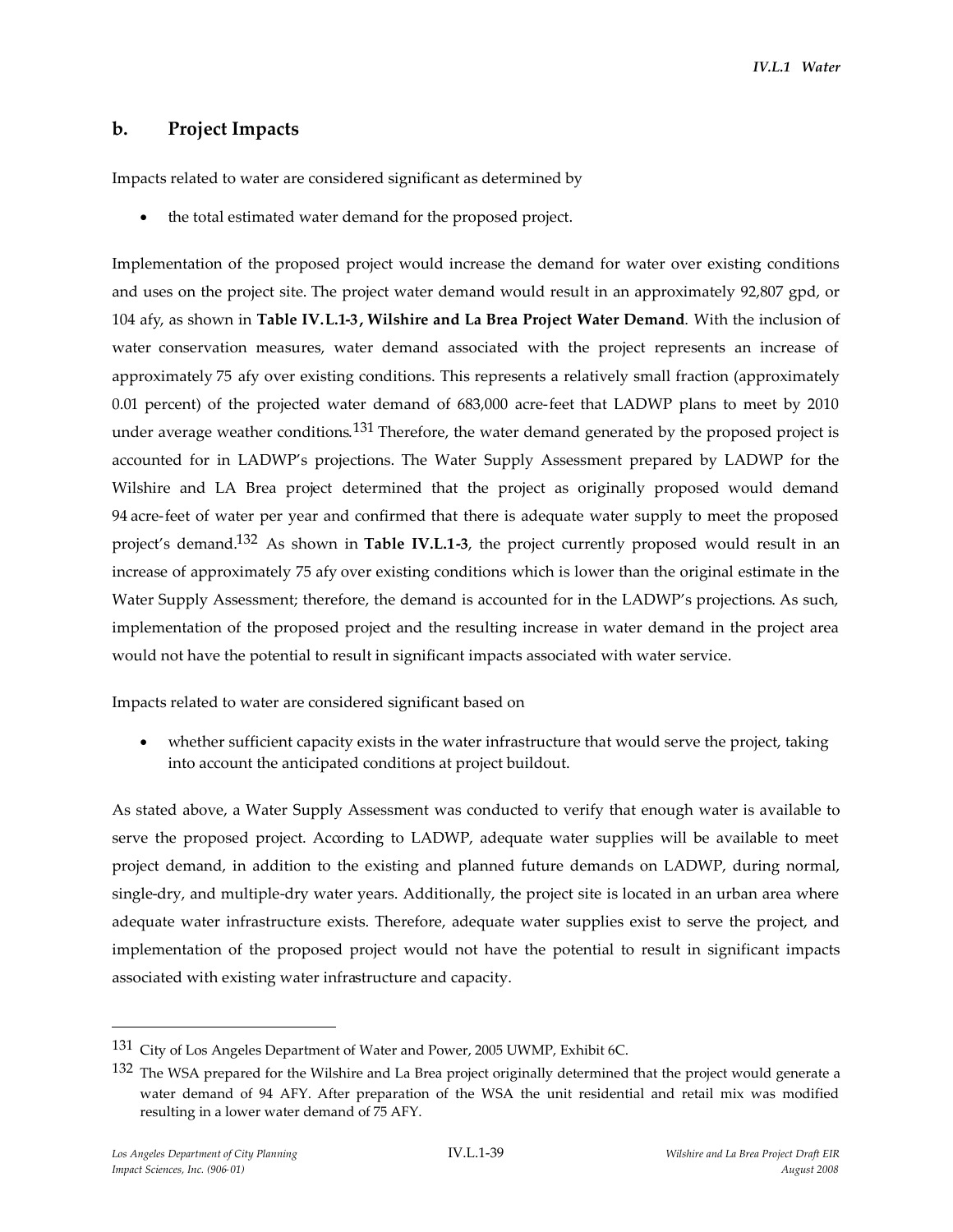|                                                              |                |                            |              | Annual         |
|--------------------------------------------------------------|----------------|----------------------------|--------------|----------------|
|                                                              |                | Demand Factor <sup>2</sup> | Daily Demand | Demand         |
| <b>Land Use1</b>                                             | Quantity       | (gpd/unit)                 | (gal/day)    | (afy)          |
| Existing                                                     |                |                            |              |                |
| Commercial                                                   | 30,000 sq.ft   | 0.08                       | 2,400        | 3              |
| Church                                                       | 400 seats      | 4                          | 1,600        | 2              |
| Parking                                                      | 87,150 sq. ft. | 0.02                       | 1,743        | $\overline{2}$ |
| Outdoor water use <sup>3</sup>                               |                | --                         | 1,120        | 1              |
| <b>Total Existing Water Usage:</b>                           |                | 6,863                      | 8            |                |
| Proposed                                                     |                |                            |              |                |
| Retail                                                       | 37,000 sq.ft.  | 0.08                       | 2,960        | 3              |
| Restaurant                                                   | 8,000 sq.ft.   | 0.30                       | 2,400        | 3              |
| Residential: Studio                                          | 138 d.u.       | 80                         | 11,040       | 12             |
| Residential: 1 Bedroom                                       | 315 d.u.       | 120                        | 37,800       | 42             |
| Residential: 2 Bedrooms                                      | 99 d.u.        | 160                        | 15,840       | 18             |
| Residential: Townhome                                        | 10 d.u.        | 180                        | 1,800        | $\overline{2}$ |
| Parking                                                      | 375,000 sq.ft. | 0.02                       | 7,500        | 8              |
| Outdoor Water Use <sup>3</sup>                               |                |                            | 13,467       | 15             |
| <b>Total Proposed Water Usage:</b>                           | 92,807         | 104                        |              |                |
| <b>Water Conservation Savings (20% of Proposed)</b>          | 18,561         | 21                         |              |                |
| Project Total (Proposed - Existing - Conserved) <sup>4</sup> | 67,383         | 755                        |              |                |

# **Table IV.L.1-3 Wilshire and La Brea Project Water Demand**

*Source: Los Angeles Department of Water and Power Water Supply Assessment for the Wilshire and La Brea Project, May 2007, Table 1, page 5. The Water Supply Assessment is provided in Appendix IV.L.1.*

*d.u. – dwelling unit; sq. ft. - square feet; gpd – gallons per day; afy – acre-feet per year.*

*<sup>1</sup> Provided by the City of Los Angeles Department of City Planning*

*<sup>2</sup> Based on City of Los Angeles Department of Public Works, Bureau of Sanitation Sewer Generation Rates Table – March 20, 2002. Uses not listed are estimated by the closest type of use available in the table.*

*<sup>3</sup> Estimated to be 28 percent of indoor usage for commercial use, 18 percent for multi-family residential.*

*<sup>4</sup> Preliminary estimates: Assume 5.5 flushes per person per day, one dishwasher load per unit per day, and one load of clothes washed per unit every two days for residential. For retail, assume one toilet, one urinal, and faucet per 1,000 square-feet.*

*<sup>5</sup> The Water Supply Assessment prepared for the Wilshire and LA Brea Project indicated that the proposed project would demand 94 acre-feet of water per year. This projection was based on an earlier commercial space and unit mix count for the proposed project. The correct commercial space and unit mix count substituted to provide the water demand estimate, which is lower than the original estimate.*

Impacts related to water are considered significant based on:

 The amount by which the project would cause the projected growth in population, housing, or employment for the Community Plan area to be exceeded in the year of the project completion.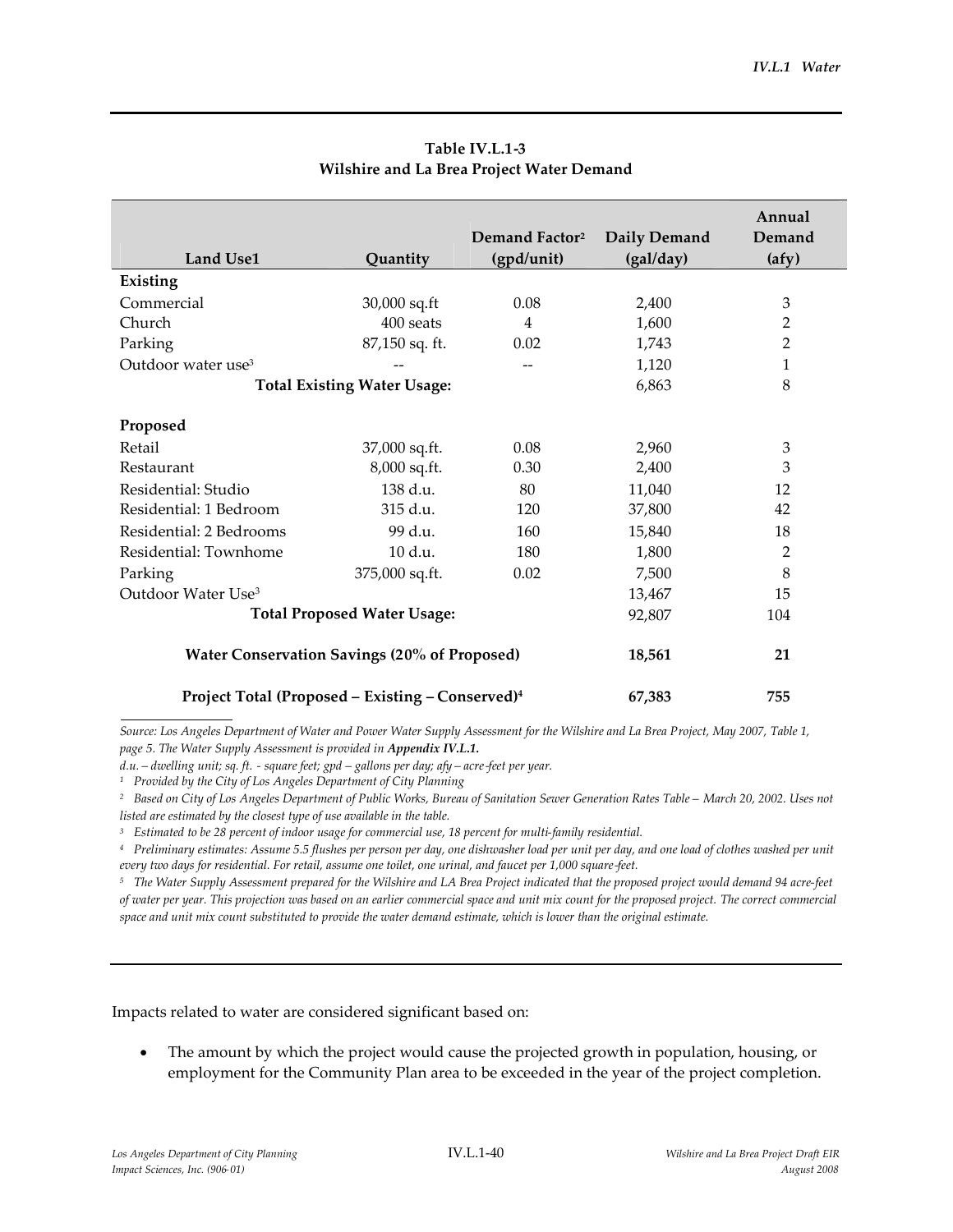LADWP relies upon SCAG's growth projections in projecting future water demand. The proposed project is consistent with and planned for within SCAG's growth projections, as detailed in **Section IV.I, Population and Housing**. Therefore, the water demand generated by the proposed project is accounted for in LADWP's projections, and implementation of the proposed project would not result in potentially significant impacts associated with growth in population, housing, or employment beyond those projected by SCAG.

Impacts related to water are considered significant based on

 the degree to which scheduled water infrastructure improvements, project design features, construction, and operation would reduce or offset service impacts.

Where estimated water requirements for the proposed project can be served by existing water mains in the adjacent streets, water service would be provided routinely in accordance with the LADWP Rules and Regulations. The project site is a developed urban space, which is currently served by existing water mains, and would be routinely serviced by LADWP, thereby reducing water service impacts. In addition, project design features for water conservation, as recommended by LADWP, would reduce water service impacts. Project design features for water conservation include the following:

- Ultra-low-flush water closets, ultra-low-flush urinals, and water-saving showerheads and faucets would be installed.
- Water conserving clothes washers and dishwashers would be installed.
- A landscape irrigation system controlled by a weather satellite based ET Controller (i.e. Weather Track) would be installed.

In addition, the project must comply with Section 12.41 of the Los Angeles Municipal Code, which includes abiding by standards for water delivery systems to landscapes. Therefore, the existing water infrastructure and project design features reduce impacts to water service to less than significant.

Based on the above, adequate water supplies and infrastructure exist to meet the project's water demand, and, thus, there is no potential for significant impacts to water supply or infrastructure.

## **c. Cumulative Impacts**

Development of the proposed Wilshire and La Brea project, in association with the list of related projects identified in **Section III, General Description of Environmental Setting**, would cumulatively increase water demand in the Wilshire Community Plan area and the Los Angeles Subregion. However, as detailed in **Section IV.I, Population and Housing**, the proposed development and identified related projects accounts for an approximately 6.7 percent (4,114 dwelling units of the projected 61,739 units)